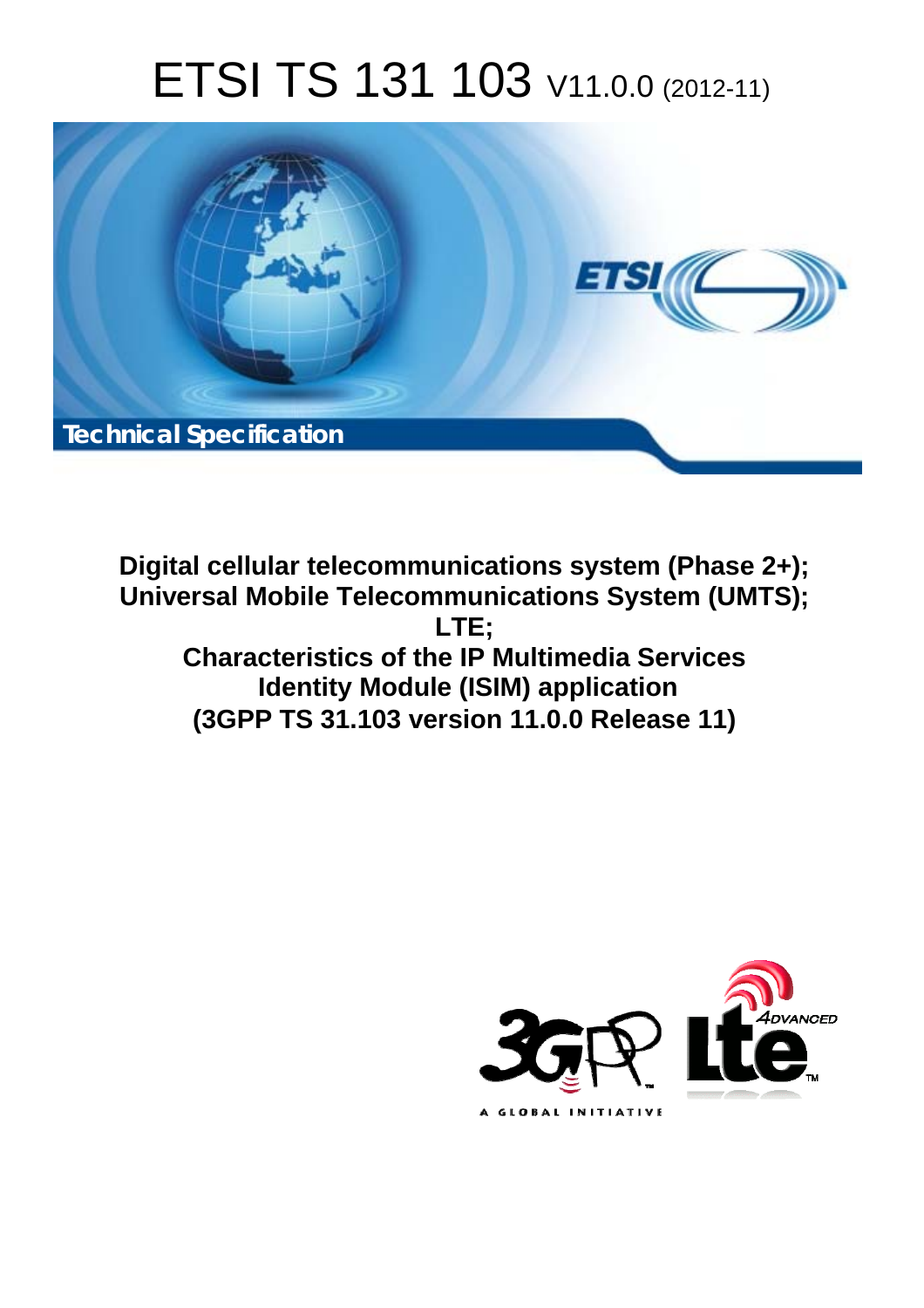Reference RTS/TSGC-0631103vb00

> Keywords GSM,LTE,UMTS

#### *ETSI*

#### 650 Route des Lucioles F-06921 Sophia Antipolis Cedex - FRANCE

Tel.: +33 4 92 94 42 00 Fax: +33 4 93 65 47 16

Siret N° 348 623 562 00017 - NAF 742 C Association à but non lucratif enregistrée à la Sous-Préfecture de Grasse (06) N° 7803/88

#### *Important notice*

Individual copies of the present document can be downloaded from: [http://www.etsi.org](http://www.etsi.org/)

The present document may be made available in more than one electronic version or in print. In any case of existing or perceived difference in contents between such versions, the reference version is the Portable Document Format (PDF). In case of dispute, the reference shall be the printing on ETSI printers of the PDF version kept on a specific network drive within ETSI Secretariat.

Users of the present document should be aware that the document may be subject to revision or change of status. Information on the current status of this and other ETSI documents is available at <http://portal.etsi.org/tb/status/status.asp>

If you find errors in the present document, please send your comment to one of the following services: [http://portal.etsi.org/chaircor/ETSI\\_support.asp](http://portal.etsi.org/chaircor/ETSI_support.asp)

#### *Copyright Notification*

No part may be reproduced except as authorized by written permission. The copyright and the foregoing restriction extend to reproduction in all media.

> © European Telecommunications Standards Institute 2012. All rights reserved.

**DECT**TM, **PLUGTESTS**TM, **UMTS**TM and the ETSI logo are Trade Marks of ETSI registered for the benefit of its Members. **3GPP**TM and **LTE**™ are Trade Marks of ETSI registered for the benefit of its Members and of the 3GPP Organizational Partners.

**GSM**® and the GSM logo are Trade Marks registered and owned by the GSM Association.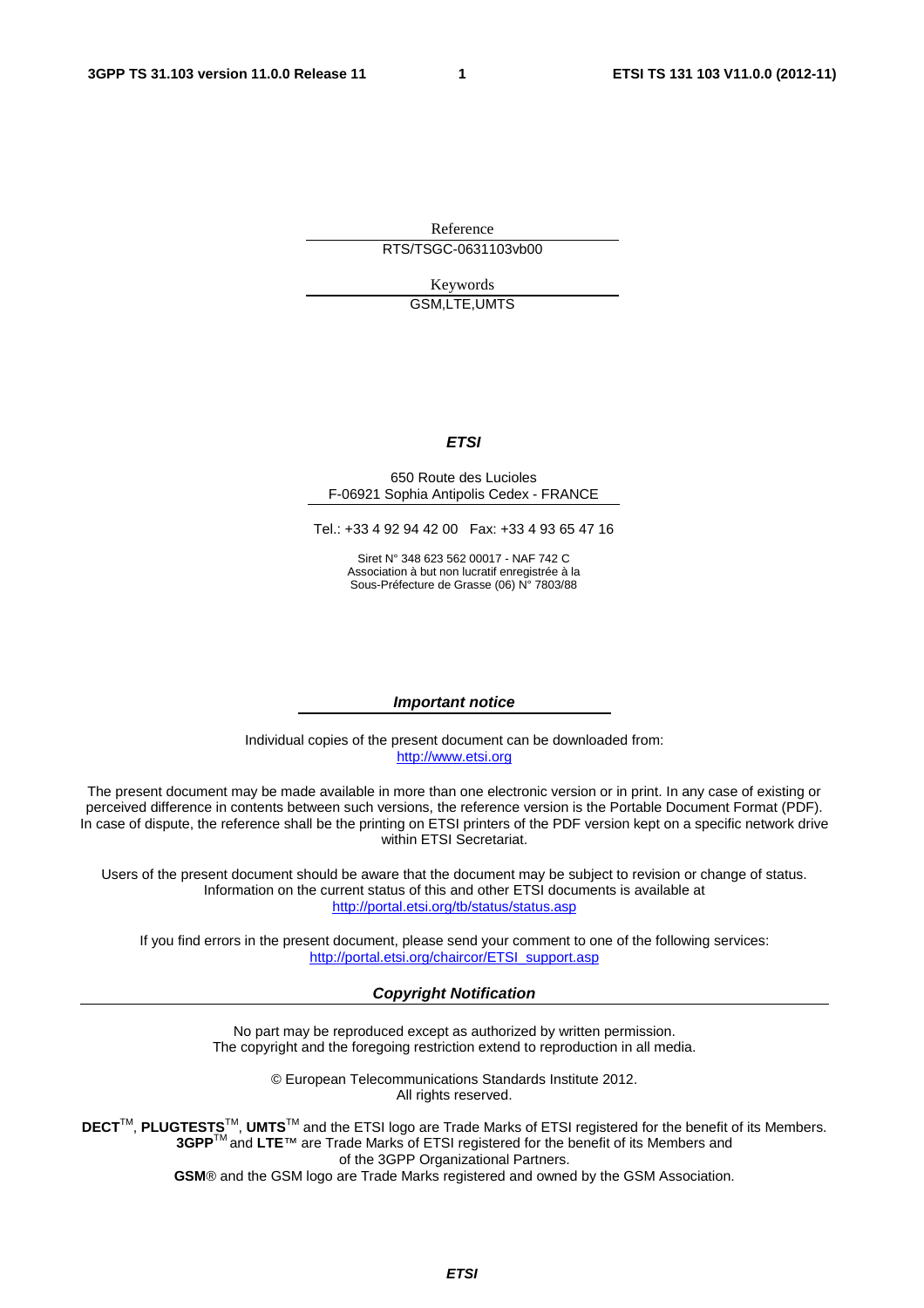## Intellectual Property Rights

IPRs essential or potentially essential to the present document may have been declared to ETSI. The information pertaining to these essential IPRs, if any, is publicly available for **ETSI members and non-members**, and can be found in ETSI SR 000 314: *"Intellectual Property Rights (IPRs); Essential, or potentially Essential, IPRs notified to ETSI in respect of ETSI standards"*, which is available from the ETSI Secretariat. Latest updates are available on the ETSI Web server [\(http://ipr.etsi.org\)](http://webapp.etsi.org/IPR/home.asp).

Pursuant to the ETSI IPR Policy, no investigation, including IPR searches, has been carried out by ETSI. No guarantee can be given as to the existence of other IPRs not referenced in ETSI SR 000 314 (or the updates on the ETSI Web server) which are, or may be, or may become, essential to the present document.

## Foreword

This Technical Specification (TS) has been produced by ETSI 3rd Generation Partnership Project (3GPP).

The present document may refer to technical specifications or reports using their 3GPP identities, UMTS identities or GSM identities. These should be interpreted as being references to the corresponding ETSI deliverables.

The cross reference between GSM, UMTS, 3GPP and ETSI identities can be found under [http://webapp.etsi.org/key/queryform.asp.](http://webapp.etsi.org/key/queryform.asp)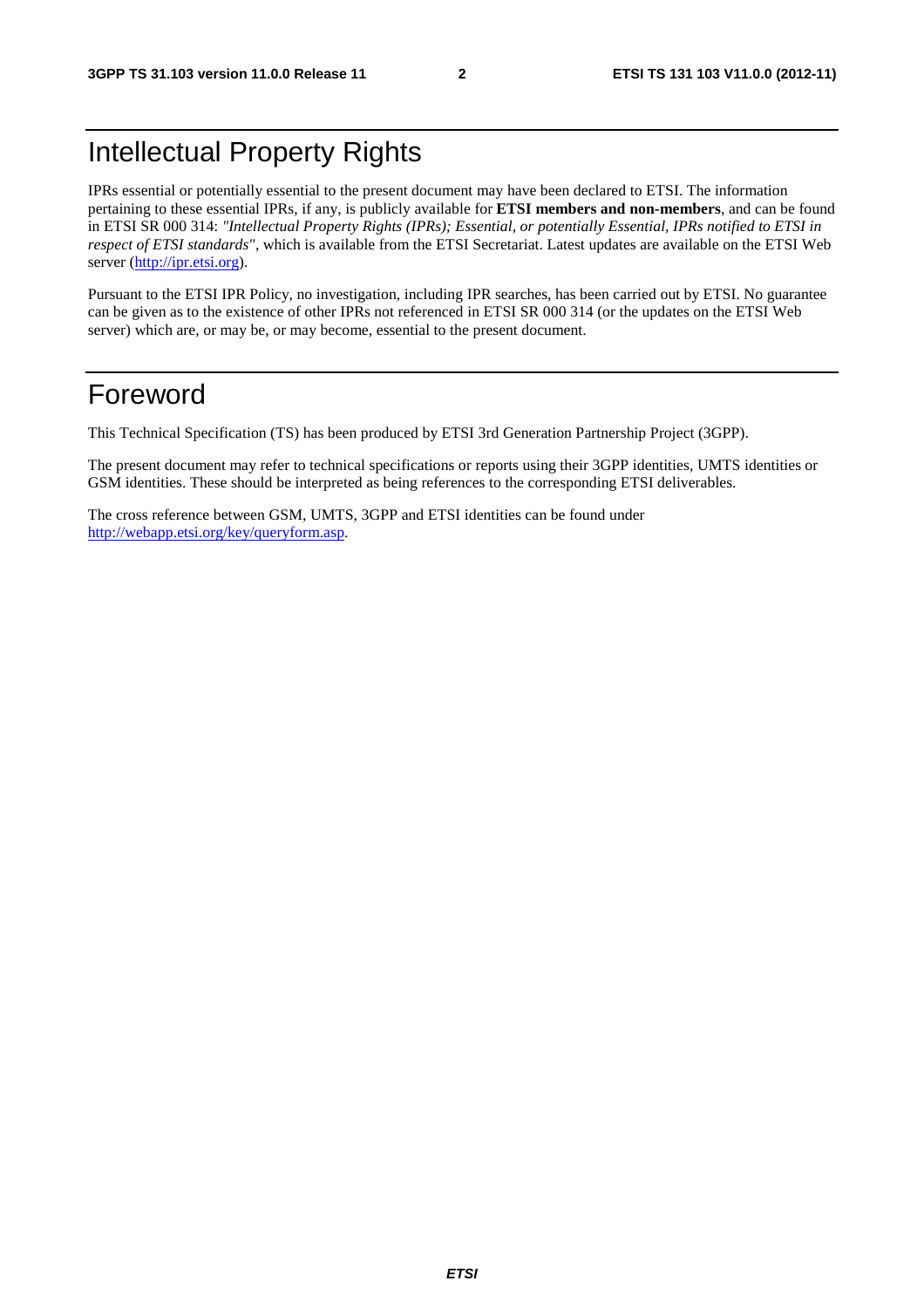$\mathbf{3}$ 

## Contents

| 1              |                      |      |
|----------------|----------------------|------|
| 2              |                      |      |
| 3              |                      |      |
| 3.1            |                      |      |
| 3.2            |                      |      |
| 3.3            |                      |      |
| 3.4            |                      |      |
| $\overline{4}$ |                      |      |
| 4.1            |                      |      |
| 4.2            |                      |      |
| 4.2.1          |                      |      |
| 4.2.2          |                      |      |
| 4.2.3          |                      |      |
| 4.2.4          |                      |      |
| 4.2.5          |                      |      |
| 4.2.6          |                      |      |
| 4.2.7          |                      |      |
| 4.2.8          |                      |      |
| 4.2.9          |                      |      |
| 4.2.10         |                      |      |
| 4.2.11         |                      |      |
| 4.2.12         |                      |      |
| 4.2.13         |                      |      |
| 4.2.14         |                      |      |
| 4.2.15         |                      |      |
| 4.2.16         |                      |      |
| 4.3            |                      |      |
| 4.4            |                      |      |
| 4.4.1          |                      |      |
| 5              | Application protocol | 22   |
| 5.1            |                      |      |
| 5.1.1          |                      |      |
| 5.1.1.1        |                      |      |
| 5.1.1.2        |                      |      |
| 5.1.2          |                      |      |
| 5.1.3          |                      |      |
| 5.1.4          |                      |      |
| 5.1.5          |                      |      |
| 5.2            |                      |      |
| 5.2.1          |                      |      |
| 5.2.2          |                      |      |
| 5.2.3          |                      |      |
| 5.2.4<br>5.2.5 |                      | .24  |
|                |                      |      |
| 5.2.6          |                      | . 24 |
| 5.2.7          |                      |      |
| 5.2.8          |                      |      |
| 5.2.9          |                      |      |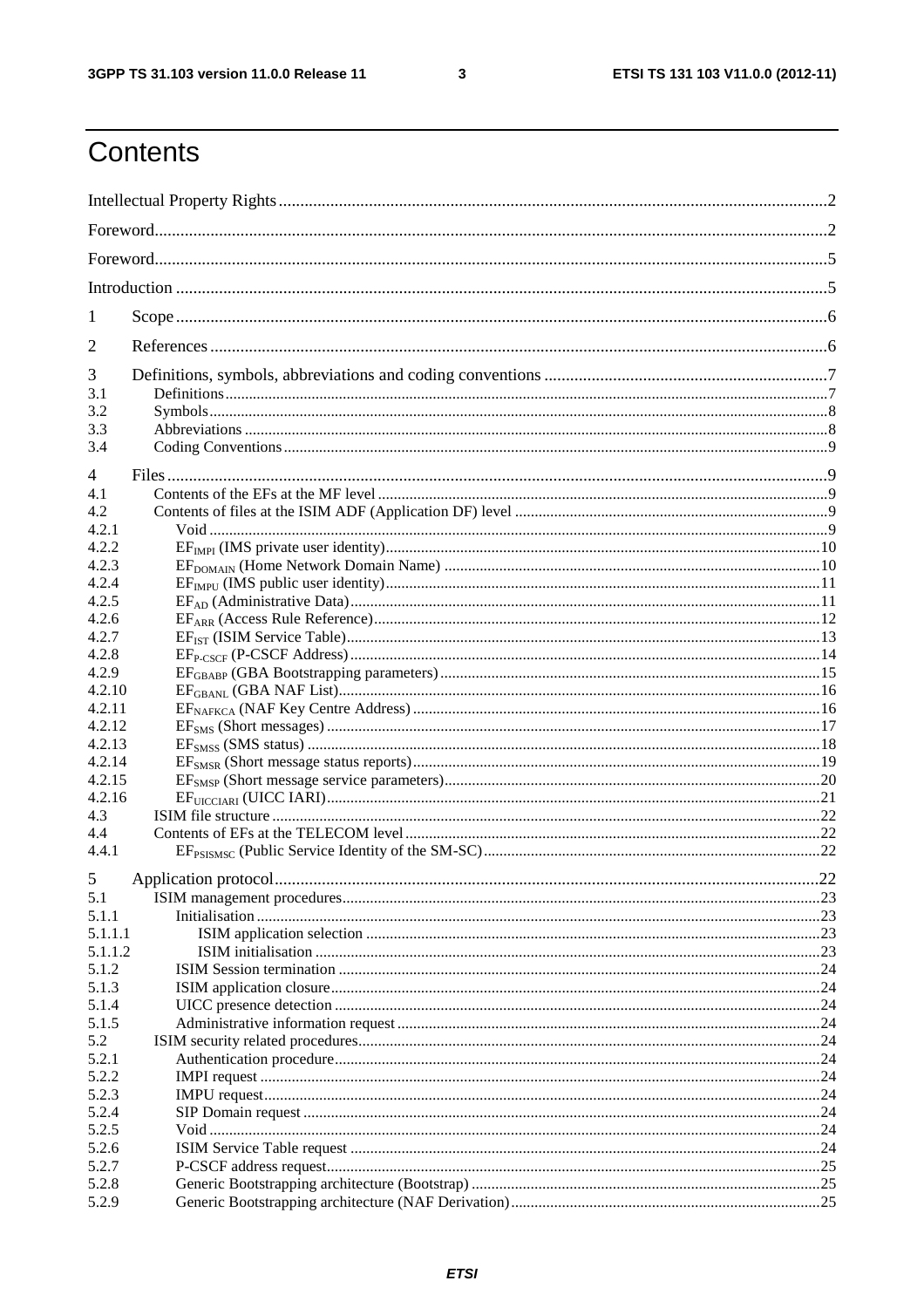$\overline{\mathbf{4}}$ 

| 5.2.10                        |                                                                           |  |
|-------------------------------|---------------------------------------------------------------------------|--|
| 5.2.11                        |                                                                           |  |
| 5.3                           |                                                                           |  |
| 5.3.1                         |                                                                           |  |
| 5.3.2                         |                                                                           |  |
| 5.3.3                         |                                                                           |  |
| 6                             |                                                                           |  |
| 6.1                           |                                                                           |  |
| 7                             |                                                                           |  |
| 7.1                           |                                                                           |  |
| 7.1.1                         |                                                                           |  |
| 7.1.1.1                       |                                                                           |  |
| 7.1.1.2                       |                                                                           |  |
| 7.1.1.3                       |                                                                           |  |
| 7.1.1.4                       |                                                                           |  |
| 7.1.1.5                       |                                                                           |  |
| 7.1.1.6                       |                                                                           |  |
| 7.1.2                         |                                                                           |  |
| 7.1.2.1                       |                                                                           |  |
| 7.1.2.2                       |                                                                           |  |
| 7.1.2.3                       |                                                                           |  |
| 7.1.2.4                       |                                                                           |  |
| 7.1.2.5                       |                                                                           |  |
| 7.1.2.5.1                     |                                                                           |  |
| 7.1.2.5.2                     | Local Key Establishment security context (Key Availability Check mode) 35 |  |
| 7.1.3                         |                                                                           |  |
| 7.1.3.1                       |                                                                           |  |
| 7.1.3.2                       |                                                                           |  |
| 7.2                           |                                                                           |  |
| 8                             |                                                                           |  |
| <b>Annex A (informative):</b> | EF changes via Data Download or USAT applications 38                      |  |
| <b>Annex B</b> (informative): |                                                                           |  |
| <b>Annex C</b> (informative): |                                                                           |  |
| <b>Annex D</b> (informative): |                                                                           |  |
| D.1                           |                                                                           |  |
|                               |                                                                           |  |
| <b>Annex E</b> (informative): |                                                                           |  |
| <b>Annex F</b> (informative): |                                                                           |  |
|                               |                                                                           |  |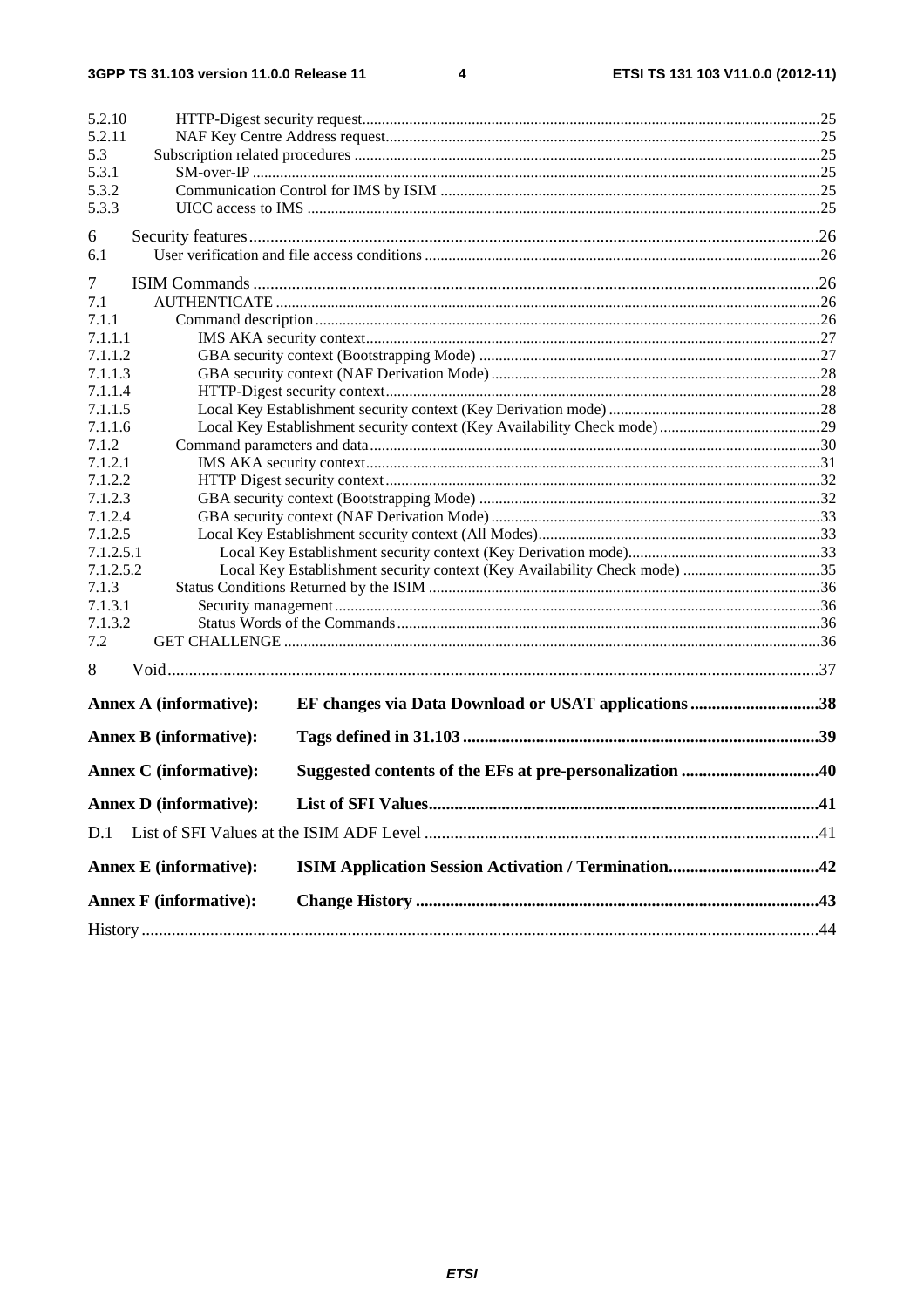## Foreword

This Technical Specification (TS) has been produced by the 3<sup>rd</sup> Generation Partnership Project (3GPP).

The contents of the present document are subject to continuing work within the TSG and may change following formal TSG approval. Should the TSG modify the contents of the present document, it will be re-released by the TSG with an identifying change of release date and an increase in version number as follows:

Version x.y.z

where:

- x the first digit:
	- 1 presented to TSG for information;
	- 2 presented to TSG for approval;
	- 3 or greater indicates TSG approved document under change control.
- y the second digit is incremented for all changes of substance, i.e. technical enhancements, corrections, updates, etc.
- z the third digit is incremented when editorial only changes have been incorporated in the document.

## Introduction

The present document defines the IM Services Identity Module (ISIM) application. This application resides on the UICC, an IC card specified in TS 31.101 [3]. In particular, TS 31.101 [3] specifies the application independent properties of the UICC/terminal interface such as the physical characteristics and the logical structure.

TS 31.101 [3] is one of the core documents for this specification and is therefore referenced in many places in the present document.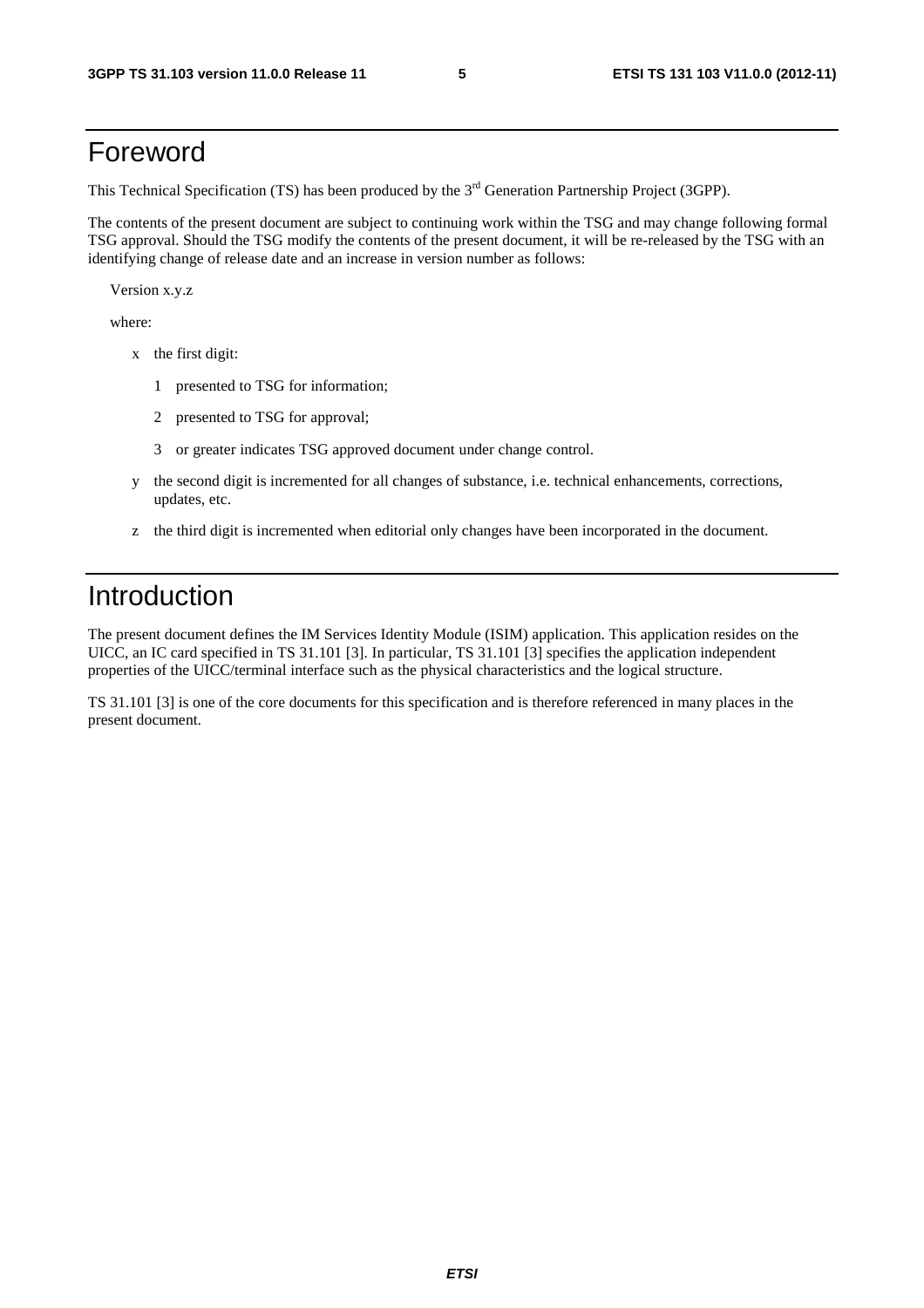### 1 Scope

The present document defines the ISIM application for access to IMS services.

The present document specifies:

- specific command parameters;
- file structures;
- contents of EFs (Elementary Files);
- security functions;
- application protocol to be used on the interface between UICC (ISIM) and Terminal.

This is to ensure interoperability between an ISIM and Terminal independently of the respective manufacturer, card issuer or operator.

The present document does not define any aspects related to the administrative management phase of the ISIM. Any internal technical realisation of either the ISIM or the Terminal is only specified where these are reflected over the interface. The present document does not specify any of the security algorithms that may be used.

## 2 References

The following documents contain provisions that, through reference in this text, constitute provisions of the present document.

- References are either specific (identified by date of publication and/or edition number or version number) or non-specific.
- For a specific reference, subsequent revisions do not apply.
- For a non-specific reference, the latest version applies. In the case of a reference to a 3GPP document (including a GSM document), a non-specific reference implicitly refers to the latest version of that document *in the same Release as the present document*.
- [1] 3GPP TS 21.111: "USIM and IC Card Requirements".
- [2] 3GPP TS 31.102: "Characteristics of the USIM Application".
- [3] 3GPP TS 31.101: "UICC-Terminal Interface, Physical and Logical Characteristics".
- [4] 3GPP TS 33.102: "3G Security; Security Architecture".
- [5] 3GPP TS 33.103: "3G Security; Integration Guidelines".
- [6] ISO/IEC 7816-4: "Identification cards Integrated circuit cards,Part 4: Organization, security and commands for interchange".
- [7] Void.
- [8] Void.
- [9] 3GPP TS 23.003: "Numbering, Addressing and Identification".
- [10] Void.
- [11] **Void.**
- [12] 3GPP TS 25.101: "UE Radio Transmission and Reception (FDD)".
- [13] 3GPP TS 23.228: "IP Multimedia Subsystem (IMS); Stage 2".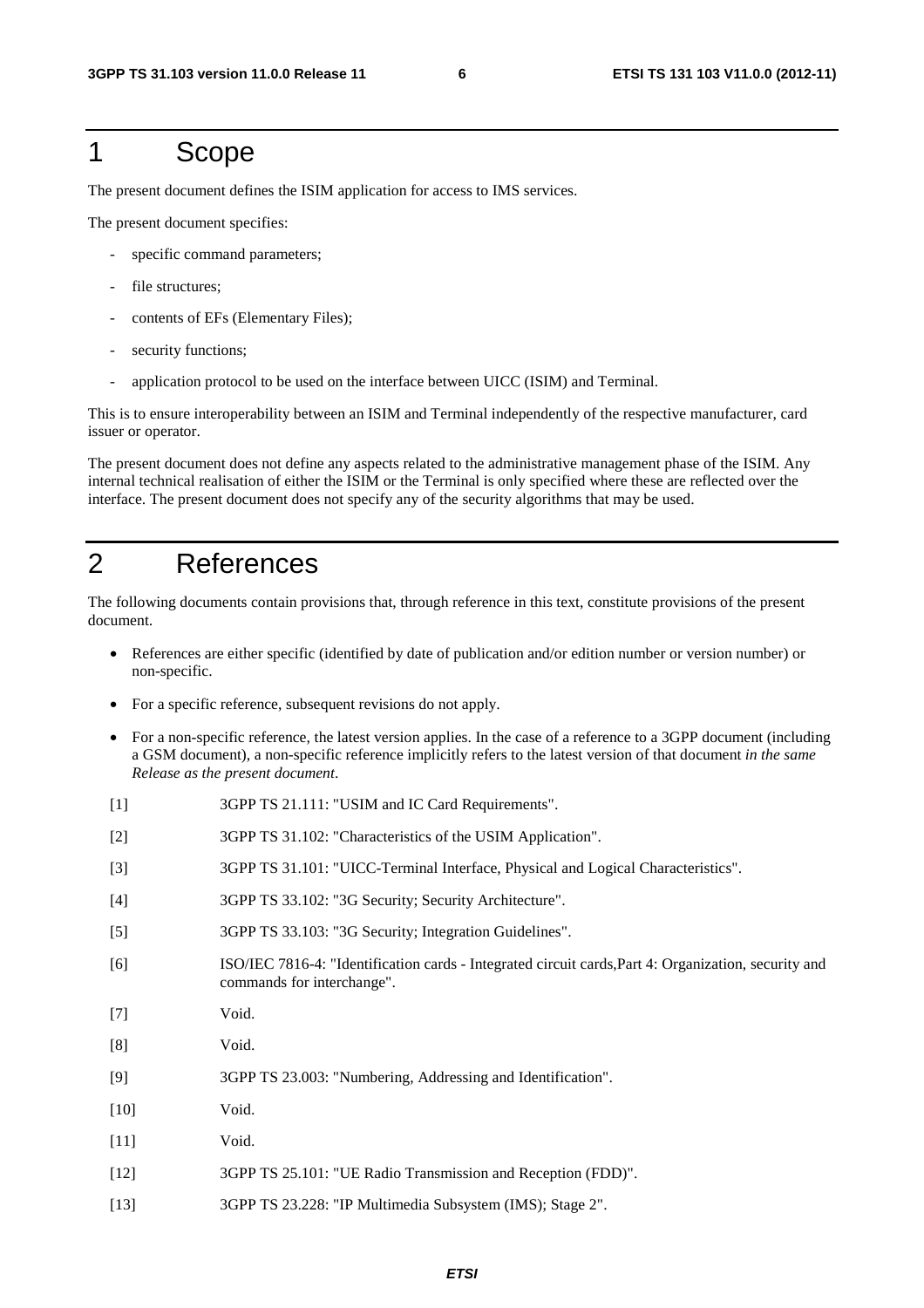- [14] 3GPP TS 33.203: "3G security; Access security for IP-based services".
- [15] 3GPP TS 24.228: "Signalling flows for the IP multimedia call control based on SIP and SDP; Stage 3".
- [16] IETF RFC 3261: "SIP: Session Initiation Protocol".
- [17] 3GPP TS 23.038: "Alphabets and language-specific information".
- [18] ISO 639 (1988): "Code for the representation of names of languages".
- [19] 3GPP TS 51.011 Release 4: "Specification of the Subscriber Identity Module Mobile Equipment (SIM-ME) interface".
- [20] ISO/IEC 8825(1990): "Information technology Open Systems Interconnection Specification of Basic Encoding Rules for Abstract Syntax Notation One (ASN.1)" Second Edition.
- [21] 3GPP TS 22.101: "Service aspects; Service principles".
- [22] Void.
- [23] ETSI TS 101 220: "Smart cards; ETSI numbering system for telecommunication application providers".
- [24] IETF RFC 2486: "The Network Access Identifier".
- [25] 3GPP TS 33.220: "Generic Authentication Architecture (GAA); Generic bootstrapping architecture".
- [26] IETF RFC 2617: "HTTP Authentication: Basic and Digest Access Authentication". ([http://www.ietf.org/rfc/rfc2617.txt\)](http://www.ietf.org/rfc/rfc2617.txt)
- [27] IETF RFC 3629 (2003): "UTF-8, a transformation format of ISO 10646".
- [28] 3GPP TS 33.110: "Key establishment between a Universal Integrated Circuit Card (UICC) and a terminal".
- [29] 3GPP TS 23.040: "Technical realization of the Short Message Service (SMS)".
- [30] 3GPP TS 24.011: "Point-to-Point (PP) Short Message Service (SMS) support on mobile radio interface".
- [31] 3GPP TS 31.111: "USIM Application Toolkit (USAT)".
- [32] 3GPP TS 24.229: "IP multimedia call control protocol based on Session Initiation Protocol (SIP) and Session Description Protocol (SDP); Stage 3".

## 3 Definitions, symbols, abbreviations and coding conventions

## 3.1 Definitions

For the purposes of the present document, the following terms and definitions apply:

**ISIM:** application residing on the UICC, an IC card specified in TS 31.101 [3] In particular, TS 31.101 [3] specifies the application independent properties of the UICC/terminal interface such as the physical characteristics and the logical structure

The AID of ISIM is defined in ETSI TS 101 220 [23] and is stored in  $EF_{\text{DIR}}$ .

**ADM:** access condition to an EF which is under the control of the authority which creates this file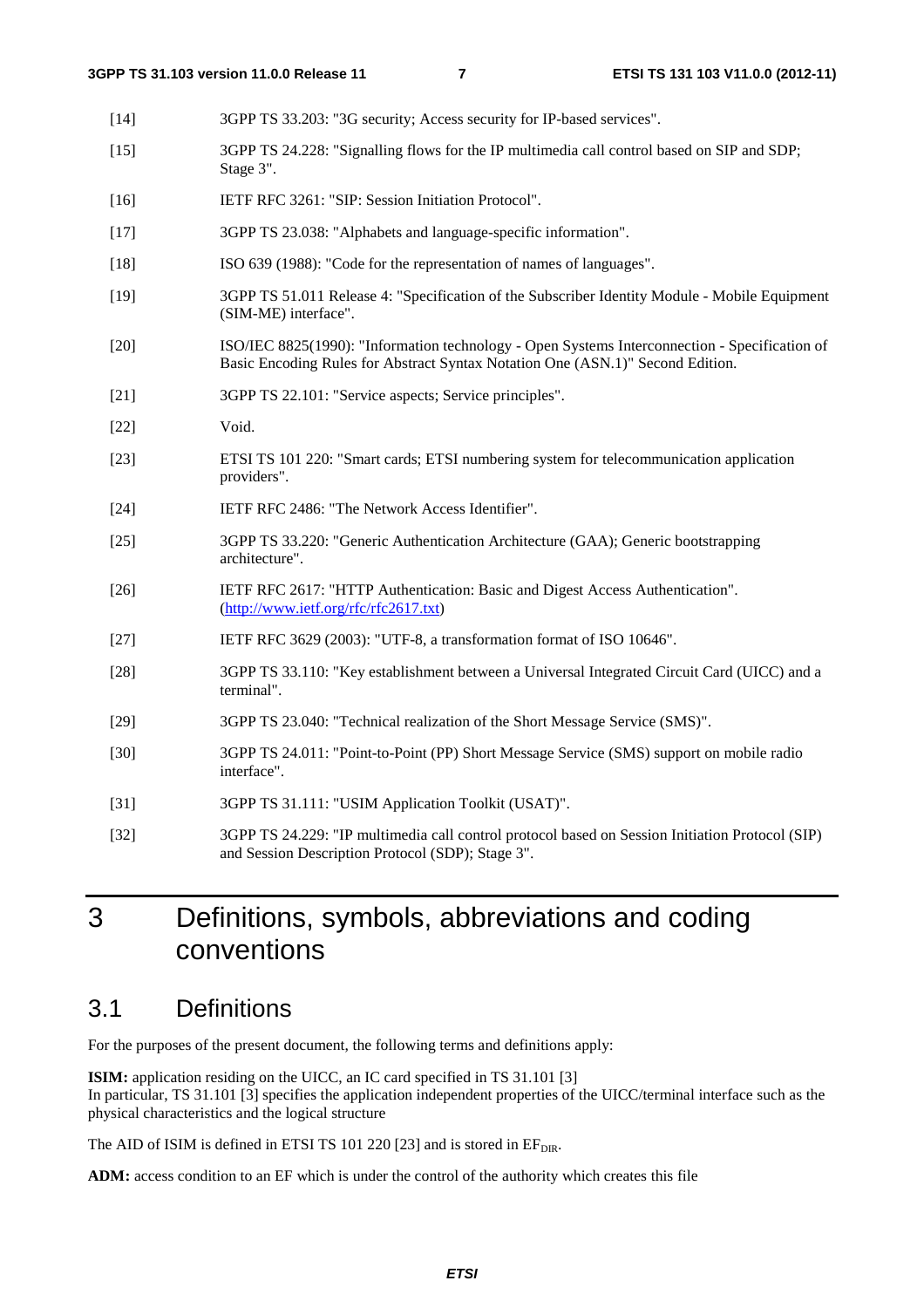## 3.2 Symbols

For the purposes of the present document, the following symbols apply:

| $\parallel$ | Concatenation                                                                                   |
|-------------|-------------------------------------------------------------------------------------------------|
| $\oplus$    | Exclusive or                                                                                    |
| f1          | Message authentication function used to compute MAC                                             |
| $f1*$       | A message authentication code (MAC) function with the property that no valuable information can |
|             | be inferred from the function values of $f1^*$ about those of $f1, \ldots, f5$ and vice versa   |
| f2          | Message authentication function used to compute RES and XRES                                    |
| f3          | Key generating function used to compute CK                                                      |
| f4          | Key generating function used to compute IK                                                      |
| f5          | Key generating function used to compute AK                                                      |

## 3.3 Abbreviations

For the purposes of the present document, the following abbreviations apply:

| 3GPP           | 3 <sup>rd</sup> Generation Partnership Project           |
|----------------|----------------------------------------------------------|
| AC             | <b>Access Condition</b>                                  |
| ADF            | <b>Application Dedicated File</b>                        |
| AID            | <b>Application IDentifier</b>                            |
| AK             | Anonymity Key                                            |
| AKA            | Authentication and Key Agreement                         |
| ALW            | ALWays                                                   |
| AMF            | <b>Authentication Management Field</b>                   |
| ASN.1          | <b>Abstract Syntax Notation One</b>                      |
| AuC            | <b>Authentication Centre</b>                             |
| <b>AUTN</b>    | <b>AUthentication TokeN</b>                              |
| <b>BER-TLV</b> | Basic Encoding Rule - TLV                                |
| <b>B-TID</b>   | <b>Bootstrapping Transaction IDentifier</b>              |
| CK             | Cipher Key                                               |
| DF             | <b>Dedicated File</b>                                    |
| EF             | <b>Elementary File</b>                                   |
| <b>FFS</b>     | For Further Study                                        |
| <b>FQDN</b>    | Fully Qualified Domain Name                              |
| HE             | Home Environment                                         |
| HN             | <b>Home Network</b>                                      |
| IARI           | <b>IMS</b> Application Reference Identifier              |
| ICC            | <b>Integrated Circuit Card</b>                           |
| ID             | <b>IDentifier</b>                                        |
| IK             | <b>Integrity Key</b>                                     |
| IM.            | IP Multimedia                                            |
| <b>IMPI</b>    | <b>IM</b> Private Identity                               |
| <b>IMPU</b>    | IM PUblic identity                                       |
| <b>IMS</b>     | IP Multimedia Subsystem                                  |
| <b>ISIM</b>    | <b>IM Services Identity Module</b>                       |
| K              | long-term secret Key shared between the ISIM and the AuC |
| <b>KSI</b>     | Key Set Identifier                                       |
| LI             | Language Indication                                      |
| <b>LSB</b>     | Least Significant Bit                                    |
| <b>MAC</b>     | Message Authentication Code                              |
| MF             | <b>Master File</b>                                       |
| MSB            | Most Significant Bit                                     |
| NAI            | Network Access Identifier                                |
| <b>NEV</b>     | <b>NEVer</b>                                             |
| <b>PIN</b>     | <b>Personal Identification Number</b>                    |
| PL             | <b>Preferred Languages</b>                               |
| PS_DO          | PIN Status Data Object                                   |
| <b>RAND</b>    | RANDom challenge                                         |
| <b>RES</b>     | user RESponse                                            |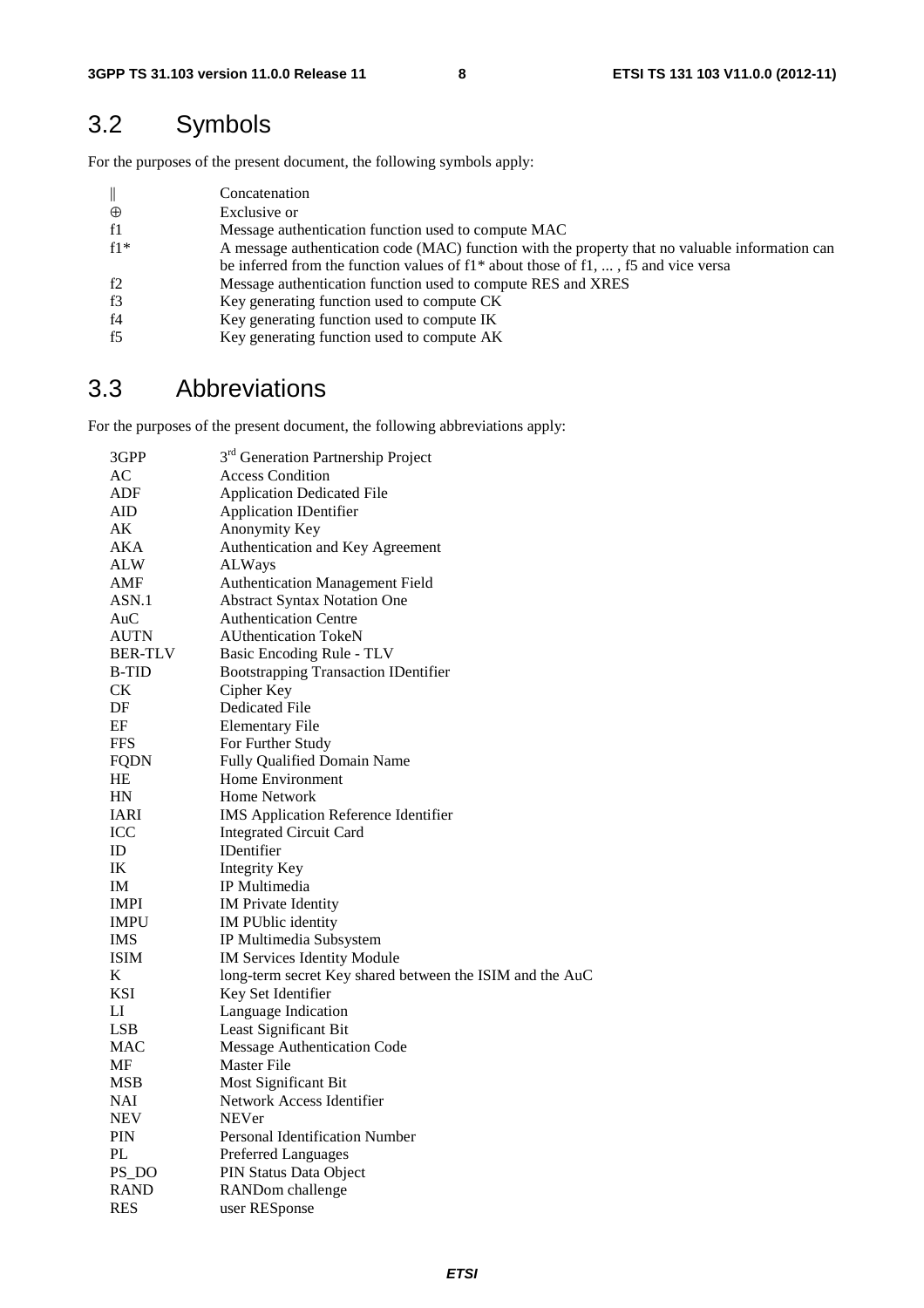| <b>RFU</b>  | Reserved for Future Use             |
|-------------|-------------------------------------|
| <b>RST</b>  | ReSeT                               |
| <b>SDP</b>  | <b>Session Description Protocol</b> |
| SFI         | Short EF Identifier                 |
| <b>SIP</b>  | <b>Session Initiation Protocol</b>  |
| SQN         | SeOuence Number                     |
| <b>SW</b>   | <b>Status Word</b>                  |
| <b>TLV</b>  | Tag Length Value                    |
| UE          | <b>User Equipment</b>               |
| <b>XRES</b> | eXpected user RESponse              |
|             |                                     |

### 3.4 Coding Conventions

The following coding conventions apply to the present document.

All lengths are presented in bytes, unless otherwise stated. Each byte is represented by bits b8 to b1, where b8 is the most significant bit (MSB) and b1 is the least significant bit (LSB). In each representation, the leftmost bit is the MSB.

The coding of Data Objects in the present document is according to TS 31.101 [3].

'XX': Single quotes indicate hexadecimal values. Valid elements for hexadecimal values are the numbers '0' to '9' and 'A' to 'F'.

### 4 Files

This clause specifies the EFs for the IMS session defining access conditions, data items and coding. A data item is a part of an EF which represents a complete logical entity.

For an overview containing all files see figure 4.1.

### 4.1 Contents of the EFs at the MF level

There are four EFs at the Master File (MF) level. These EFs are specified in TS 31.101 [3].

### 4.2 Contents of files at the ISIM ADF (Application DF) level

The EFs in the ISIM ADF contain service and network related information and are required for UE to operate in an IP Multimedia Subsystem.

The File IDs '6F1X' (for EFs), '5F1X' and '5F2X' (for DFs) with X ranging from '0' to 'F' are reserved under the ISIM ADF for administrative use by the card issuer.

### 4.2.1 Void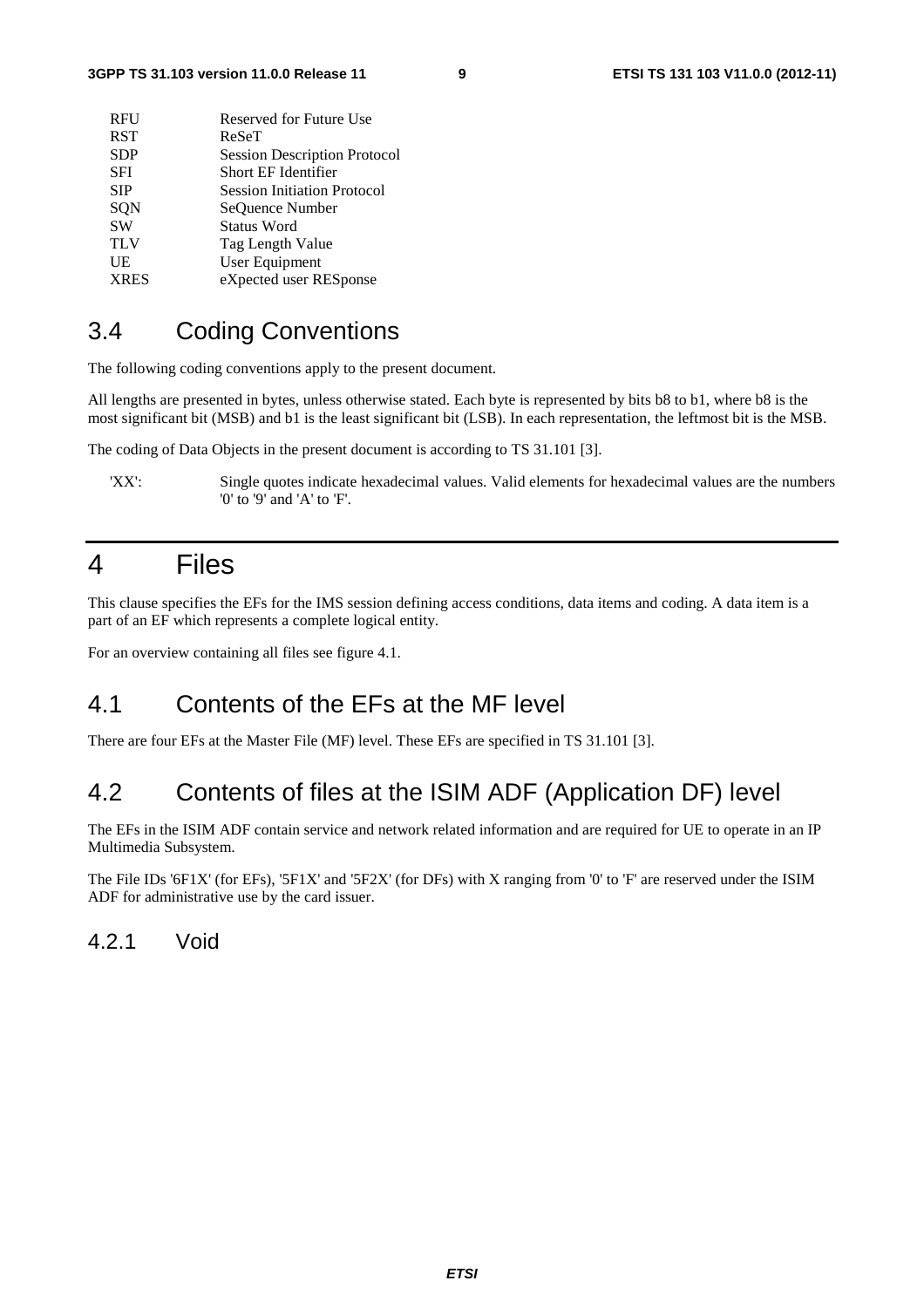### 4.2.2 EF<sub>IMPI</sub> (IMS private user identity)

This EF contains the private user identity of the user.

|                                                                       | Identifier: '6F02'  |                                               | Structure: transparent |                      | Mandatory |
|-----------------------------------------------------------------------|---------------------|-----------------------------------------------|------------------------|----------------------|-----------|
|                                                                       | SFI: "02"           |                                               |                        |                      |           |
|                                                                       | File size: X bytes  |                                               |                        | Update activity: low |           |
| <b>Access Conditions:</b><br>RFAD<br><b>UPDATE</b><br><b>ACTIVATE</b> | <b>DEACTIVATE</b>   | <b>PIN</b><br><b>ADM</b><br>ADM<br><b>ADM</b> |                        |                      |           |
| <b>Bytes</b>                                                          |                     | Description                                   |                        | M/O                  | Length    |
| 1 to $X$                                                              | NAI TLV data object |                                               |                        | М                    | X bytes   |

- NAI

Contents:

- Private user identity of the user.

Coding:

- For contents and syntax of NAI TLV data object values see IETF RFC 2486 [24]. The NAI shall be encoded to an octet string according to UTF-8 encoding rules as specified in IETF RFC 3629 [27]. The tag value of the NAI TLV data object shall be '80'.

### 4.2.3 EF<sub>DOMAIN</sub> (Home Network Domain Name)

This EF contains the home operator"s network domain name.

| Identifier: '6F03'                                                                                |                                          | Structure: transparent                               |  |                      | Mandatory |  |
|---------------------------------------------------------------------------------------------------|------------------------------------------|------------------------------------------------------|--|----------------------|-----------|--|
|                                                                                                   | SFI: "05"                                |                                                      |  |                      |           |  |
|                                                                                                   | File size: X bytes                       |                                                      |  | Update activity: low |           |  |
| <b>Access Conditions:</b><br><b>RFAD</b><br><b>UPDATE</b><br><b>DEACTIVATE</b><br><b>ACTIVATE</b> |                                          | <b>PIN</b><br><b>ADM</b><br><b>ADM</b><br><b>ADM</b> |  |                      |           |  |
| <b>Bytes</b>                                                                                      |                                          | Description                                          |  | M/O                  | Length    |  |
| 1 to $X$                                                                                          | Home Network Domain Name TLV data object |                                                      |  | М                    | X bytes   |  |

#### - URI

Contents:

- Home Network Domain Name.

Coding:

- For contents and syntax of Home Network Domain Name TLV data object values see TS 23.003 [9]. The Home Network Domain Name, i.e. FQDN shall be encoded to an octet string according to UTF-8 encoding rules as specified in IETF RFC 3629 [27]. The tag value of the Home Network Domain Name TLV data object shall be '80'.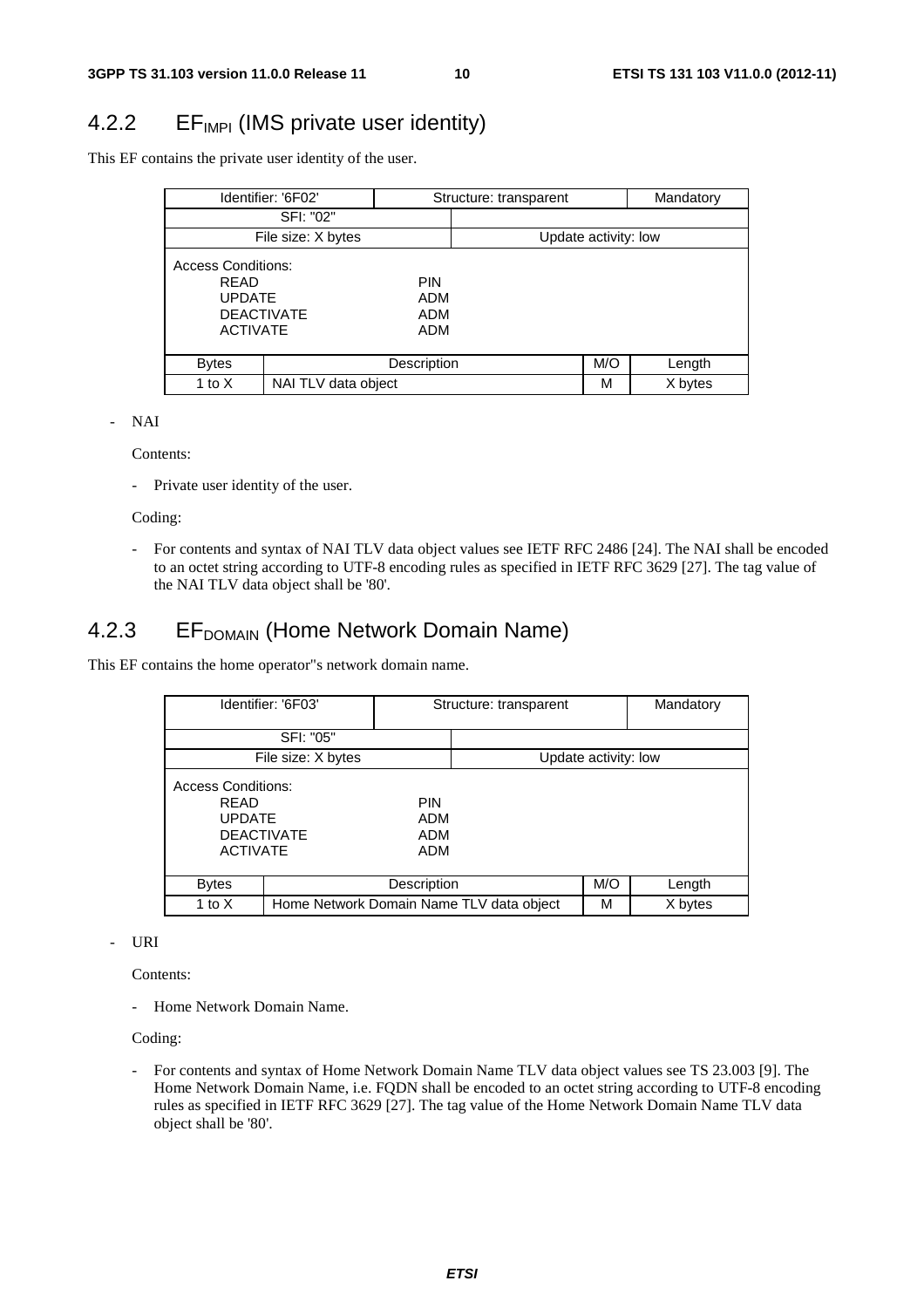### 4.2.4 EF<sub>IMPU</sub> (IMS public user identity)

This EF contains one or more records, with each record able to hold a public SIP Identity (SIP URI) of the user. The first (or only) record in the EF shall be used when performing emergency registration; oras the default SIP Identity in case that no record is explicitly selected either in the current session or as a carryover from a prior session.

|                                                                                            | Identifier: '6F04'     |                                                      | Structure: linear fixed |     | Mandatory |
|--------------------------------------------------------------------------------------------|------------------------|------------------------------------------------------|-------------------------|-----|-----------|
|                                                                                            | SFI: "04"              |                                                      |                         |     |           |
|                                                                                            | Record length: X bytes |                                                      | Update activity: low    |     |           |
| <b>Access Conditions:</b><br>RFAD<br><b>UPDATE</b><br><b>DEACTIVATE</b><br><b>ACTIVATE</b> |                        | <b>PIN</b><br><b>ADM</b><br><b>ADM</b><br><b>ADM</b> |                         |     |           |
| <b>Bytes</b>                                                                               |                        | Description                                          |                         | M/O | Length    |
| URI TLV data object<br>1 to X                                                              |                        |                                                      |                         | М   | X bytes   |

#### - URI

Contents:

SIP URI by which other parties know the subscriber.

Coding:

- For contents and syntax of URI TLV data object values see IETF RFC 3261 [16]. The URI shall be encoded to an octet string according to UTF-8 encoding rules as specified in IETF RFC 3629 [27]. The tag value of the URI TLV data object shall be '80'.

### 4.2.5 EF<sub>AD</sub> (Administrative Data)

This EF contains information concerning the mode of operation according to the type of ISIM, such as normal (to be used by IMS subscribers for IMS operations), type approval (to allow specific use of the Terminal during type approval procedures of e.g. the network equipment), manufacturer specific (to allow the Terminal manufacturer to perform specific proprietary auto-test in its Terminal during e.g. maintenance phases).

It also provides an indication of whether some Terminal features should be activated during normal operation.

|                                                                                            | Identifier: '6FAD'   |                                        | Structure: transparent |     | Mandatory |
|--------------------------------------------------------------------------------------------|----------------------|----------------------------------------|------------------------|-----|-----------|
|                                                                                            | SFI: '03'            |                                        |                        |     |           |
|                                                                                            | File size: 3+X bytes |                                        | Update activity: low   |     |           |
| Access Conditions:<br><b>RFAD</b><br><b>UPDATE</b><br><b>DEACTIVATE</b><br><b>ACTIVATE</b> |                      | <b>ALW</b><br><b>ADM</b><br>ADM<br>ADM |                        |     |           |
| Description<br><b>Bytes</b>                                                                |                      |                                        |                        | M/O | Length    |
| UE operation mode                                                                          |                      |                                        |                        | М   | 1 byte    |
| Additional information<br>$2$ to $3$                                                       |                      |                                        |                        | м   | 2 bytes   |
| <b>RFU</b><br>4 to $3+X$                                                                   |                      |                                        |                        | O   | X bytes   |

UE operation mode:

Contents:

mode of operation for the UE

Coding:

Initial value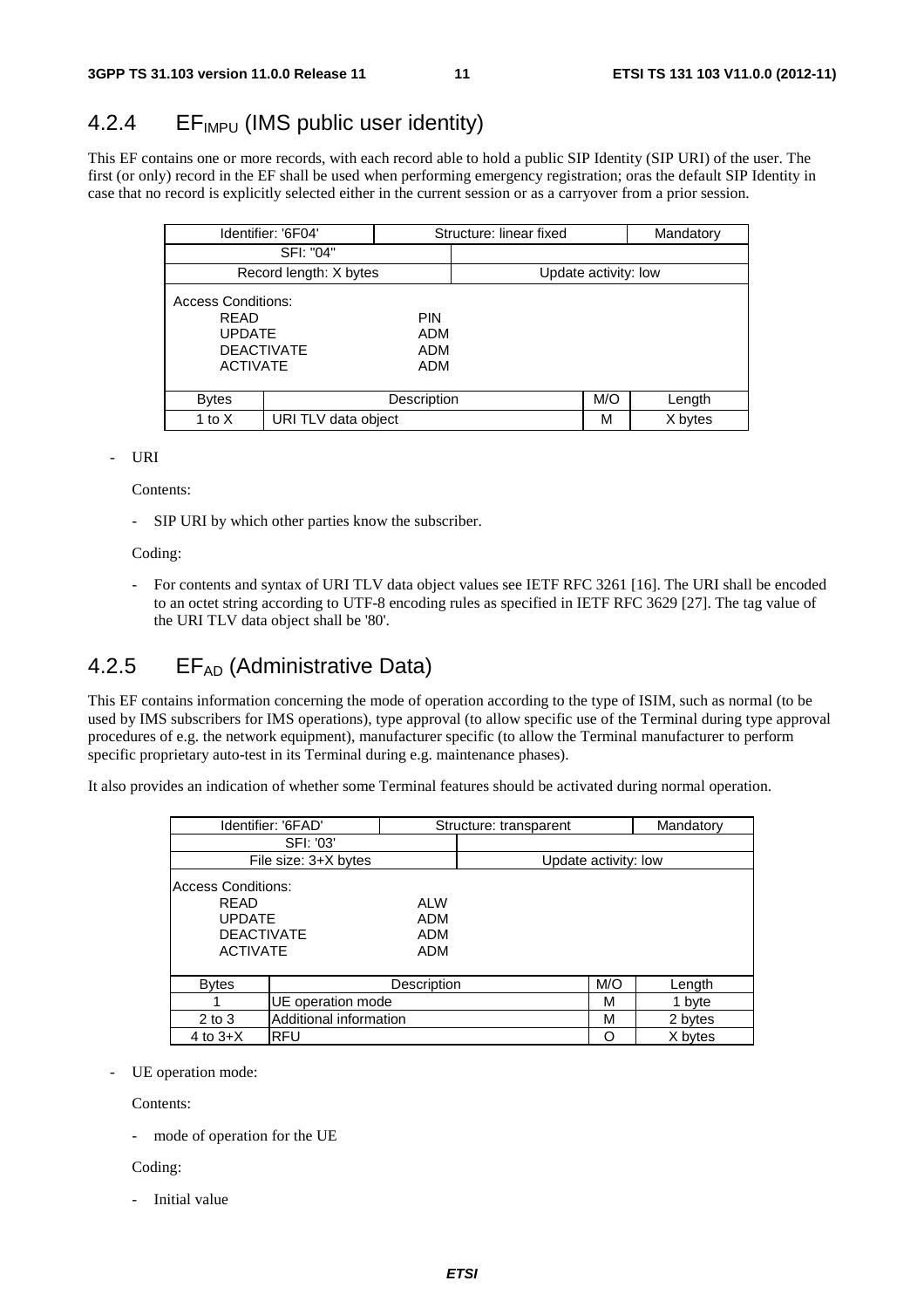- '00' normal operation.
- '80' type approval operations.
- '01' normal operation + specific facilities.
- '81' type approval operations + specific facilities.
- '02' maintenance (off line).
- Additional information:

#### Coding:

- specific facilities (if  $b1=1$  in byte 1);

Bytes 2 and 3 (first byte of additional information):

| b8 | b7 | $b6 \mid b5 \mid b4$ |  | $\cdot$ b3 | b2 | b1 |     |  |                 |
|----|----|----------------------|--|------------|----|----|-----|--|-----------------|
|    |    |                      |  |            |    |    | RFU |  | (see TS 31.101) |

### 4.2.6 EF<sub>ARR</sub> (Access Rule Reference)

This EF contains the access rules for files located under the ISIM ADF in the UICC. If the security attribute tag '8B' is indicated in the FCP it contains a reference to a record in this file.

|                                                                                            | Identifier: '6F06'           |                                        | Structure: Linear fixed |     | Mandatory |
|--------------------------------------------------------------------------------------------|------------------------------|----------------------------------------|-------------------------|-----|-----------|
|                                                                                            | SFI: '06'                    |                                        |                         |     |           |
|                                                                                            | Record Length: X bytes       |                                        | Update activity: low    |     |           |
| Access Conditions:<br><b>READ</b><br><b>UPDATE</b><br><b>DEACTIVATE</b><br><b>ACTIVATE</b> |                              | <b>ALW</b><br><b>ADM</b><br>ADM<br>ADM |                         |     |           |
| <b>Bytes</b>                                                                               |                              | Description                            |                         | M/O | Length    |
| 1 to X                                                                                     | Access Rule TLV data objects |                                        |                         | М   | X bytes   |

#### **Structure of EFARR at ADF-level**

This EF contains one or more records containing access rule information according to the reference to expanded format as defined in ISO/IEC 7816-4 [6]. Each record represents an access rule. Unused bytes in the record are set to 'FF'.

If the card cannot access  $EF_{ARR}$ , any attempt to access a file with access rules indicated in this  $EF_{ARR}$  shall not be granted.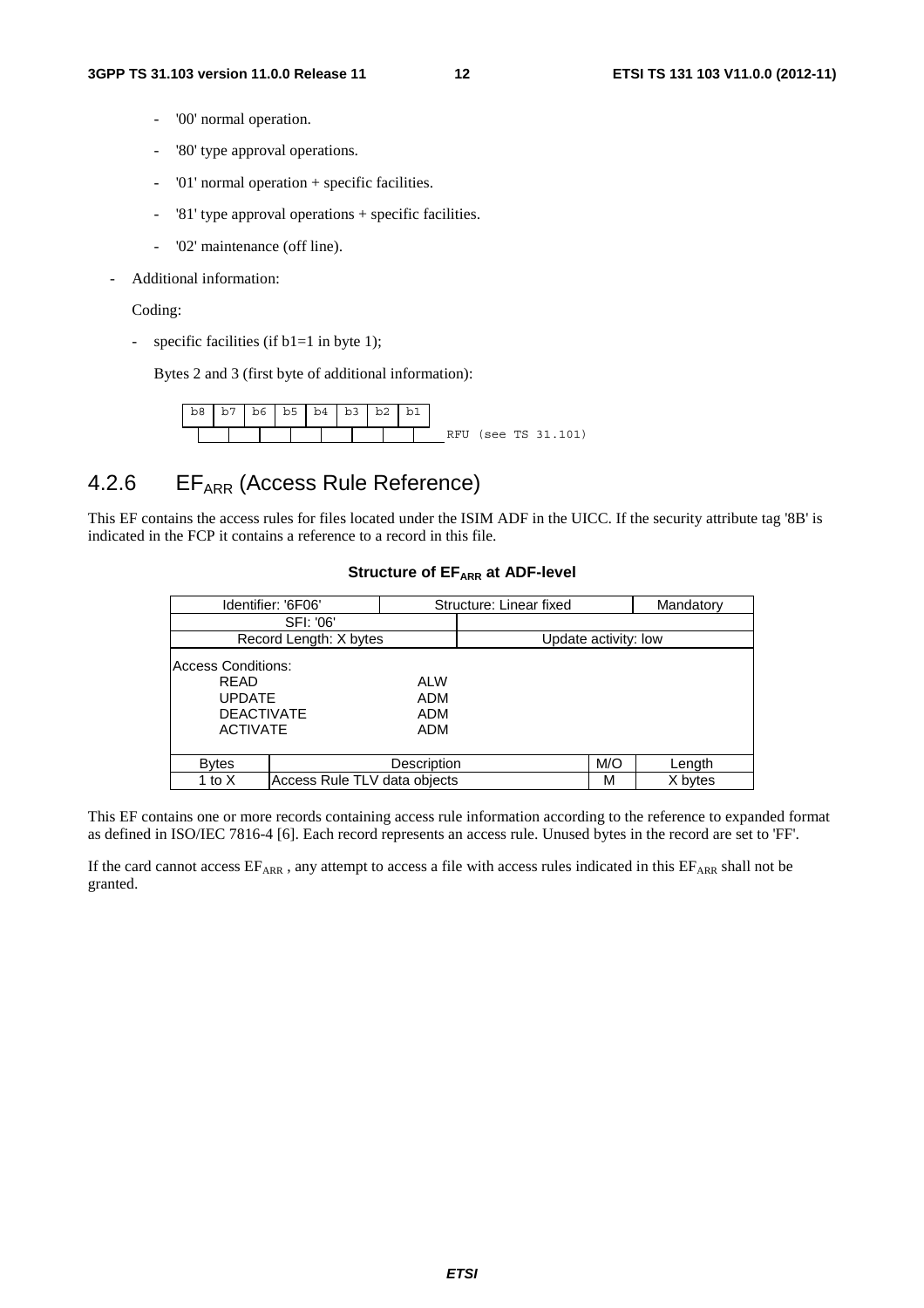### 4.2.7  $EF_{IST}$  (ISIM Service Table)

This EF indicates which optional services are available. If a service is not indicated as available in the ISIM, the ME shall not select this service. The presence of this file is mandatory if optional services are provided in the ISIM.

| Identifier: '6F07'         |                                             |             | Structure: transparent |                      | Optional |
|----------------------------|---------------------------------------------|-------------|------------------------|----------------------|----------|
|                            | SFI: '07'                                   |             |                        |                      |          |
|                            | File size: $X$ bytes, $X \geq 1$            |             |                        | Update activity: low |          |
| <b>Access Conditions:</b>  |                                             |             |                        |                      |          |
| READ                       |                                             | PIN         |                        |                      |          |
| <b>UPDATE</b>              |                                             | ADM         |                        |                      |          |
| <b>DEACTIVATE</b>          |                                             | ADM         |                        |                      |          |
| <b>ACTIVATE</b>            |                                             | ADM         |                        |                      |          |
|                            |                                             |             |                        |                      |          |
| <b>Bytes</b>               |                                             | Description |                        | M/O                  | Length   |
| 1                          | Services nº1 to nº8                         |             |                        | М                    | 1 byte   |
| 2                          | Services n°9 to n°16                        |             |                        | O                    | 1 byte   |
| 3                          | Services no 17 to no 24                     |             |                        | O                    | 1 byte   |
| 4<br>Services n°25 to n°32 |                                             |             |                        | O                    | 1 byte   |
| etc.                       |                                             |             |                        |                      |          |
| X                          | Services $n \circ (8X-7)$ to $n \circ (8X)$ |             |                        | Ω                    | 1 byte   |

-Services Contents:

| Contents: | Service n°1: | P-CSCF address                                               |
|-----------|--------------|--------------------------------------------------------------|
|           | Service n°2  | Generic Bootstrapping Architecture (GBA)                     |
|           | Service n°3  | <b>HTTP Digest</b>                                           |
|           | Service n°4  | GBA-based Local Key Establishment Mechanism                  |
|           | Service n°5  | Support of P-CSCF discovery for IMS Local Break Out          |
|           | Service n°6  | Short Message Storage (SMS)                                  |
|           | Service n°7  | Short Message Status Reports (SMSR)                          |
|           | Service n°8  | Support for SM-over-IP including data download via SMS-PP as |
|           |              | defined in TS 31.111 [31]                                    |
|           | Service n°9  | Communication Control for IMS by ISIM                        |
|           | Service n°10 | Support of UICC access to IMS                                |

The EF shall contain at least one byte. Further bytes may be included, but if the EF includes an optional byte, then it is mandatory for the EF to also contain all bytes before that byte. Other services are possible in the future and will be coded on further bytes in the EF. The coding falls under the responsibility of the 3GPP.

#### Coding:

1 bit is used to code each service:

 $bit = 1$ : service available;

- $bit = 0$ : service not available.
- Service available means that the ISIM has the capability to support the service and that the service is available for the user of the ISIM.
	- Service not available means that the service shall not be used by the ISIM user, even if the ISIM has the capability to support the service.

#### First byte:



Second byte: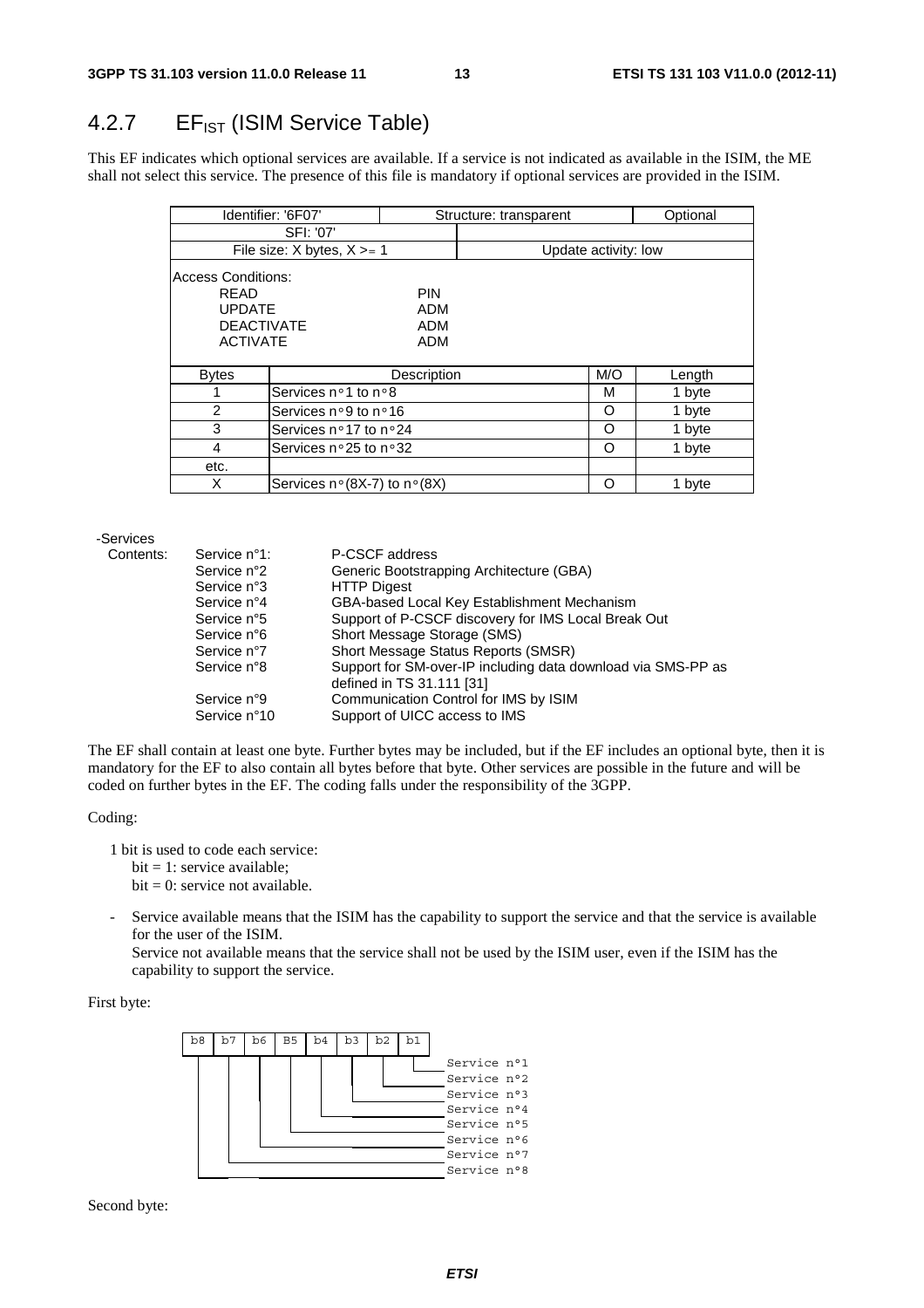

etc.

### 4.2.8 EF<sub>P-CSCF</sub> (P-CSCF Address)

If service n°1 and/or service n°5 is "available", this file shall be present.

A UE supporting IMS Local Breakout shall use this EF only if  $E_{\text{IST}}$  indicates that service n°5 is "available".

This EF contains one or more Proxy Call Session Control Function addresses. The first record in the EF shall be considered to be of the highest priority. The last record in the EF shall be considered to be the lowest priority.

|                           | Identifier: '6F09'             | Structure: linear fixed |                      |     | Optional |
|---------------------------|--------------------------------|-------------------------|----------------------|-----|----------|
|                           |                                |                         |                      |     |          |
|                           | Record length: X bytes         |                         | Update activity: low |     |          |
| <b>Access Conditions:</b> |                                |                         |                      |     |          |
| <b>READ</b>               |                                | <b>PIN</b>              |                      |     |          |
| <b>UPDATE</b>             |                                | <b>ADM</b>              |                      |     |          |
|                           | <b>DEACTIVATE</b>              | <b>ADM</b>              |                      |     |          |
| <b>ACTIVATE</b>           |                                | <b>ADM</b>              |                      |     |          |
|                           |                                |                         |                      |     |          |
| <b>Bytes</b>              |                                | Description             |                      | M/O | Length   |
| $1$ to $X$                | P-CSCF Address TLV data object |                         |                      | М   | X bytes  |

#### P-CSCF

Contents:

- Address of Proxy Call Session Control Function, in the format of a FQDN, an IPv4 address, or an IPv6 address.

#### Coding:

- The tag value of this P-CSCF address TLV data object shall be '80'. The format of the data object is as follows:

| Field                 | Length (bytes) |  |  |
|-----------------------|----------------|--|--|
| Tag                   |                |  |  |
| Length                |                |  |  |
| Address Type          |                |  |  |
| <b>P-CSCF Address</b> | Address Length |  |  |

Address Type: Type of the P-CSCF address.

This field shall be set to the type of the P-CSCF address according to the following: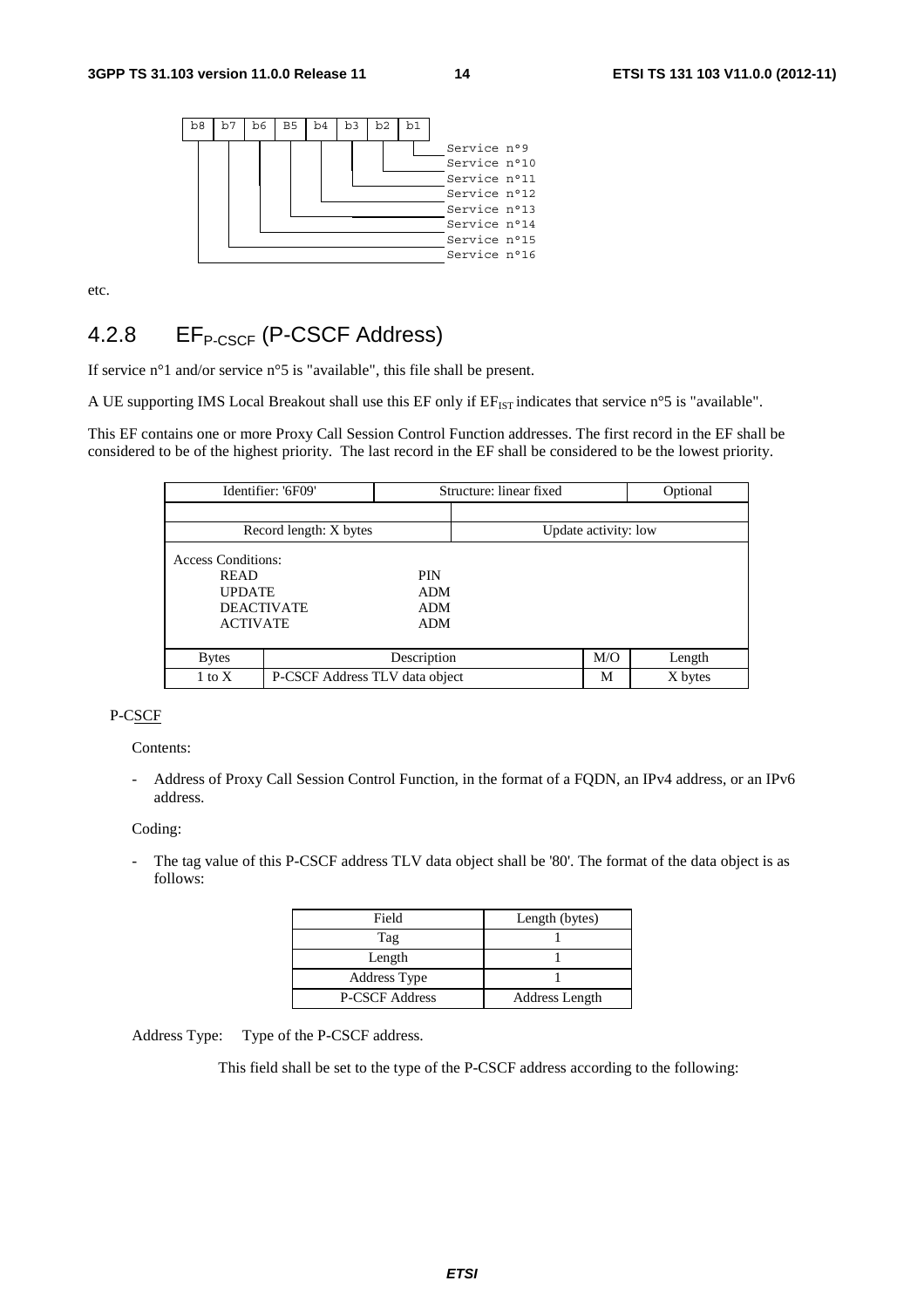| Value                | Name              |
|----------------------|-------------------|
| 0x00                 | <b>FQDN</b>       |
| 0x01                 | IPv4              |
| 0x02                 | IP <sub>v</sub> 6 |
| All other values are |                   |
| reserved             |                   |

P-CSCF Address: Address of the Proxy Call Session Control Function

This field shall be set to the address of the Proxy Call Session Control Function. When the P-SCSF type is set to 0x00, the corresponding P-CSCF Address shall be encoded to an octet string according to UTF-8 encoding rules as specified in IETF RFC 3629 [27].

Unused bytes shall be set to 'FF'.

### 4.2.9 EF<sub>GBABP</sub> (GBA Bootstrapping parameters)

If service n°2 is "available", this file shall be present.

This EF contains the AKA Random challenge (RAND) and Bootstrapping Transaction Identifier (B-TID) associated with a GBA bootstrapping procedure.

| Identifier: '6FD5'                                                                                                            |                            |             | Structure: transparent |     | Optional |  |
|-------------------------------------------------------------------------------------------------------------------------------|----------------------------|-------------|------------------------|-----|----------|--|
|                                                                                                                               | File length: L+X+N+3 bytes |             | Update activity: low   |     |          |  |
| Access Conditions:<br><b>PIN</b><br>READ<br><b>PIN</b><br><b>UPDATE</b><br><b>DEACTIVATE</b><br>ADM<br><b>ACTIVATE</b><br>ADM |                            |             |                        |     |          |  |
| <b>Bytes</b>                                                                                                                  |                            | Description |                        | M/O | Length   |  |
|                                                                                                                               | Length of RAND (16)        |             |                        | М   | 1 byte   |  |
| 2 to $(X+1)$                                                                                                                  | <b>RAND</b>                |             |                        | м   | X bytes  |  |
| $X+2$                                                                                                                         | Length of B-TID (L)        |             |                        | м   | 1 byte   |  |
| $(X+3)$ to $(X+2+L)$                                                                                                          | <b>B-TID</b>               |             |                        | М   | L bytes  |  |
| $X+L+3$                                                                                                                       | Length of key lifetime     |             |                        | М   | 1 byte   |  |
| $(X+L+4)$ to<br>$(X+L+N+3)$                                                                                                   | <b>Key lifetime</b>        |             |                        | м   | N bytes  |  |

Length of RAND

Contents: number of bytes, not including this length byte, of RAND field

RAND

Contents: Random challenge used in the GBA\_U bootstrapping procedure. Coding: as defined in TS 33.103 [13].

Length of B-TID

Contents: number of bytes, not including this length byte, of B-TID field

B-TID

Content: Bootstrapping Transaction Identifier the GBA\_U bootstrapped keys Coding: As defined in TS 33.220 [25]

- Length of key lifetime Contents: number of bytes, not including this length byte, of key lifetime field
- Key lifetime Content: Lifetime of the GBA\_U bootstrapped keys Coding: As defined in TS 33.220 [25]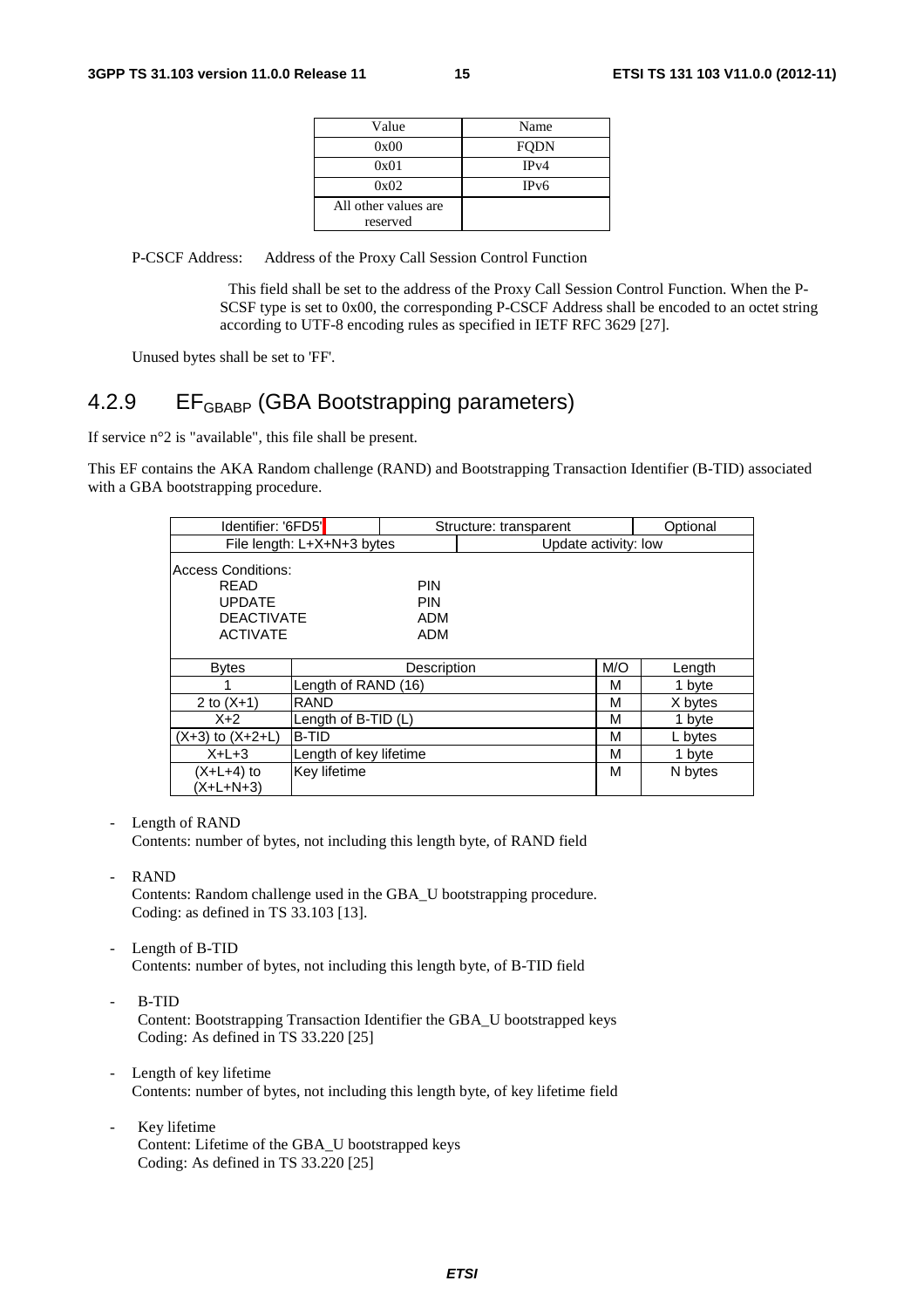### 4.2.10 EF<sub>GBANL</sub> (GBA NAF List)

If service n°2 is "available", this file shall be present.

This EF contains the list of NAF\_ID and B-TID associated to a GBA NAF derivation procedure.

| Identifier: '6FD7'     |                                     | Structure: Linear fixed |                       |     | Optional |  |
|------------------------|-------------------------------------|-------------------------|-----------------------|-----|----------|--|
| Record length: Z bytes |                                     |                         | Update activity: low  |     |          |  |
|                        | <b>Access Conditions:</b>           |                         |                       |     |          |  |
|                        |                                     |                         | READ PIN              |     |          |  |
|                        |                                     |                         | UPDATE ADM            |     |          |  |
|                        |                                     |                         | <b>DEACTIVATE ADM</b> |     |          |  |
|                        | ACTIVATE ADM                        |                         |                       |     |          |  |
|                        |                                     |                         |                       |     |          |  |
| <b>B</b> vtes          |                                     | Description             |                       | M/O | Length   |  |
| 1 to $Z$               | NAF Key Identifier TLV objects<br>М |                         |                       |     | Z bytes  |  |

NAF Key Identifier tags

| <b>Description</b>      | <b>Tag Value</b> |
|-------------------------|------------------|
| <b>NAF</b><br>ID<br>таа | '80              |
| <b>B-TID</b><br>тад     | '81'             |

NAF Key Identifier information

| <b>Description</b>                                          | Value | M/O | Length (bytes) |  |  |
|-------------------------------------------------------------|-------|-----|----------------|--|--|
| NAF_ID Tag                                                  | '80'  | M   |                |  |  |
| Length                                                      |       | М   | <b>Note</b>    |  |  |
| NAF_ID value                                                | --    | М   |                |  |  |
| <b>B-TID Tag</b>                                            | '81'  | М   |                |  |  |
| Length                                                      |       | м   | Note           |  |  |
| <b>B-TID value</b>                                          | --    | М   |                |  |  |
| NOTE:<br>The length is coded according to ISO/IEC 8825 [20] |       |     |                |  |  |

- NAF\_ID Tag '80'

Contents:

- Identifier of Network Application Function used in the GBA\_U NAF Derivation procedure.

Coding:

- As defined in TS 33.220 [25]
- B-TID Tag '81'

Content:

- Bootstrapping Transaction Identifier of the GBA\_U bootstrapped key

Coding:

- As defined in TS 33.220 [25]

Unused bytes shall be set to 'FF'

### 4.2.11 EF<sub>NAFKCA</sub> (NAF Key Centre Address)

If service n°2 and service n°4 are "available", this file shall be present.

This EF contains one or more NAF Key Centre addresses. The first record in the EF shall be considered to be of the highest priority. The last record in the EF shall be considered to be the lowest priority.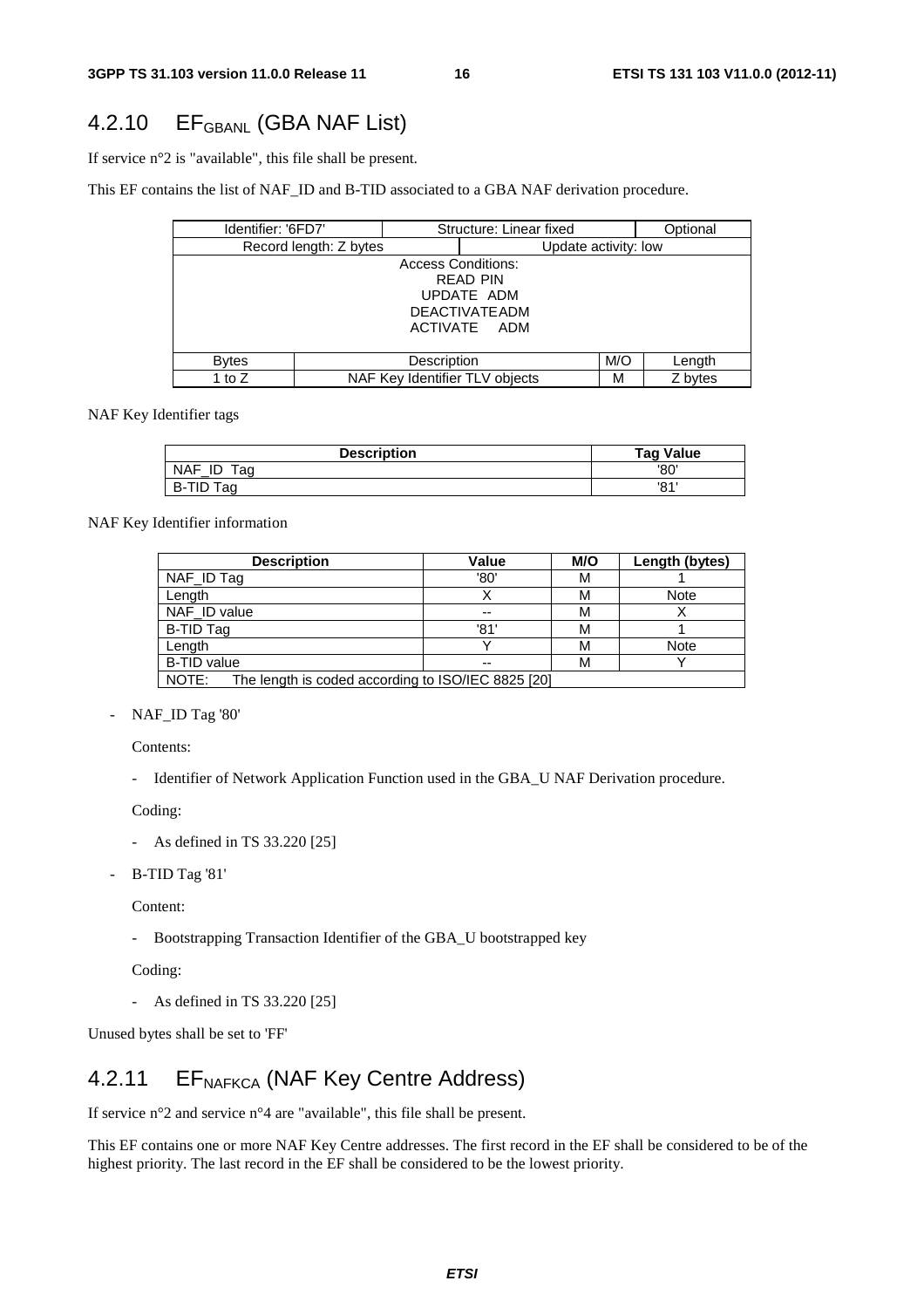| Identifier: '6FDD'                                                                                |                           | Structure: Linear fixed         |                      |     | Optional |
|---------------------------------------------------------------------------------------------------|---------------------------|---------------------------------|----------------------|-----|----------|
| Record length: Z bytes                                                                            |                           |                                 | Update activity: low |     |          |
| <b>Access Conditions:</b><br><b>READ</b><br><b>UPDATE</b><br><b>DEACTIVATE</b><br><b>ACTIVATE</b> |                           | <b>PIN</b><br>ADM<br>ADM<br>ADM |                      |     |          |
| <b>Bytes</b>                                                                                      |                           | Description                     |                      | M/O | Length   |
| 1 to Z                                                                                            | NAF Key Centre TLV object |                                 |                      | М   | Z bytes  |

Unused bytes shall be set to 'FF'.

NAF Key Centre tags

| <b>Description</b>         | Tag Value |  |  |
|----------------------------|-----------|--|--|
| NAF Key Centre address Tag | '80'      |  |  |

#### NAF Key Centre information

| <b>Description</b>                                          | Value | M/O | Length (bytes) |
|-------------------------------------------------------------|-------|-----|----------------|
| NAF Key Centre address Tag                                  | '80'  | м   |                |
| Length                                                      |       | м   | Note           |
| NAF Key Centre address value                                | $- -$ | м   |                |
| The length is coded according to ISO/IEC 8825 [20]<br>Note: |       |     |                |

- NAF Key Centre Address value (Tag '80')

#### Contents:

 Fully qualified Domain Name (FQDN) of the NAF Key Centre used in the Local Key Establishment procedures (see TS 33.110 [28]).

#### Coding:

Encoded to an octet string according to UTF-8 encoding rules as described in IETF RFC 3629 [27].

### 4.2.12 EF<sub>SMS</sub> (Short messages)

This file shall be present if and only if service n°6 and n°8 are "available".

This EF contains information in accordance with TS 23.040 [29] comprising short messages (and associated parameters) which have either been received by the UE from the network, or are to be used as an UE originated message.

|                                                                                            | Identifier: '6F3C'       |                                        | Structure: linear fixed | Optional             |           |  |
|--------------------------------------------------------------------------------------------|--------------------------|----------------------------------------|-------------------------|----------------------|-----------|--|
|                                                                                            | Record length: 176 bytes |                                        |                         | Update activity: low |           |  |
| Access Conditions:<br><b>READ</b><br><b>UPDATE</b><br><b>DEACTIVATE</b><br><b>ACTIVATE</b> |                          | <b>PIN</b><br><b>PIN</b><br>ADM<br>ADM |                         |                      |           |  |
| <b>Bytes</b>                                                                               |                          | Description                            |                         | M/O                  | Length    |  |
|                                                                                            | <b>Status</b>            |                                        |                         | м                    | 1 byte    |  |
| 2 to 176                                                                                   | Remainder                |                                        |                         | М                    | 175 bytes |  |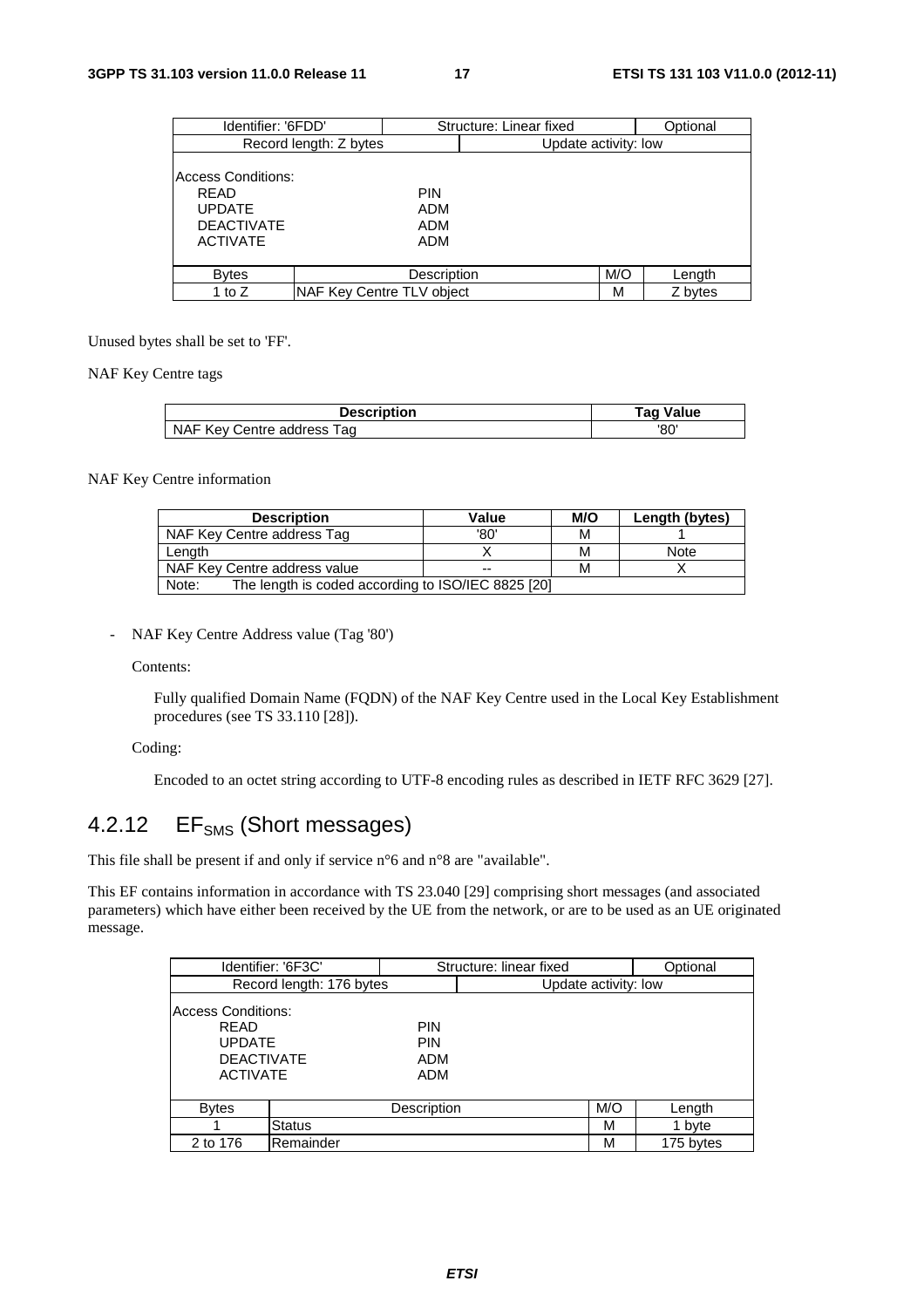- Status.

Contents:

 Status byte of the record which can be used as a pattern in the SEARCH RECORD command. For UE originating messages sent to the network, the status shall be updated when the UE receives a status report, or sends a successful SMS Command relating to the status report.

Coding:



Remainder.

Contents:

 This data item commences with the TS-Service-Centre-Address as specified in TS 24.011 [30]. The bytes immediately following the TS-Service-Centre-Address contain an appropriate short message TPDU as specified in TS 23.040 [29], with identical coding and ordering of parameters.

#### Coding:

 according to TS 23.040 [29] and TS 24.011 [30]. Any TP-message reference contained in an UE originated message stored in the USIM, shall have a value as follows:

|                              | Value of the TP-message-reference:            |
|------------------------------|-----------------------------------------------|
| message to be sent:          | 'FF'.                                         |
| message sent to the network: | the value of TP-Message-Reference used in the |
|                              | message sent to the network.                  |

Any bytes in the record following the TPDU shall be filled with 'FF'.

 It is possible for a TS-Service-Centre-Address of maximum permitted length, e.g. containing more than 18 address digits, to be associated with a maximum length TPDU such that their combined length is 176 bytes. In this case the ME shall store in the USIM the TS-Service-Centre-Address and the TPDU in bytes 2 to 176 without modification, except for the last byte of the TPDU, which shall not be stored.

### 4.2.13 EF<sub>SMSS</sub> (SMS status)

This file shall be present if and only if service n°6 and n°8 are "available".

This EF contains status information relating to the short message service.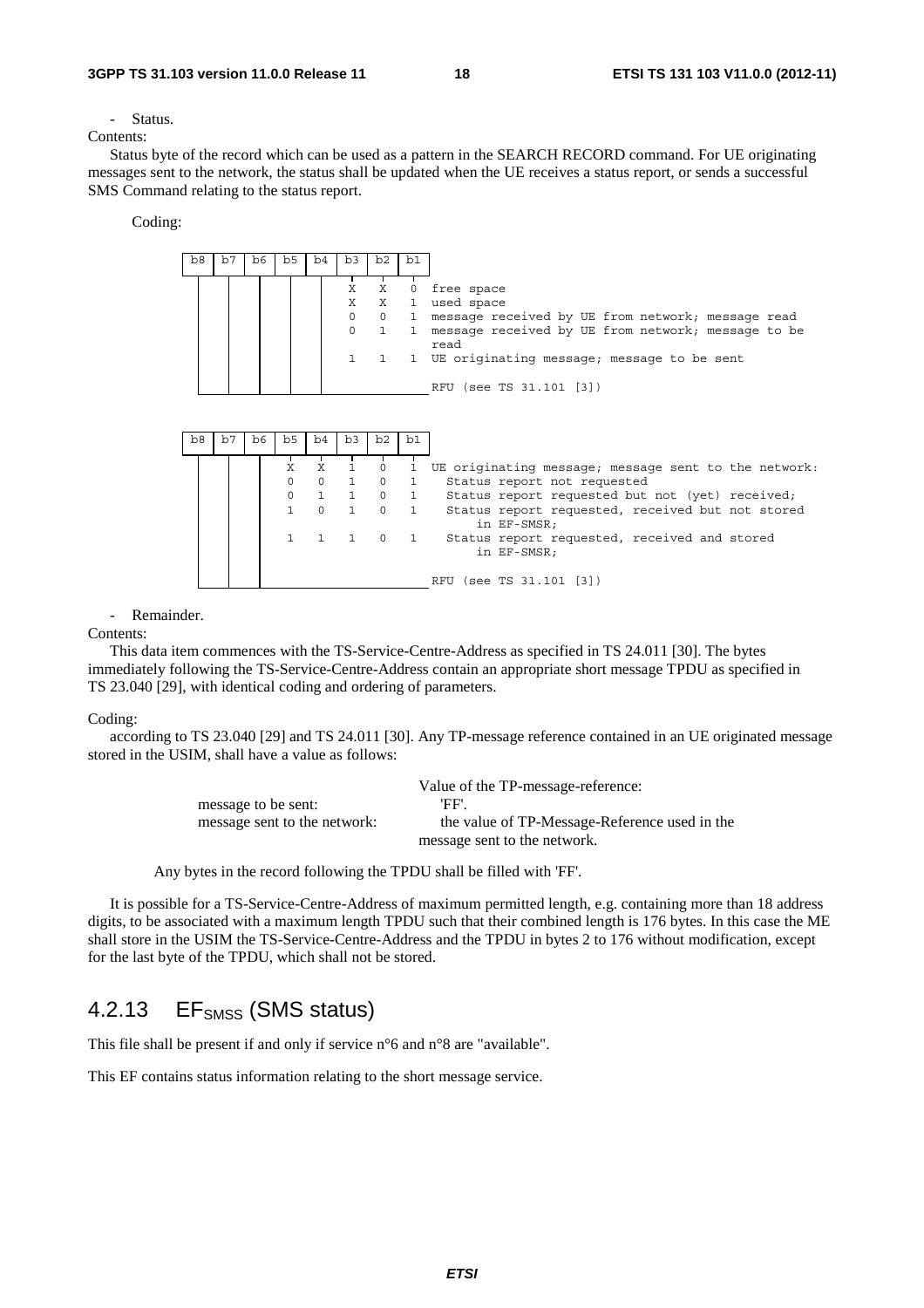|                                                                                     | Identifier: '6F43'                   |                                        | Structure: transparent |                      | Optional |
|-------------------------------------------------------------------------------------|--------------------------------------|----------------------------------------|------------------------|----------------------|----------|
|                                                                                     | File size: 2+X bytes                 |                                        |                        | Update activity: low |          |
| Access Conditions:<br>RFAD<br><b>UPDATE</b><br><b>DEACTIVATE</b><br><b>ACTIVATE</b> |                                      | <b>PIN</b><br><b>PIN</b><br>ADM<br>ADM |                        |                      |          |
| <b>Bytes</b>                                                                        |                                      | Description                            |                        | M/O                  | Length   |
|                                                                                     | Last Used TP-MR                      |                                        |                        | М                    | 1 byte   |
| $\mathfrak{p}$                                                                      | SMS "Memory Cap. Exceeded" Not. Flag |                                        |                        | м                    | 1 byte   |
| $3$ to $2+X$                                                                        | IRFU                                 |                                        |                        | ∩                    | X bytes  |

- Last Used TP-MR.

Contents:

- the value of the TP-Message-Reference parameter in the last mobile originated short message, as defined in TS 23.040 [29].

Coding:

- as defined in TS 23.040 [29].

- SMS "Memory Capacity Exceeded" Notification Flag.

Contents:

- this flag is required to allow a process of flow control, so that as memory capacity in the UE becomes available, the Network can be informed. The process for this is described in TS 23.040 [29].

Coding:

b1=1 means flag unset; memory capacity available; b1=0 means flag set; b2 to b8 are reserved and set to 1.

### 4.2.14 EF<sub>SMSR</sub> (Short message status reports)

This file shall be present if and only if service n°7 and n°8 are "available".

This EF contains information in accordance with TS 23.040 [29] comprising short message status reports which have been received by the UE from the network.

Each record is used to store the status report of a short message in a record of EF<sub>SMS</sub>. The first byte of each record is the link between the status report and the corresponding short message in  $EF<sub>SMS</sub>$ .

|                                                                                     | Identifier: '6F47'           |                                        | Structure: linear fixed |                      | Optional |
|-------------------------------------------------------------------------------------|------------------------------|----------------------------------------|-------------------------|----------------------|----------|
|                                                                                     | Record length: 30 bytes      |                                        |                         | Update activity: low |          |
| Access Conditions:<br>READ<br><b>UPDATE</b><br><b>DEACTIVATE</b><br><b>ACTIVATE</b> |                              | <b>PIN</b><br><b>PIN</b><br>ADM<br>ADM |                         |                      |          |
| <b>Bytes</b>                                                                        |                              | Description                            |                         | M/O                  | Length   |
|                                                                                     | <b>SMS</b> record identifier |                                        |                         | м                    |          |
| 2 to 30                                                                             | <b>SMS</b> status report     |                                        |                         | м                    | 29 bytes |

- SMS record identifier.

Contents:

this data item identifies the corresponding SMS record in EF<sub>SMS</sub>, e.g. if this byte is coded '05' then this status report corresponds to the short message in record  $#5$  of  $EF<sub>SMS</sub>$ .

Coding:

- '00' - empty record;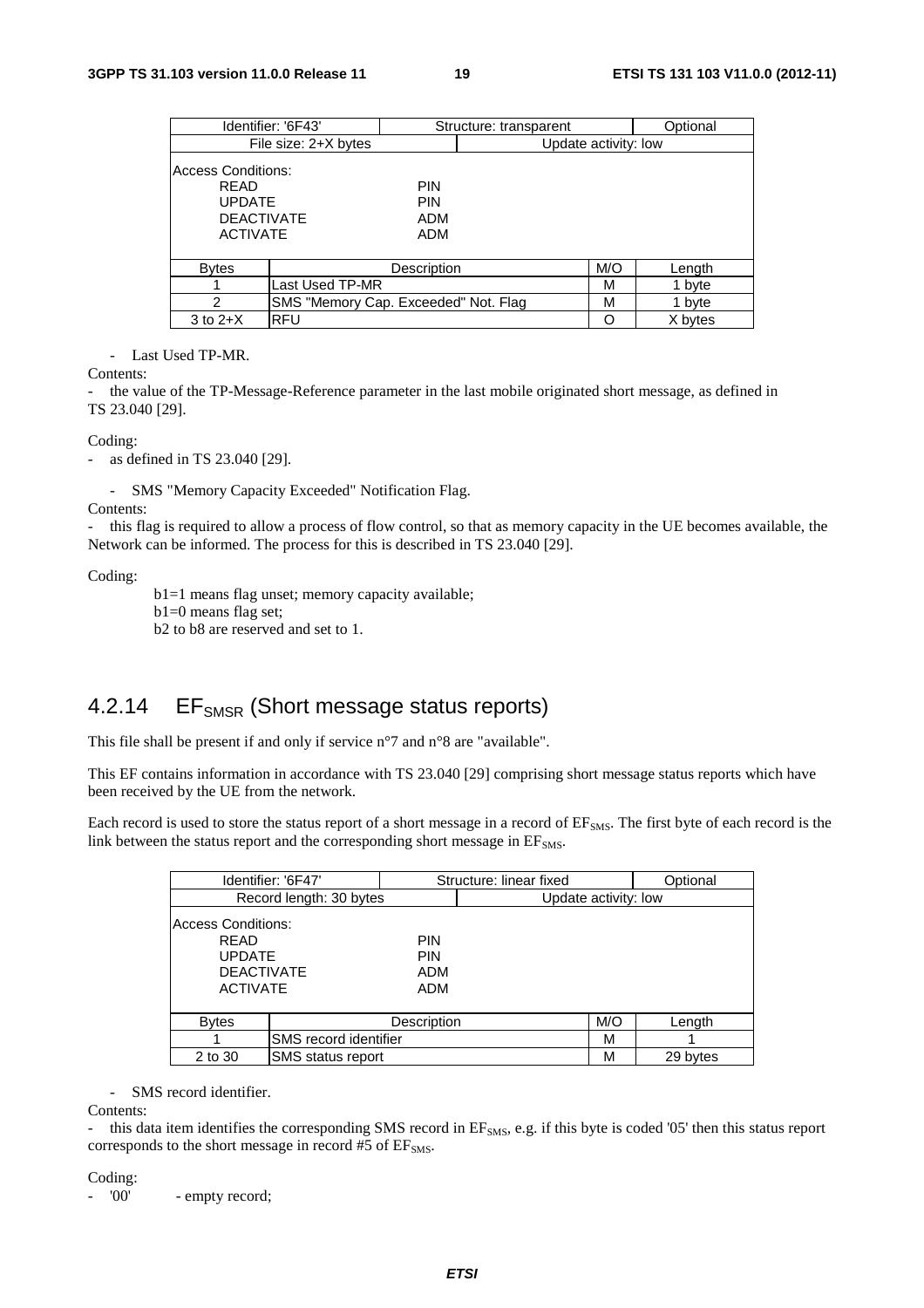'01' to 'FF' - record number of the corresponding SMS in  $EF<sub>SMS</sub>$ .

- SMS status report:

Contents:

this data item contains the SMS-STATUS-REPORT TPDU as specified in TS 23.040 [29], with identical coding and ordering of parameters.

Coding:

- according to TS 23.040 [29]. Any bytes in the record following the TPDU shall be filled with 'FF'.

### 4.2.15 EF<sub>SMSP</sub> (Short message service parameters)

If service n°8 is "available", this file shall be present.

This EF contains values for Short Message Service header Parameters (SMSP), which can be used by the ME for user assistance in preparation of mobile originated short messages. For example, a service centre address will often be common to many short messages sent by the subscriber.

The EF consists of one or more records, with each record able to hold a set of SMS parameters. The first (or only) record in the EF shall be used as a default set of parameters, if no other record is selected.

To distinguish between records, an alpha-identifier may be included within each record, coded on Y bytes.

The SMS parameters stored within a record may be present or absent independently. When a short message is to be sent from the UE, the parameter in the USIM record, if present, shall be used when a value is not supplied by the user.

| Identifier: '6F42'                                                                  |                                   |                                        | Structure: linear fixed |     | Optional |
|-------------------------------------------------------------------------------------|-----------------------------------|----------------------------------------|-------------------------|-----|----------|
|                                                                                     | Record length: 28+Y bytes         |                                        | Update activity: low    |     |          |
| Access Conditions:<br>READ<br><b>UPDATE</b><br><b>DEACTIVATE</b><br><b>ACTIVATE</b> |                                   | <b>PIN</b><br><b>PIN</b><br>ADM<br>ADM |                         |     |          |
| <b>Bytes</b>                                                                        |                                   | Description                            |                         | M/O | Length   |
| 1 to Y                                                                              | Alpha-Identifier                  |                                        |                         | O   | Y bytes  |
| Y+1                                                                                 | Parameter Indicators              |                                        |                         | М   | 1 byte   |
| $Y + 2$ to $Y + 13$                                                                 | <b>TP-Destination Address</b>     |                                        |                         | М   | 12 bytes |
| Y+14 to Y+25                                                                        | <b>ITS-Service Centre Address</b> |                                        |                         | М   | 12 bytes |
| Y+26                                                                                | <b>TP-Protocol Identifier</b>     |                                        |                         | М   | 1 byte   |
| $Y + 27$                                                                            | TP-Data Coding Scheme             |                                        |                         | М   | 1 byte   |
| $Y + 28$                                                                            | <b>TP-Validity Period</b>         |                                        |                         | М   | 1 byte   |

Storage is allocated for all of the possible SMS parameters, regardless of whether they are present or absent. Any bytes unused, due to parameters not requiring all of the bytes, or due to absent parameters, shall be set to 'FF'.

- Alpha-Identifier.

Contents:

Alpha Tag of the associated SMS-parameter.

Coding:

see TS 31.102 [2] ( $EF_{ADN}$ ).

NOTE: The value of Y may be zero, i.e. the alpha-identifier facility is not used. By using the command GET RESPONSE the ME can determine the value of Y.

- Parameter Indicators.

Contents:

 each of the default SMS parameters which can be stored in the remainder of the record are marked absent or present by individual bits within this byte.

Coding: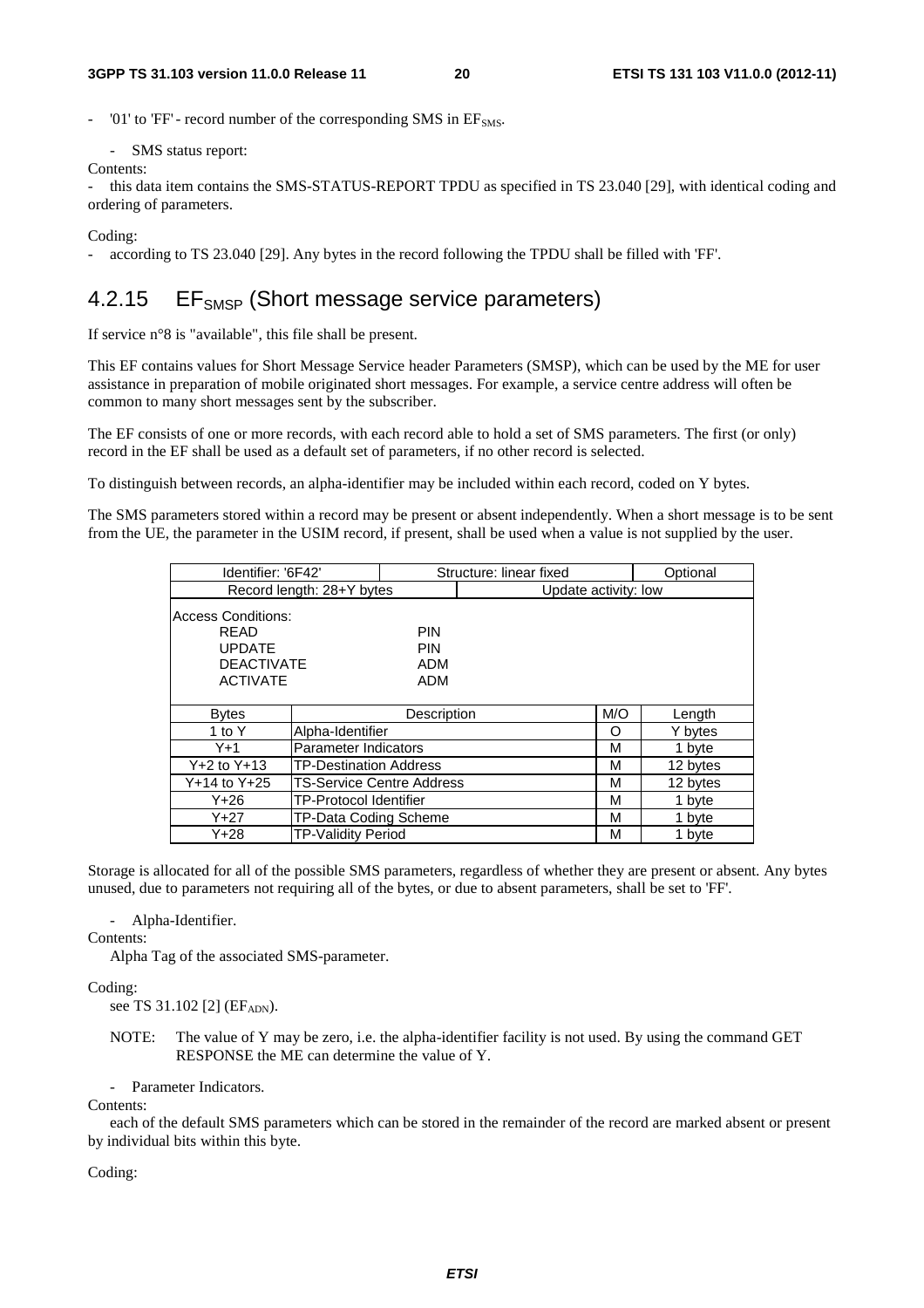| allocation of bits:        |
|----------------------------|
| Parameter indicated.       |
| TP-Destination Address.    |
| TS-Service Centre Address. |
| TP-Protocol Identifier.    |
| TP-Data Coding Scheme.     |
| TP-Validity Period.        |
| reserved, set to 1.        |
| reserved, set to 1.        |
| reserved, set to 1.        |
| Meaning.                   |
|                            |

 0 Parameter present. 1 Parameter absent.

- TP-Destination Address. Contents and Coding: as defined for SM-TL address fields in TS 23.040 [29].

- TP-Service Centre Address. Contents and Coding: as defined for RP-Destination address Centre Address in TS 24.011 [30].

TP-Protocol Identifier. Contents and Coding: as defined in TS 23.040 [29].

- TP-Data Coding Scheme. Contents and Coding: as defined in TS 23.038 [17].

- TP-Validity Period. Contents and Coding: as defined in TS 23.040 [29] for the relative time format.

### 4.2.16 EFUICCIARI (UICC IARI)

If service n°10 is "available", this file shall be present.

As specified in TS 24.229 [32] a ME includes the list of IARIs for the IMS applications it intends to use when sending an initial registration or when sending subsequent registrations to the IMS in the form of a SIP REGISTER request.

This EF contains a list of IARIs associated with active applications installed on the UICC that are included in the SIP REGISTER request in accordance with the procedures of TS 24.229 [32].

NOTE: If this file is present in both the USIM and the ISIM, the file in the ISIM is used. It is assumed that the presence of this file in the USIM when an ISIM is present on the UICC is an incorrect configuration of the UICC.

| Identifier: '6FE7'                                                                         |                         |                                        | Structure: linear fixed |     | Optional |
|--------------------------------------------------------------------------------------------|-------------------------|----------------------------------------|-------------------------|-----|----------|
|                                                                                            | Record length: X bytes. |                                        | Update activity: low    |     |          |
| <b>Access Conditions:</b><br>RFAD<br><b>UPDATE</b><br><b>ACTIVATE</b><br><b>DEACTIVATE</b> |                         | <b>PIN</b><br><b>ADM</b><br>ADM<br>ADM |                         |     |          |
| <b>Bytes</b>                                                                               |                         | Description                            |                         | M/O | Length   |
| 1 to X                                                                                     | <b>IARI TLV object</b>  |                                        |                         | M   | X bytes  |

IARI TLV object:

Contents:

- The content and coding is defined below.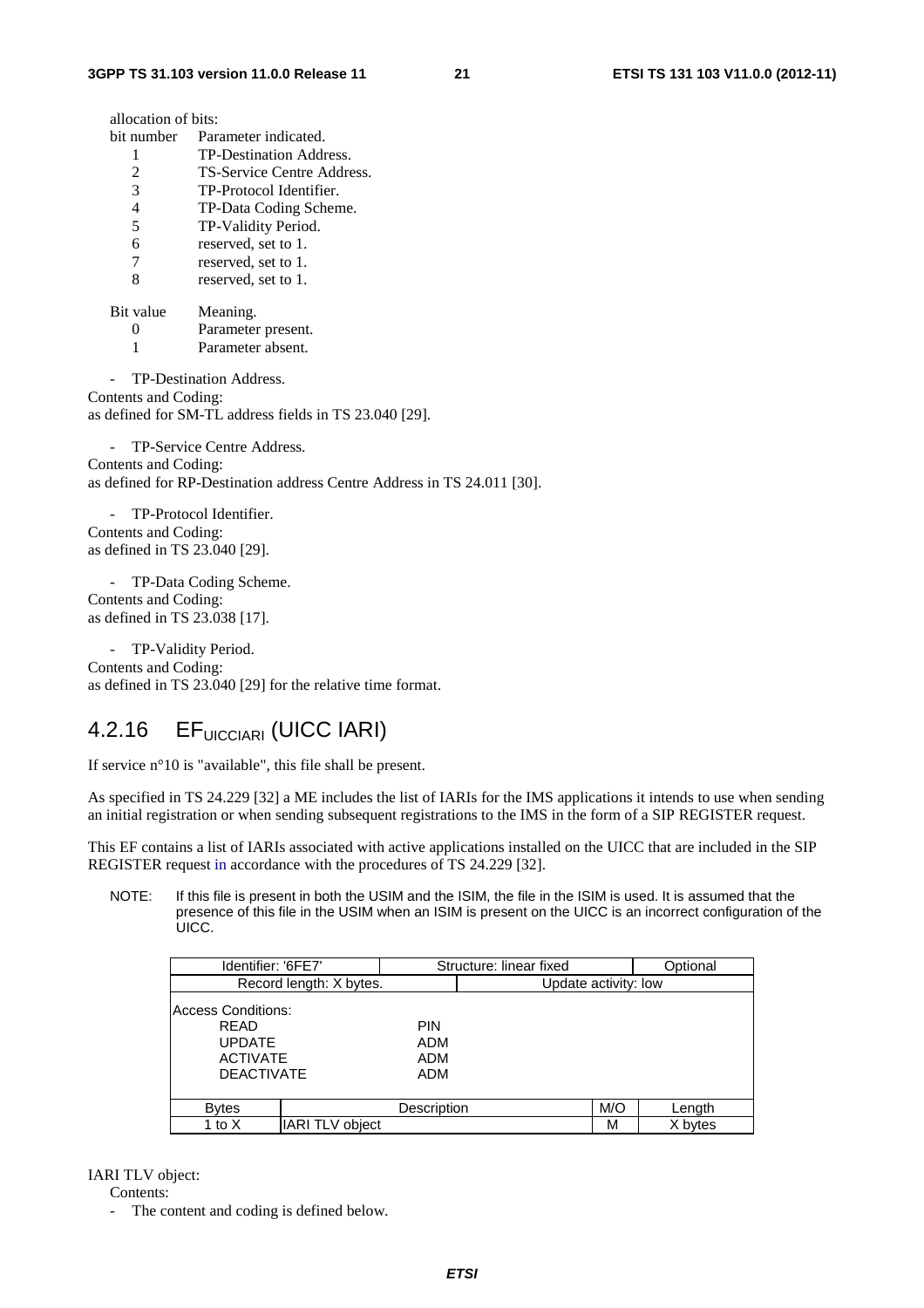| Length  | <b>Description</b> | Value | <b>Status</b> |
|---------|--------------------|-------|---------------|
| 1 byte  | lIARI TLV TAG      | '80'  | м             |
| 1 byte  | lLenath of IARI    |       | М             |
| Y bvtes | IIARI value        | -     | м             |

#### **Coding of the IARI TLV objects**

Coding:

IMS Application Reference Identifier: shall be coded as specified in TS 24.229 [32].

Unused bytes shall be set to 'FF'.

### 4.3 ISIM file structure

This subclause contains a figure depicting the file structure of the  $ADF<sub>ISM</sub>$ .  $ADF<sub>ISM</sub>$  shall be selected using the AID and information in  $EF<sub>DIR</sub>$ .



**Figure 1: File identifiers and directory structures of ISIM** 

### 4.4 Contents of EFs at the TELECOM level

The EFs in the Dedicated File DF $_{\text{TELECOM}}$  contain service related information as defined in TS 31.102 [2]. The structure of DF TELECOM is defined in TS 31.102 [2].

### 4.4.1 EF<sub>PSISMSC</sub> (Public Service Identity of the SM-SC)

If service n°8 is "available", this file shall be present.

Coding and usage of this EF is defined in TS 31.102 [2].

This EF can be found in DF TELECOM with an identifier equal to '6FE5' as defined in TS 31.102 [2].

## 5 Application protocol

The requirements stated in the corresponding section of TS 31.101 [3] apply to the ISIM application.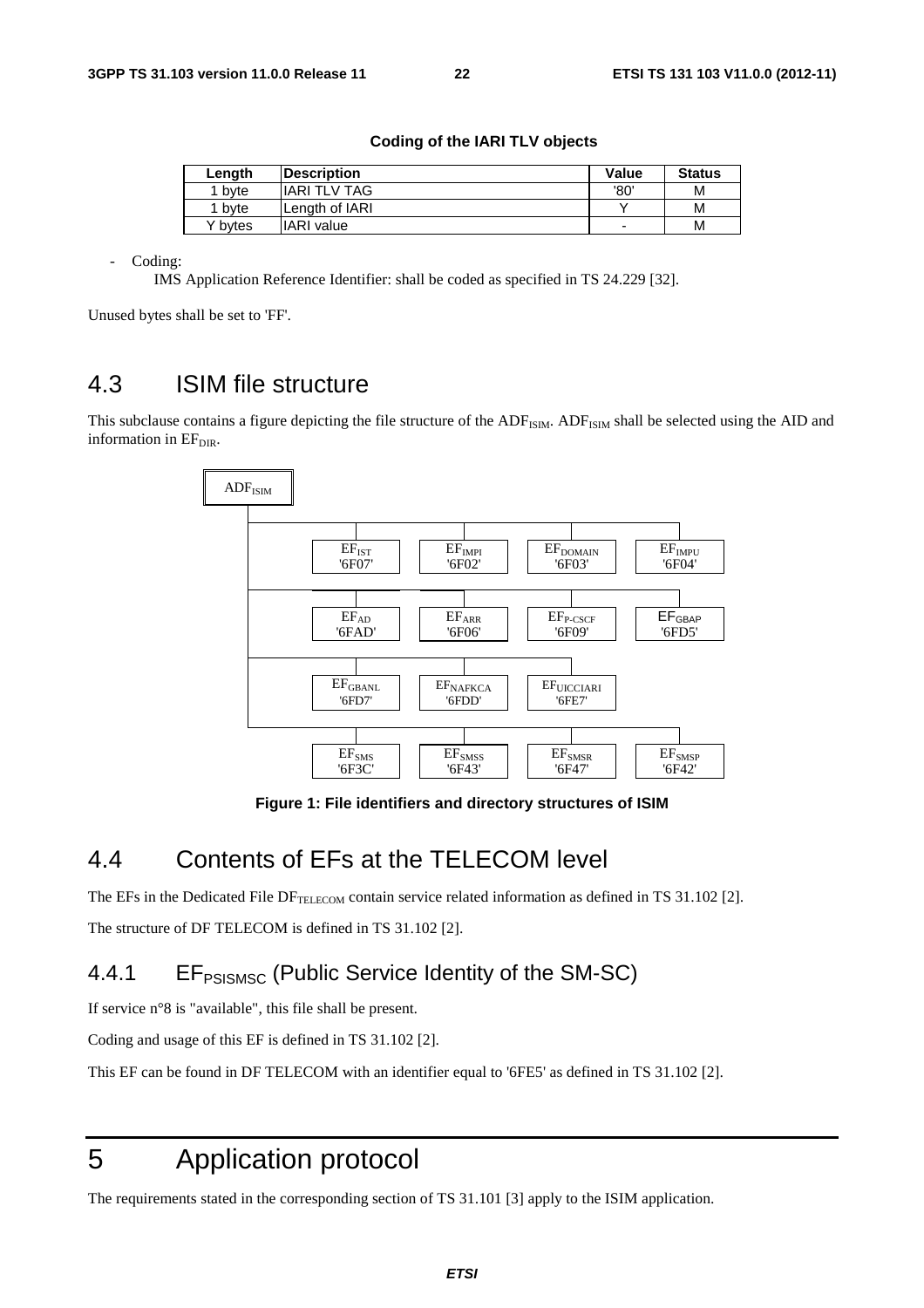The procedures listed in subclause "ISIM management procedures" are required for execution of the procedures in the subsequent subclause "ISIM security related procedures". The procedures authentication procedure, IMPI request, IMPU request and SIPdomain request, which are listed in subclause "ISIM security related procedures" are mandatory. If an ISIM Service table is available, the additional procedures are only executable if these services are indicated as "service available" in the ISIM Service table. However, if the procedures are implemented, it shall be in accordance with subclause " ISIM security related procedures".

### 5.1 ISIM management procedures

#### 5.1.1 Initialisation

#### 5.1.1.1 ISIM application selection

If the Terminal wants to engage in IMS operation, then after UICC activation (see TS 31.101 [3]), the Terminal shall select an ISIM application, if an ISIM application is listed in the  $E_{\text{DR}}$  file, using the SELECT by DF name as defined in TS 31.101 [3].

After a successful ISIM application selection, the selected ISIM (AID) is stored on the UICC. This application is referred to as the last selected ISIM application. The last selected ISIM application shall be available on the UICC after a deactivation followed by an activation of the UICC.

If a ISIM application is selected using partial DF name, the partial DF name supplied in the command shall uniquely identify a ISIM application. Furthermore if a ISIM application is selected using a partial DF name as specified in TS 31.101 [3] indicating in the SELECT command the last occurrence the UICC shall select the ISIM application stored as the last ISIM application. If, in the SELECT command, the options first, next/previous are indicated, they have no meaning if an application has not been previously selected in the same session and shall return an appropriate error code.

#### 5.1.1.2 ISIM initialisation

The ISIM shall not indicate any language preference. It shall use the language indicated by any other application currently active on the UICC or by default, choose a language from  $EF_{PI}$  at the MF level according the procedure defined in TS 31.101 [3].

If the terminal does not support the languages of  $EF_{PI}$ , then the terminal shall use its own internal default selection.

The Terminal then runs the user verification procedure. If the procedure is not performed successfully, the ISIM initialisation stops.

Then the Terminal performs the administrative information request.

If all these procedures have been performed successfully then the ISIM session shall start. In all other cases the ISIM session shall not start.

After the previous procedures have been completed successfully, the Terminal runs the following procedures:

- IMPI request.
- IMPU request.
- SIP Domain request.
- ISIM Service Table request. If the ISIM Service Table is not present, the terminal shall assume that no optional services are available.
- P-CSCF address request

After the ISIM initialisation has been completed successfully, the Terminal is ready for an ISIM session and shall indicate this to the ISIM by sending a particular STATUS command.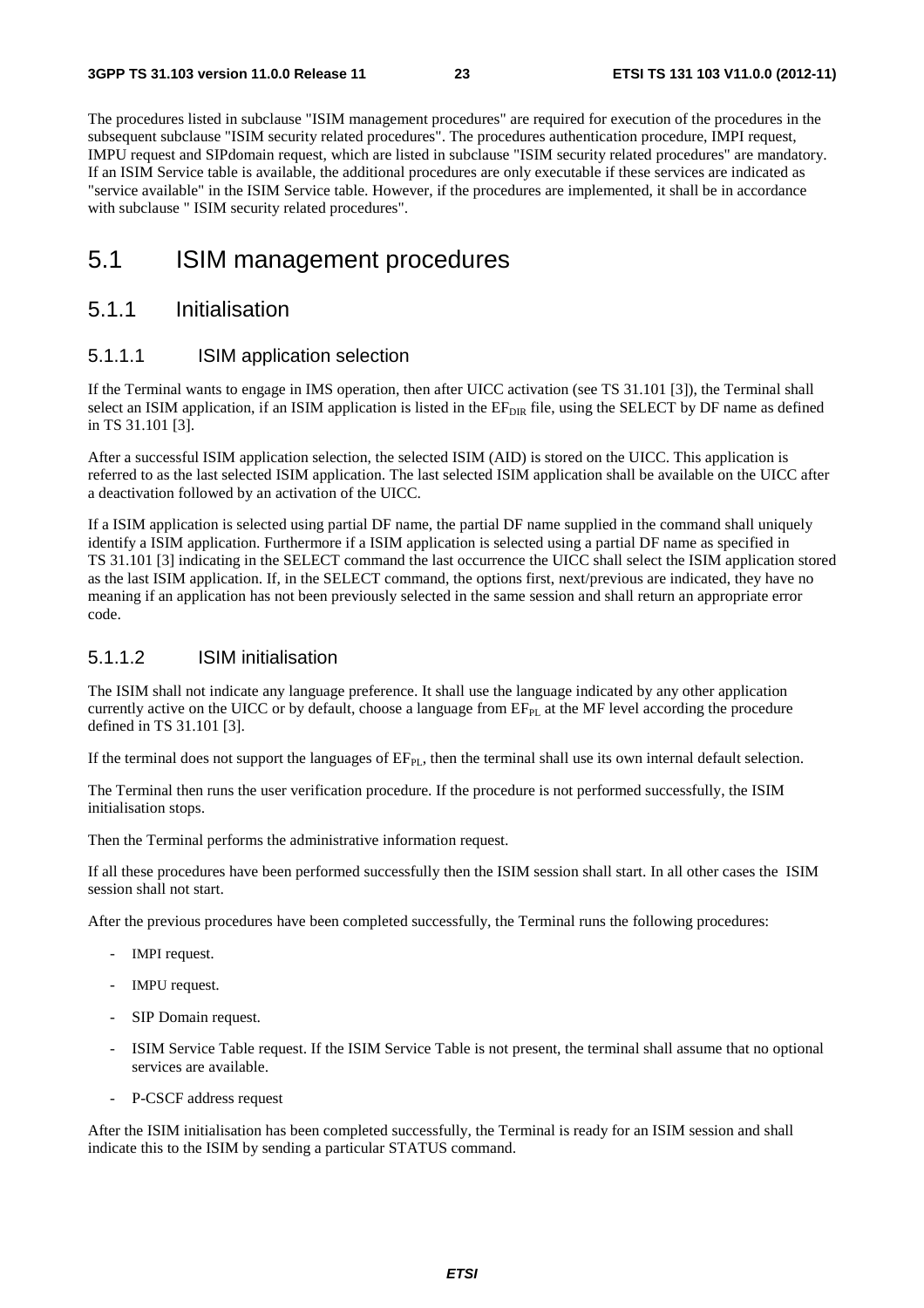### 5.1.2 ISIM Session termination

NOTE 1: This procedure is not to be confused with the deactivation procedure in TS 31.101 [3].

The ISIM session is terminated by the Terminal as follows.

The Terminal shall indicate to the ISIM by sending a particular STATUS command that the termination procedure is starting.

Finally, the ME deletes all these subscriber related information elements from its memory.

NOTE 2: If the Terminal has already updated any of the subscriber related information during the ISIM session, and the value has not changed until ISIM session termination, the Terminal may omit the respective update procedure.

To actually terminate the session, the Terminal shall then use one of the mechanisms described in TS 31.101 [3].

### 5.1.3 ISIM application closure

After termination of the ISIM session as defined in subclause 5.1.2, the ISIM application may be closed by closing the logical channels that are used to communicate with this particular ISIM application.

### 5.1.4 UICC presence detection

The Terminal checks for the presence of the UICC according to TS 31.101 [3] within all 30 s periods of inactivity on the UICC-Terminal interface during a IMS session. If the presence detection according to TS 31.101 [3] fails the session shall be terminated as soon as possible but at least within 5s after the presence detection has failed.

### 5.1.5 Administrative information request

The Terminal performs the reading procedure with  $EF_{AD}$ .

### 5.2 ISIM security related procedures

### 5.2.1 Authentication procedure

The Terminal selects an ISIM application and uses the AUTHENTICATE command (see subclause 7.1). The response is sent to the Terminal(in case of the T=0 protocol when requested by a subsequent GET RESPONSE command).

### 5.2.2 IMPI request

The Terminal performs the reading procedure with  $EF<sub>IMPI</sub>$ .

### 5.2.3 IMPU request

The Terminal performs the reading procedure with  $EF<sub>IMPUL</sub>$ 

### 5.2.4 SIP Domain request

The Terminal performs the reading procedure with  $EF_{DOMAN}$ .

#### 5.2.5 Void

#### 5.2.6 ISIM Service Table request

Requirement: ISIM Service Table available in the ISIM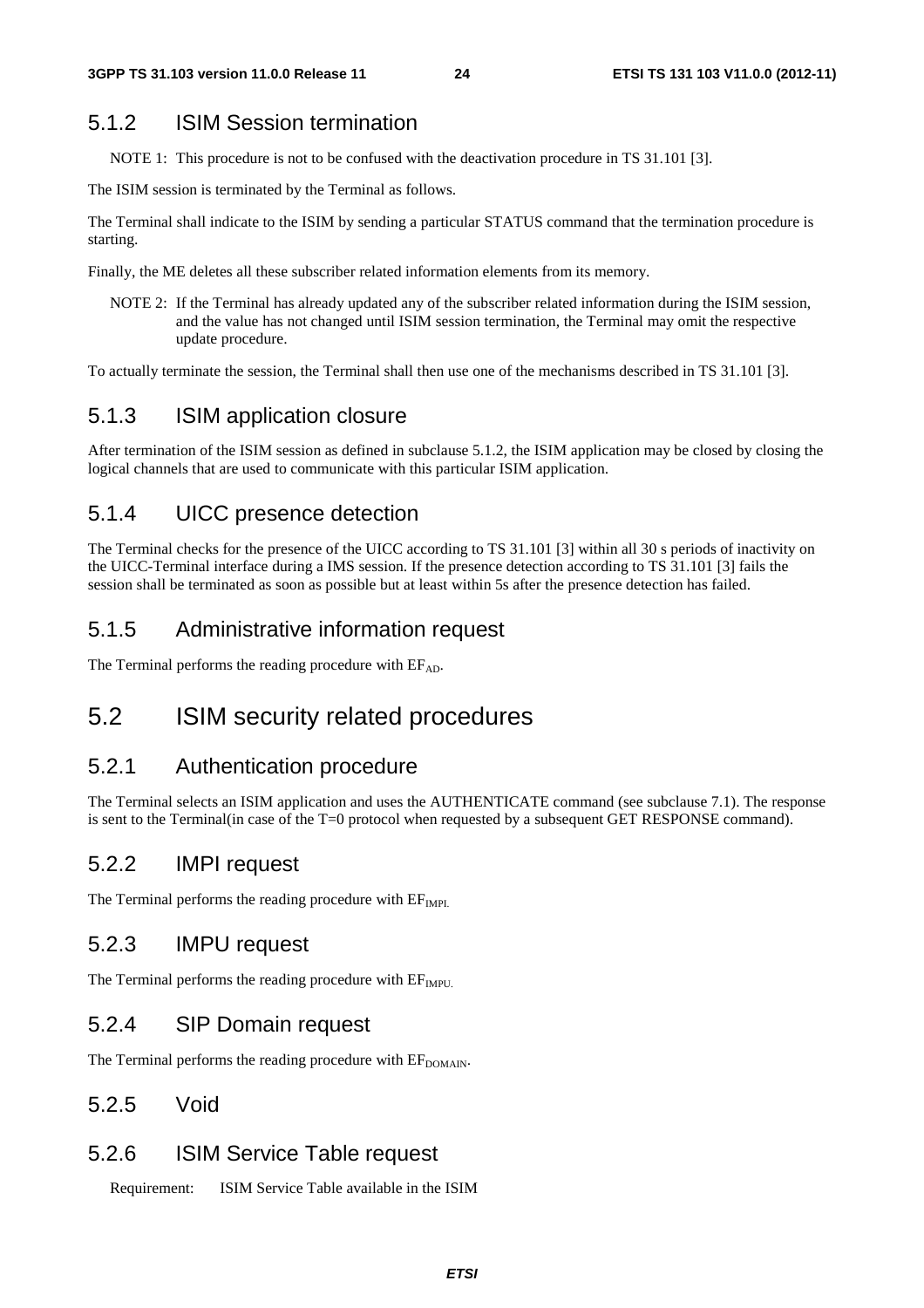Request: The ME performs the reading procedure with  $EF_{\text{IST}}$ .

### 5.2.7 P-CSCF address request

Requirement: ISIM Service n°1 and/or ISIM Service n°5 "available".

Request: The ME performs the reading procedure with  $EF_{P\text{-}CSCF}$ .

#### 5.2.8 Generic Bootstrapping architecture (Bootstrap)

Requirement: ISIM Service n°2 "available".

The Terminal uses the AUTHENTICATE command in GBA security context (Bootstrapping Mode) (see 7.1.1). The response is sent to the Terminal.

After a successful GBA\_U Procedure, the Terminal shall update the B-TID field and the Key Life Time field in EFGBABP.

### 5.2.9 Generic Bootstrapping architecture (NAF Derivation)

Requirement: ISIM Service n°2 "available".

The Terminal shall first read  $E_{\text{GRABP}}$ . The Terminal then uses the AUTHENTICATE command in GBA security context (NAF Derviation Mode) (see 7.1.1). The response is sent to the Terminal.

### 5.2.10 HTTP-Digest security request

Requirement: ISIM Service n°3 "available".

This HTTP-Digest security request does not apply for 3GPP and shall not be used by a terminal using a 3GPP access network or a 3GPP Interworking WLAN.

### 5.2.11 NAF Key Centre Address request

Requirement: Service n°2 and service n°4 "available".

Request: The ME performs the reading procedure with  $EF_{NAFKCA}$ .

### 5.3 Subscription related procedures

### 5.3.1 SM-over-IP

Requirement: Service n°8 "available".

Request: the ME performs the reading procedure with  $EF_{\text{PSISMSC}}$ .

Update: The ME performs the updating procedure with  $EF_{\text{PSISMSC}}$ .

### 5.3.2 Communication Control for IMS by ISIM

Requirement: ISIM Service n°9 "available".

The procedures and commands for Communication Control for IMS by ISIM are the same as Communication Control for IMS by USIM defined in TS 31.111 [31]. It is mandatory for the ME to perform the procedures if it has indicated that it supports Communication Control for IMS by USIM in the TERMINAL PROFILE command.

### 5.3.3 UICC access to IMS

Requirement: Service n°10 "available.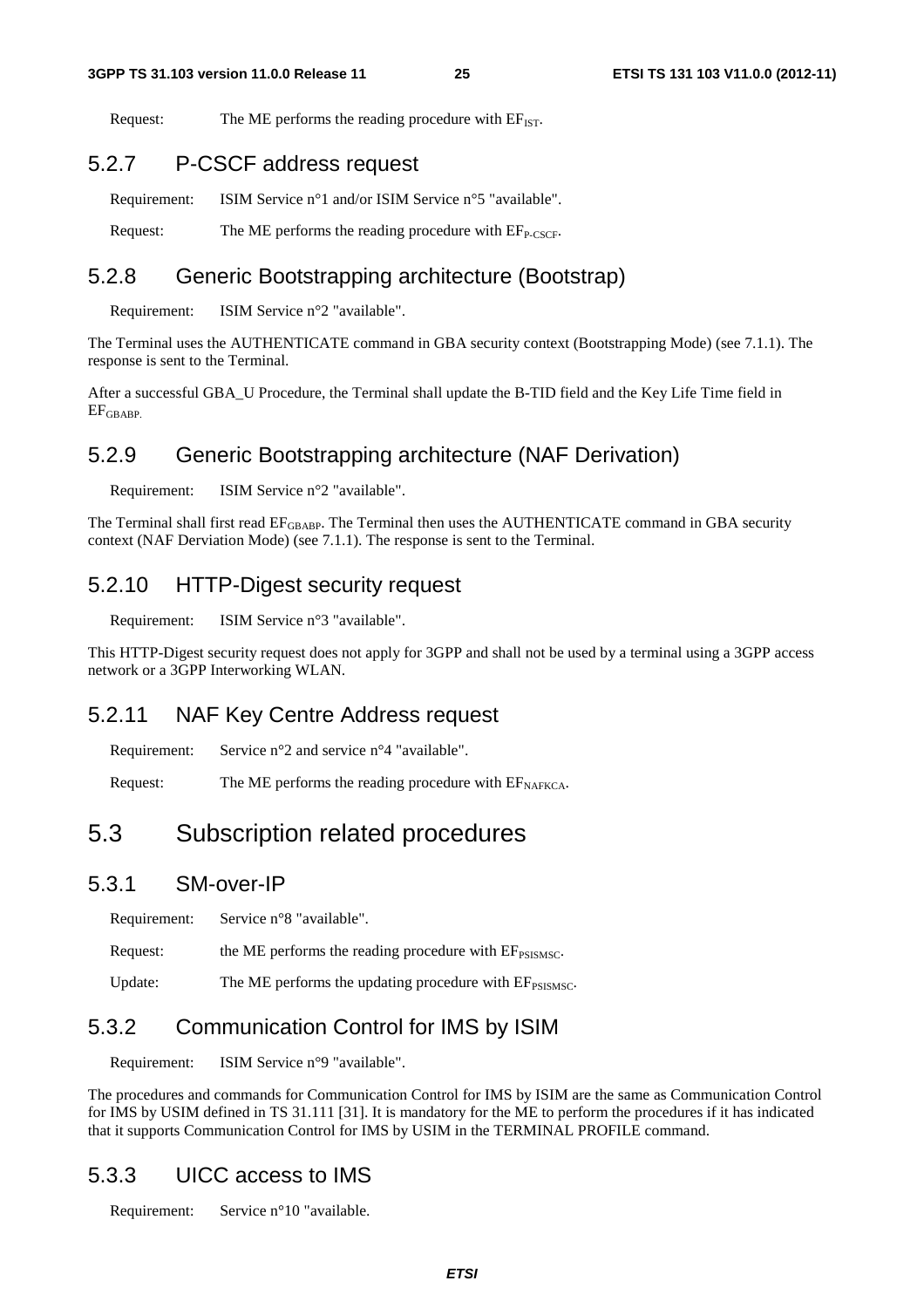Request: The terminal performs the reading procedure with EFUICCIARI.

The procedures and command for "UICC access to IMS" are defined in TS 31.111 [12]. An ME supporting UICC access to IMS shall perform the reading procedure with  $E_{\text{FUCCIARI}}$  prior to sending a registration to the IMS.

## 6 Security features

The security aspects of IMS are specified in TS 33.203 [14]. This clause gives information related to security features supported by the ISIM with respect to user verification and file access conditions.

## 6.1 User verification and file access conditions

The security architecture as defined in TS 31.101 [3] applies to the ISIM and UICC with the following definitions and additions:

- The ISIM application shall use a global key referenceas PIN1 as specified in TS 31.101 [3].
- For access to  $DF_{TELECOM}$  the PIN shall be verified.
- The only valid usage qualifier is '08' which means user authentication knowledge based (PIN) as defined in ISO/IEC 7816-4 [6].

## 7 ISIM Commands

The commands specified in TS 31.101 [3] are supported by ISIM, with the restrictions identified in this clause.

### 7.1 AUTHENTICATE

### 7.1.1 Command description

The function can be used in several different contexts:

- an IMS AKA security context during the procedure for authenticating the ISIM to its HN and vice versa when IMS AKA authentication data are available. The function shall be used whenever an IMS context shall be established, i.e. when the terminal receives a challenge from the IMS. A cipher key and an integrity key are calculated. For the execution of the command the ISIM uses the subscriber authentication key K, which is stored in the ISIM.
- a HTTP Digest security context, when HTTP Digest authentication data are available. Digest authentication operations are described in IETF RFC 2617 [26].
- a GBA\_U security context, when a GBA bootstrapping procedure is requested. In this context the function is used in two different modes:
	- a) Bootstrapping Mode: during the procedure for mutual authenticating of the ISIM and the Bootstrapping Server Function (BSF) and for deriving Bootstrapped key material from the AKA run.
	- b) NAF Derivation Mode: during the procedure for deriving Network Application Function (NAF) specific keys from previous bootstrapped key material.
- a Local Key Establishment security context, when a Local Key Establishment procedure is requested.

The function is related to a particular ISIM and shall not be executable unless the ISIM application has been selected and activated, and the current directory is the ISIM ADF or any subdirectory under this ADF and a successful PIN verification procedure has been performed (see clause 5).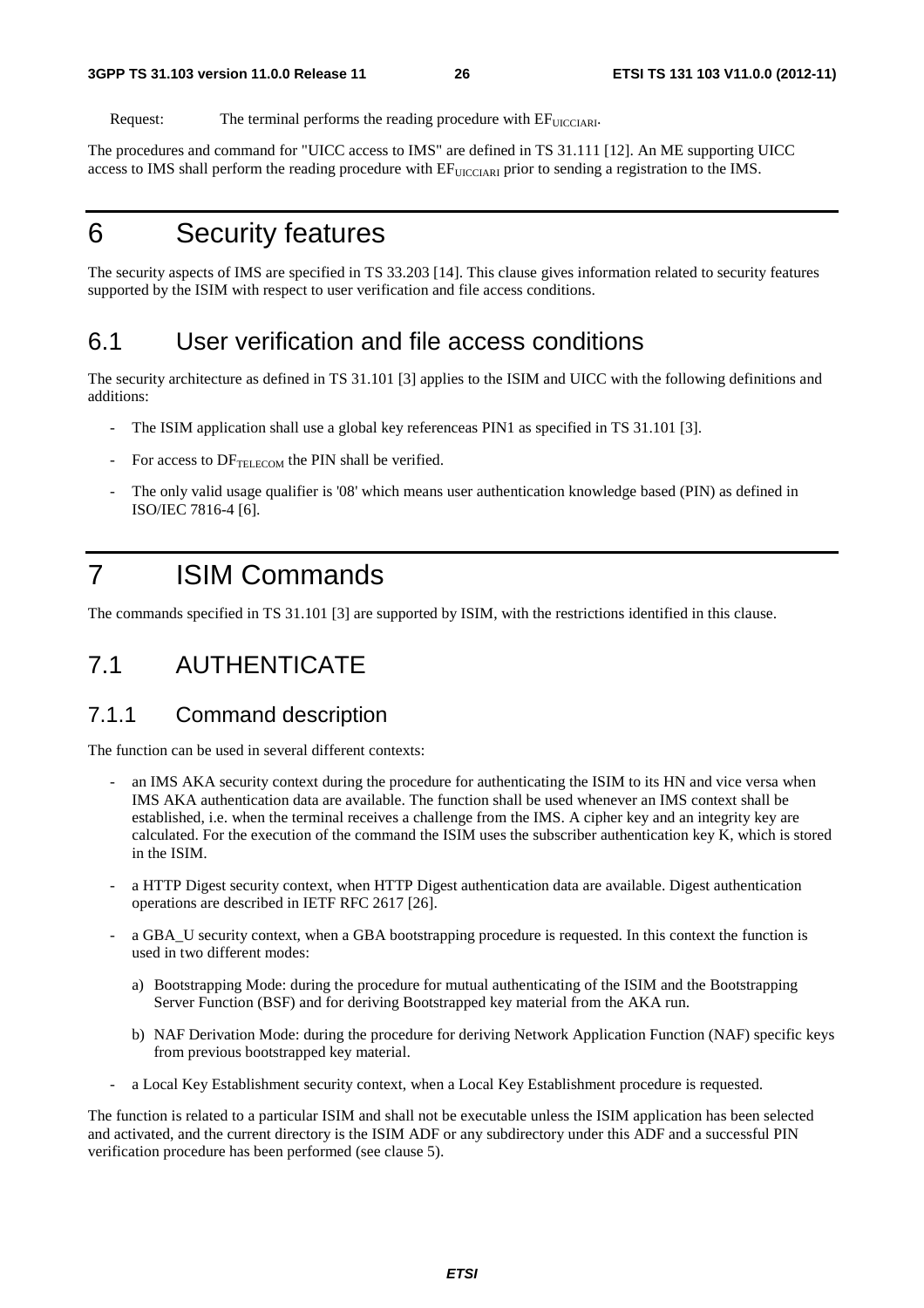#### 7.1.1.1 IMS AKA security context

The ISIM first computes the anonymity key  $AK = f_{K}$  (RAND) and retrieves the sequence number  $SQN = (SQN \oplus AK) \oplus AK$ .

Then the ISIM computes XMAC =  $f1_K$  (SQN || RAND || AMF) and compares this with the MAC which is included in AUTN. If they are different, the ISIM abandons the function.

Next the ISIM verifies that the received sequence number SQN is previously unused. If it is unused and its value is lower than  $SQN<sub>MS</sub>$ , it shall still be accepted if it is among the last 32 sequence numbers generated. A possible verification method is described in TS 33.102 [4].

NOTE: This implies that the ISIM has to keep a list of the last used sequence numbers and the length of the list is at least 32 entries.

If the ISIM detects the sequence numbers to be invalid, this is considered as a synchronisation failure and the ISIM abandons the function. In this case the command response is AUTS, where:

- $AUTS = Conc(SON<sub>MS</sub>)$  || MACS;
- *Conc(SQN<sub>MS</sub>) = SQN<sub>MS</sub>*  $\oplus$  *f5\*<sub>K</sub>(RAND)* is the concealed value of the counter *SQN<sub>MS</sub>* in the ISIM; and
- $MACS = f1*_{K}(SON_{MS} / | RANDOM, AMF)$  where:
- *RAND* is the random value received in the current user authentication request;

the AMF assumes a dummy value of all zeroes so that it does not need to be transmitted in clear in the resynchronisation message.

If the sequence number is considered in the correct range, the ISIM computes  $RES = f2<sub>K</sub>$  (RAND), the cipher key  $CK = f3<sub>K</sub>$  (RAND) and the integrity key IK = f4<sub>K</sub> (RAND) and includes these in the command response. Note that if this is more efficient, RES, CK and IK could also be computed earlier at any time after receiving RAND.

The use of AMF is HN specific and while processing the command, the content of the AMF has to be interpreted in the appropriate manner. The AMF may e.g. be used for support of multiple algorithms or keys or for changing the size of lists, see TS 33.102 [4].

#### 7.1.1.2 GBA security context (Bootstrapping Mode)

ISIM operations in GBA security context are supported if service n°2 is "available".

The ISIM receives the RAND and AUTN\*. The ISIM first computes the anonymity key  $AK = f5<sub>K</sub>$  (RAND) and retrieves the sequence number  $SON = (SON \oplus AK) \oplus AK$ .

The ISIM calculates  $IK = f4_K$  (RAND) and MAC (by performing the MAC modification function described in TS 33.220 [25]). Then the ISIM computes  $XMAC = f1_K (SON || RAND || AMF)$  and compares this with the MAC previously produced. If they are different, the ISIM abandons the function.

Then the ISIM performs the remaining checking of AUTN\* as in IMS security context. If the ISIM detects the sequence numbers to be invalid, this is considered as a synchronisation failure and the ISIM abandons the function. In this case the command response is AUTS, which is computed as in ISIM security context.

If the sequence number is considered in the correct range, the ISIM computes  $RES = f2<sub>K</sub>$  (RAND) and the cipher key  $CK = f3<sub>K</sub>$  (RAND).

The ISIM then derives and stores GBA\_U bootstrapped key material from CK, IK values. The ISIM also stores RAND in the RAND field of  $EF_{\text{GRARP}}$ 

The ISIM stores GBA\_U bootstrapped key material from only one bootstrapping procedure. The previous bootstrapped key material, if present, shall be replaced by the new one. This key material is linked with the data contained in  $E_{\text{GRARP}}$ : RAND, which is updated by the ISIM and B-TID, which shall be further updated by the ME.

NOTE: According to TS 33.220 [25], NAF-specific keys that may be stored on the ISIM are not affected by this bootstrapping operation.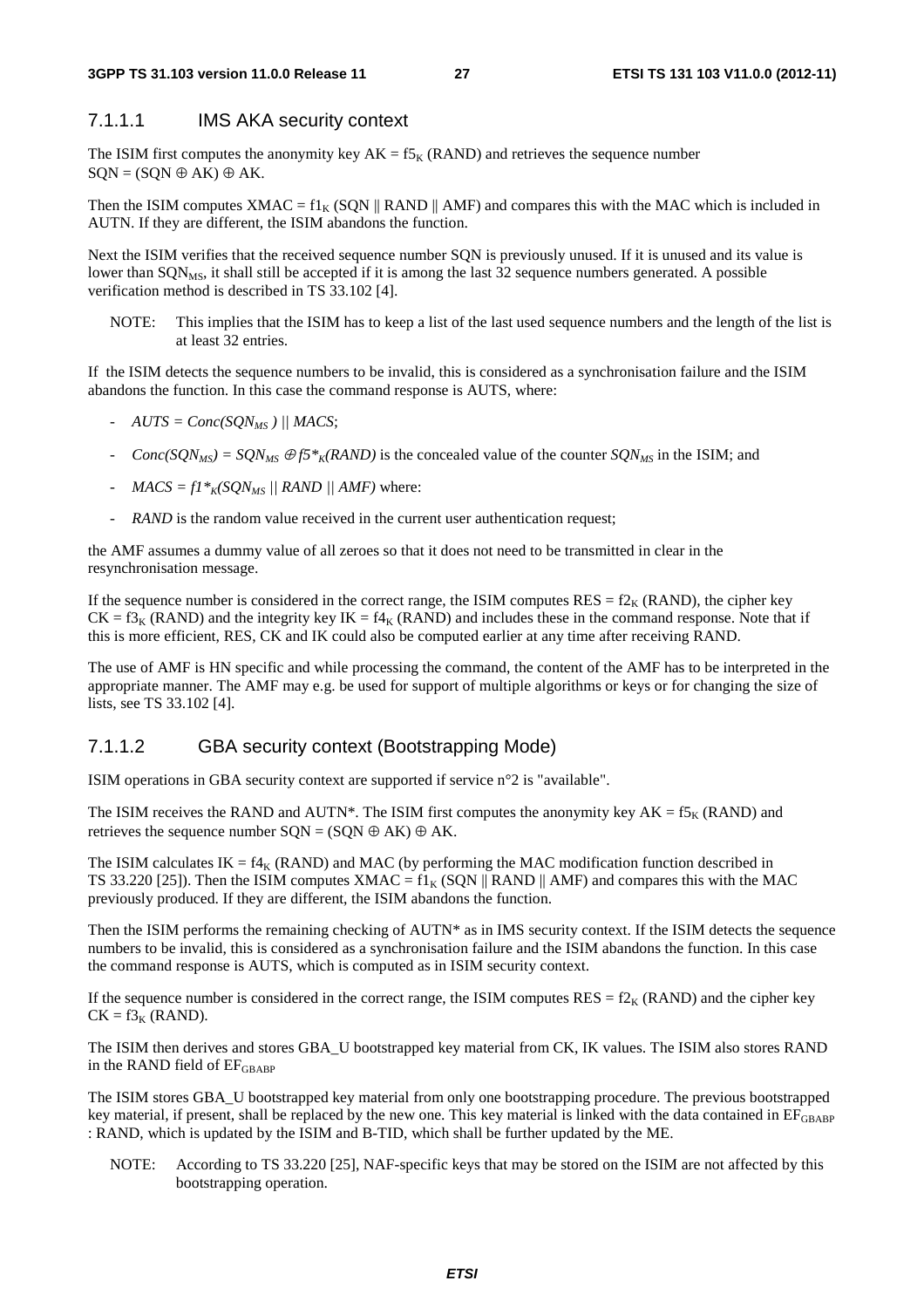RES is included in the command response after flipping the least significant bit.

Input:

- RAND, AUTN\*

Output:

- RES

or

- AUTS

#### 7.1.1.3 GBA security context (NAF Derivation Mode)

ISIM operations in GBA security context are supported if service n°2 is "available".

The ISIM receives the NAF\_ID.

The ISIM performs Ks\_ext\_NAF and Ks\_int\_NAF derivation as defined in TS 33.220 [25] using the key material from the previous GBA U bootstrapping procedure and the IMPI value from  $EF_{MPI}$ 

If no key material is available this is considered as a GBA Bootstrapping failure and the ISIM abandons the function. The status word "6985" (Conditions of use not satisfied) is returned.

Otherwise, the ISIM stores Ks\_int\_NAF and associated B-TID together with NAF\_ID in its memory. The Ks\_int\_NAF keys related to other NAF\_IDs, which are already stored in the ISIM, shall not be affected. The ISIM updates  $EF_{GBANL}$ as follows:

- If a record with the given NAF\_ID already exists, the ISIM updates the B-TID field of this record with the B-TID value associated to the GBA\_U bootstrapped key involved in this GBA\_U NAF derivation procedure.
- If a record with the given NAF\_ID does not exist, the ISIM uses an empty record to store the NAF\_ID and the B-TID value associated to the GBA\_U bootstrapped key involved in this GBA\_U NAF Derivation procedure.
- NOTE: According to TS 33.220 [25], the ISIM can contain several Ks\_int\_NAF together with the associated B-TID and NAF\_ID, but there is at most one pair of Ks\_int\_NAF and associated B-TID stored per NAF\_ID.
- In case no empty record is available the ISIM shall overwrite an existing record to store the NAF\_ID and the B-TID value associated to the GBA\_U bootstrapped key involved in this GBA\_U NAF Derivation procedure. To determine the record to overwrite, the ISIM shall construct a list of record numbers by storing in the list first position the record number of the last used (i.e. involved in an Authentication command) or derived Ks int\_NAF and by shifting down the remaining list elements. The last record number in this list corresponds to the record to overwrite when the ISIM runs out of free records. If an existing record corresponding to a Ks\_int\_NAF key in use is overwritten, the application Ks\_int\_NAF shall not be affected.

Then, the ISIM returns Ks\_ext\_NAF.

Input:

- NAF\_ID

Output:

Ks\_ext\_NAF

#### 7.1.1.4 HTTP-Digest security context

ISIM operations in HTTP-Digest security context are supported if service n°3 is "available".

#### 7.1.1.5 Local Key Establishment security context (Key Derivation mode)

ISIM operations in this security context are supported if service n°2 and service n°4 are "available".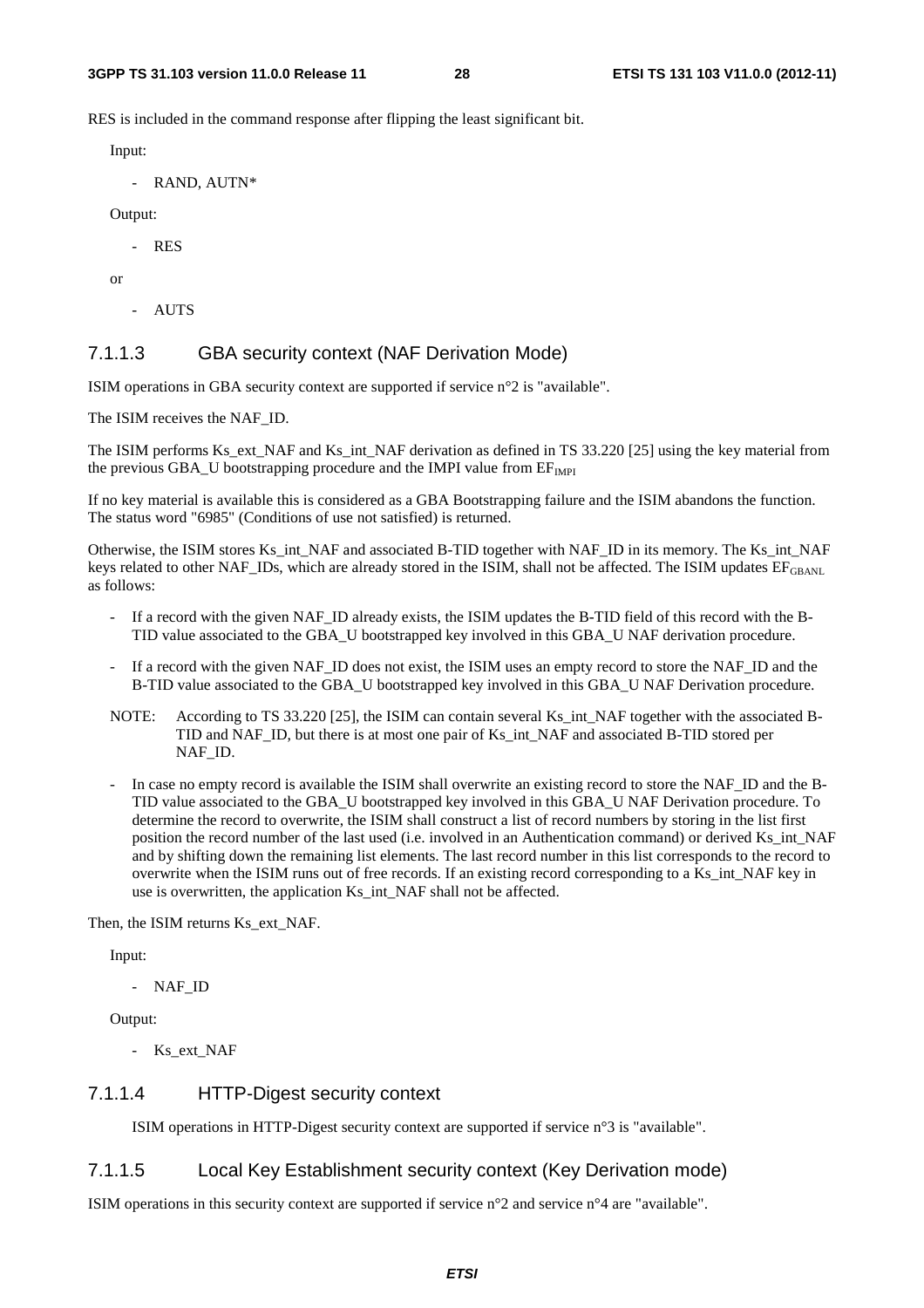The ISIM receives the NAF\_ID corresponding to the NAF Key Centre, the Terminal\_ID, the Terminal\_appli\_ID, the UICC\_appli\_ID, RANDx, the Counter Limit value and the MAC as described in TS 33.110 [28].

The ISIM uses the NAF\_ID to identify the Ks\_int\_NAF associated to the NAF Key Centre. If no valid Ks\_int\_NAF is available, this is considered as a Key Establishment failure and the ISIM abandons the function. The status word '6A88' (Referenced data not found) is returned.

If the Ks local key derivation is not authorized by the local UICC policy (e.g. Terminal appli ID/UICC appli ID association not authorized or Terminal\_ID value not authorized), the ISIM abandons the function. The status word '6985' (Conditions of use not satisfied) is returned.

Otherwise, the ISIM retrieves the appropriate Ks\_int\_NAF, derives Ks\_local as described in TS 33.110 [28]. The ISIM verifies the MAC value received from the Terminal as described in TS 33.110 [28]:

- If the verification is unsuccessful, the ISIM abandons the function and returns the status word '9862' (Authentication error, incorrect MAC).
- If the verification is successful, the ISIM stores Ks\_local and associated parameters Terminal\_ID, Terminal\_appli\_ID, UICC\_appli\_ID, RANDx and the Ks\_local Counter Limit. The ISIM returns the Local Key Establishment Operation Response TLV (indicating a successful Key Derivation operation) and a response MAC, which is derived as described in TS 33.110 [28].

The minimum number of Local keys that can be stored by the ISIM shall be defined by the service provider at the preissuance of the card.

In case the maximum number of Local Key was already reached or there is not enough available memory in the ISIM, the ISIM shall overwrite a Local Key and its associated data in order to store the new one. To determine the Ks\_local to overwrite, the ISIM shall construct a list of Ks\_local identifiers by storing in the list first position the Ks\_local identifier of the last used or derived Ks\_local and by shifting down the remaining list elements. The last Ks\_local identifier in this list corresponds to the Ks\_local to overwrite when the ISIM runs out of free memory or when the maximum number of Ks local keys is reached. If an existing Ks local in use is overwritten, the application using Ks local shall not be affected.

Input:

 Local Key Establishment Mode (Key Derivation mode), Counter Limit, request MAC, Key Identifier (i.e. NAF\_ID, Terminal\_ID, Terminal\_appli\_ID, UICC\_appli\_ID, RANDx)

Output:

- Key Derivation operation status, response MAC.

#### 7.1.1.6 Local Key Establishment security context (Key Availability Check mode)

ISIM operations in this security context are supported if service n°2 and service n°4 are "available".

The ISIM receives a Ks\_local identifier. The ISIM checks if a corresponding valid Ks\_local is available. If a valid Ks\_local key is available the Local Key Establishment Operation Response TLV (indicating a successful Key Availability Check operation) is returned. In case no valid Ks\_local key is available the command fails and the status word '6A88' (Referenced data not found) is returned.

Input:

 Local Key Establishment Mode (Key Availability Check mode), Key identifier (i.e. NAF\_ID, Terminal\_ID, Terminal\_appli\_ID, UICC\_appli\_ID, RANDx).

Output:

- Key Availability Check Operation Status.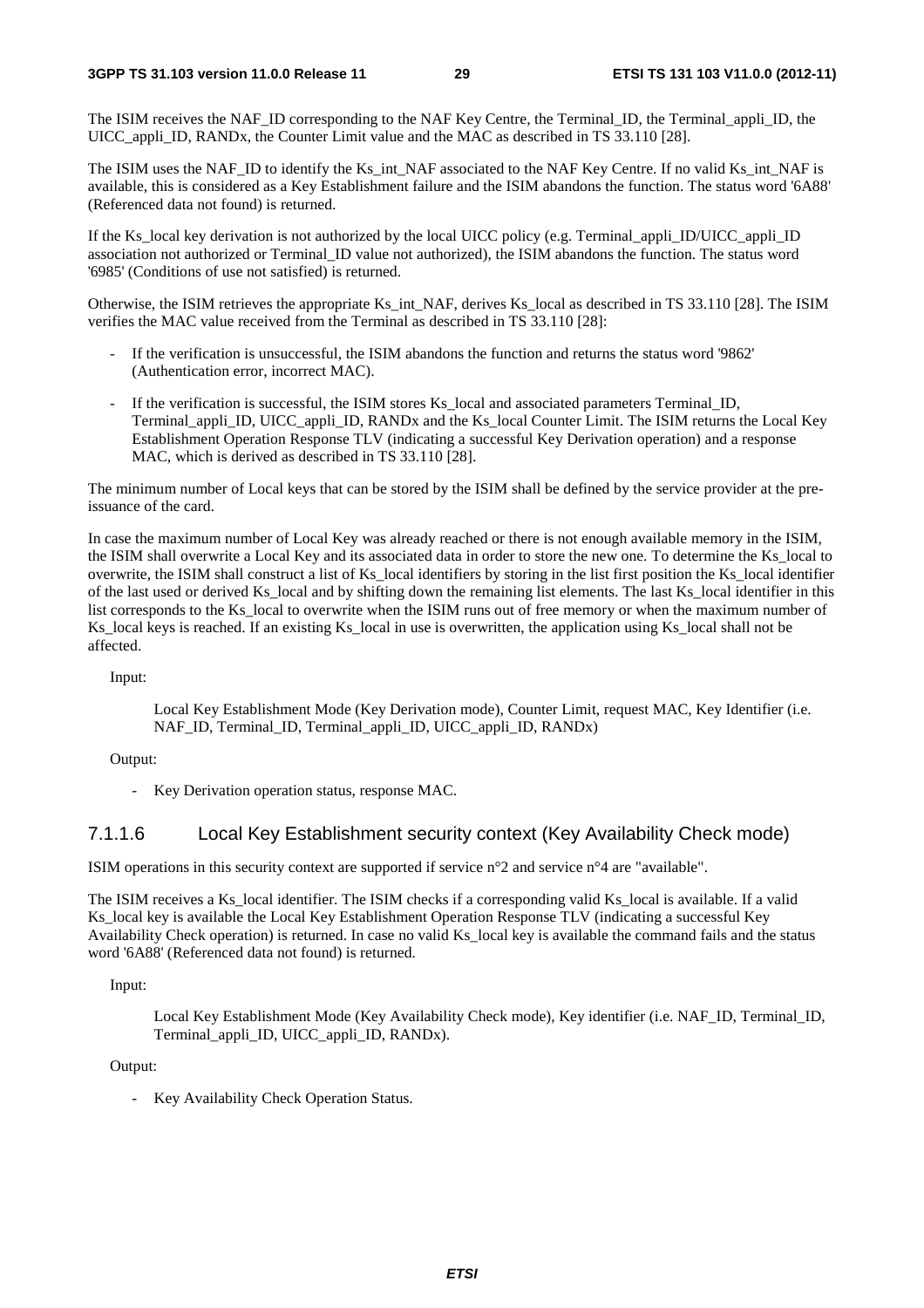### 7.1.2 Command parameters and data

This command can be used with an EVEN or an ODD instruction (INS) code. The EVEN instruction code can be used when the challenge data provided by the terminal is not TLV encapsulated data and the length of the challenge data provided by the terminal is less than 256 bytes.

The ODD instruction code shall be used with the security context specified in table 1, when challenge and response data is TLV encapsulated regardless of their length. Terminals and UICCs that do not support security context requiring TLV format (e.g. for Local Key Establishment), do not have to support AUTHENTICATE command with ODD instruction code.

EVEN INS code

| Code           | Value                                                |
|----------------|------------------------------------------------------|
| <b>CLA</b>     | As specified in TS 31.101                            |
| <b>INS</b>     | '88'                                                 |
| P1             | '00'                                                 |
| P <sub>2</sub> | See table below                                      |
| Lc             | See below                                            |
| Data           | See below                                            |
| Le             | '00', or maximum length of data expected in response |

Parameter P2 specifies the authentication context as follows:

Coding of the reference control P2:

| Coding<br>$b8-b1$ | <b>Meaning</b>                      |
|-------------------|-------------------------------------|
| 14                | Specific reference data (e.g. DF    |
|                   | specific/application dependant key) |
| '-XXXX---'        | '0000'                              |
| '-----XXX'        | Authentication context:             |
|                   | 000 Reserved                        |
|                   | 001 IMS AKA                         |
|                   | 010 HTTP Digest                     |
|                   | 100 GBA context                     |

All other codings are RFU.

#### ODD INS code

The authentication data and the authentication response data are encapsulated in BER-TLV objects structured using tag '73' for BER-TLV structured data and tag '53' otherwise.

How this command can chain successive blocks of authentication data, or authentication response data is described in TS 31 101 [3].

If P1 indicates "First block of authentication data" or "Next block of authentication data":

Input:

Authentication data encapsulated in a BER-TLV data object.

Output:

- None.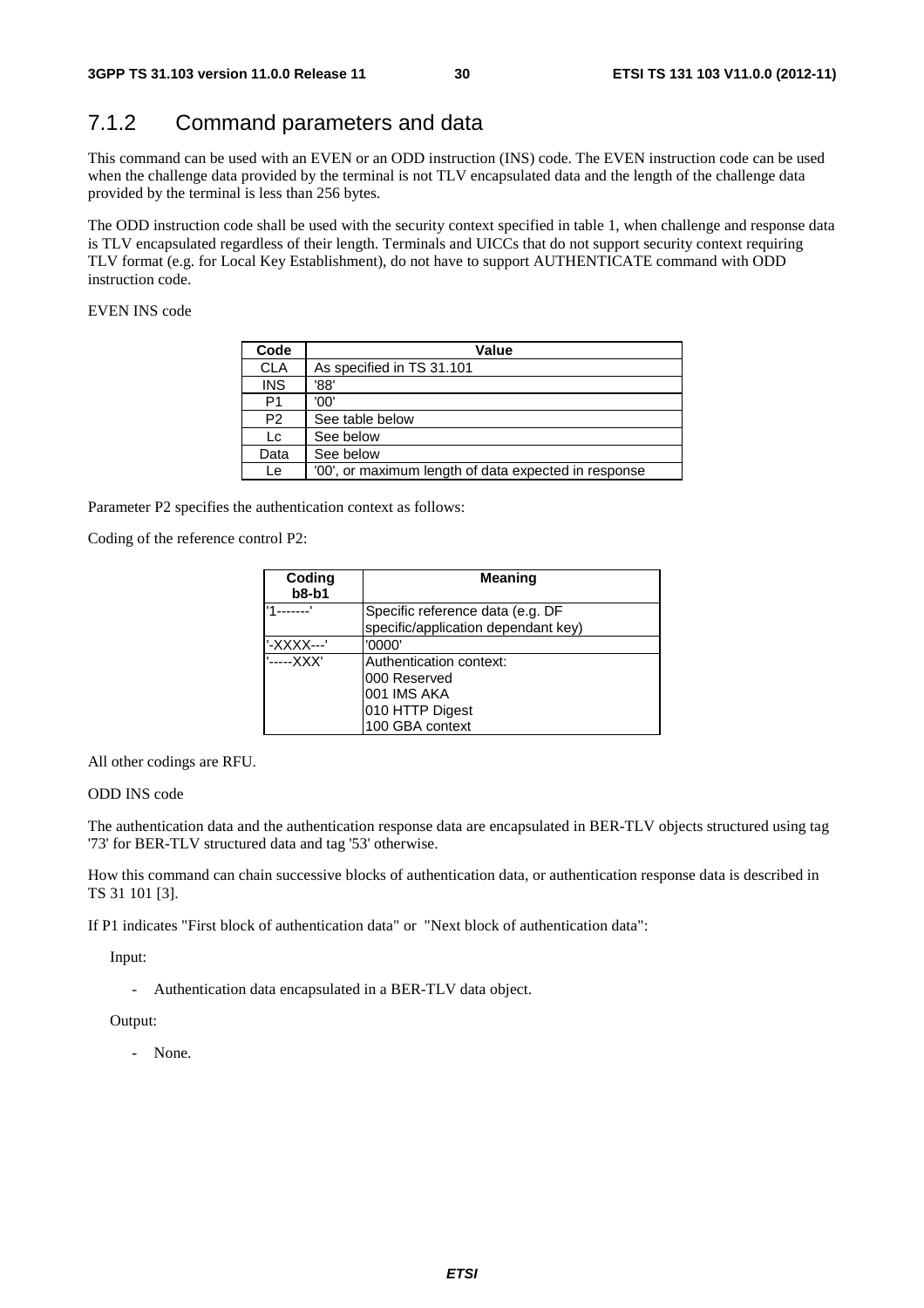| Code           | Value                               |
|----------------|-------------------------------------|
| <b>CLA</b>     | As specified in TS 31.101 [3]       |
| <b>INS</b>     | '89'                                |
| P1             | As specified in TS 31.101 [3]       |
| P <sub>2</sub> | See table 1 below                   |
| Lc             | Length of the subsequent data field |
| Data           | Authentication related data         |
| Le             | Not present                         |

If P1 indicates "First block of authentication response data" or "Next block of authentication response data":

Input:

- None.

Output:

- Authentication response data encapsulated in a BER-TLV data object.

| Code           | <b>Value</b>                  |
|----------------|-------------------------------|
| <b>CLA</b>     | As specified in TS 31.101 [3] |
| <b>INS</b>     | '89'                          |
| P <sub>1</sub> | As specified in TS 31.101 [3] |
| P <sub>2</sub> | See table 1 below             |
| Lc             | Not present                   |
| Data           | Not present                   |
| Le             | Length of the response data   |

Parameter P1 is used to control the data exchange between the terminal and the UICC as defined in TS 31 101 [3].

Parameter P2 specifies the authentication context as follows:

#### **Table 1: Coding of the reference control P2**

| Coding<br>$b8-b1$ | <b>Meaning</b>                                                        |
|-------------------|-----------------------------------------------------------------------|
|                   | (Specific reference data (e.g. DF specific/application dependant key) |
| '----- XXX'       | Authentication context:                                               |
|                   | 110 Local Key Establishment mode                                      |

All other codings are RFU.

Command parameters/data:

#### 7.1.2.1 IMS AKA security context

| Byte(s)       | <b>Description</b>  | Length     |
|---------------|---------------------|------------|
|               | Length of RAND (L1) |            |
| 2 to $(L1+1)$ | RAND                |            |
| $(L1+2)$      | Length of AUTN (L2) |            |
| $(L1+3)$ to   | <b>AUTN</b>         | $\sqrt{2}$ |
| $(L1+L2+2)$   |                     |            |

The coding of AUTN is described in TS 33.102 [4]. The most significant bit of RAND is coded on bit 8 of byte 2. The most significant bit of AUTN is coded on bit 8 of byte (L1+3).

Response parameters/data, case 1, command successful: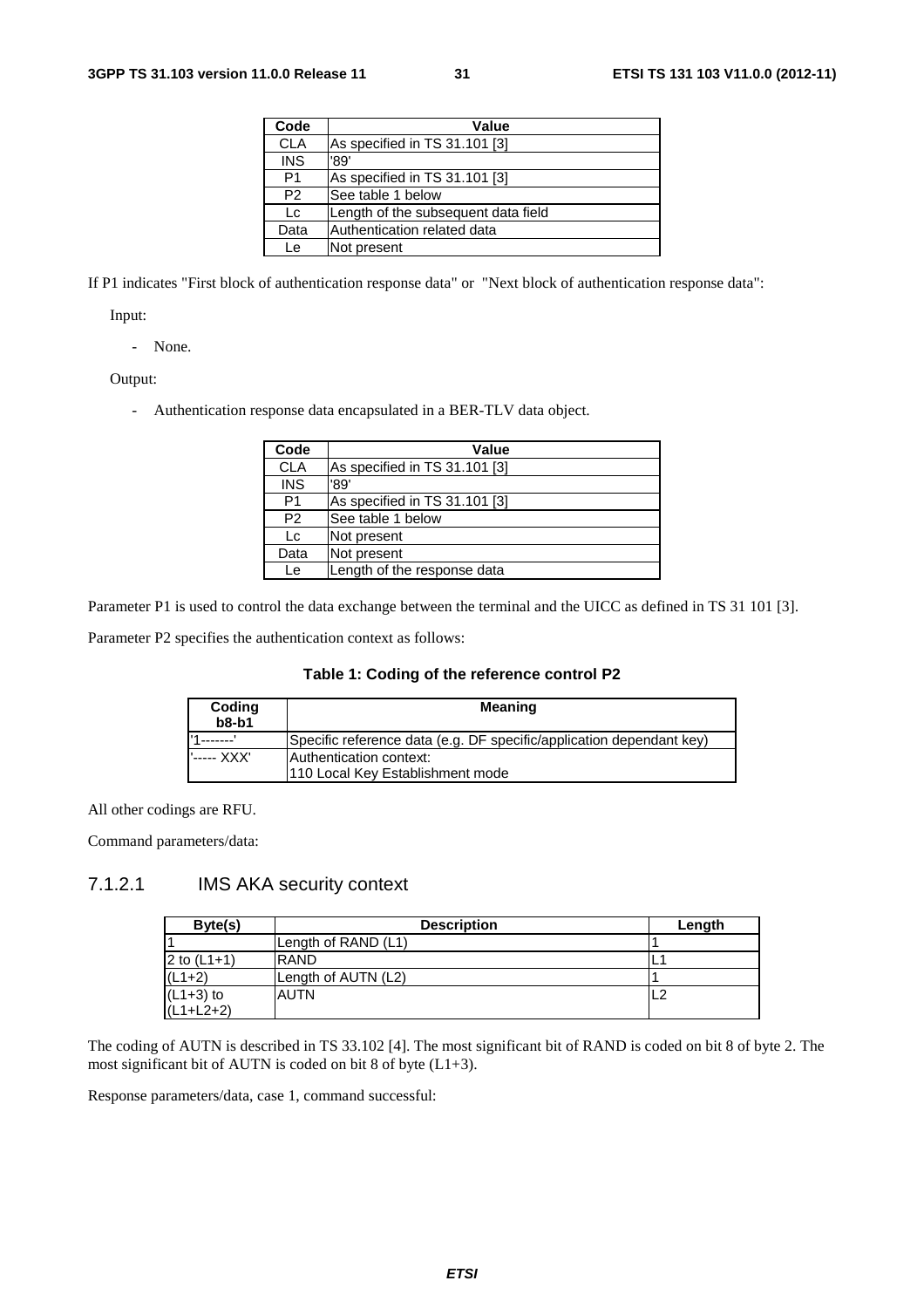| Byte(s)        | <b>Description</b>                        | Length |
|----------------|-------------------------------------------|--------|
|                | "Successful 3G authentication" tag = 'DB' |        |
| $\overline{2}$ | Length of RES (L3)                        |        |
| 3 to $(L3+2)$  | <b>RES</b>                                | L3     |
| $(L3+3)$       | Length of CK (L4)                         |        |
| $(L3+4)$ to    | СK                                        | L4     |
| $(L3+L4+3)$    |                                           |        |
| $(L3+L4+4)$    | Length of $IK(L5)$                        |        |
| $(L3+L4+5)$ to | ΙK                                        | L5     |
| $(L3+L4+L5+4)$ |                                           |        |

The most significant bit of RES is coded on bit 8 of byte 3. The most significant bit of CK is coded on bit 8 of byte  $(L3+4)$ . The most significant bit of IK is coded on bit 8 of byte  $(L3+L4+5)$ .

Response parameters/data, case 2, synchronization failure:

| Byte(s)       | <b>Description</b>                   | Length |
|---------------|--------------------------------------|--------|
|               | "Synchronisation failure" tag = 'DC' |        |
| $\sim$        | Length of AUTS (L1)                  |        |
| 3 to $(L1+2)$ | <b>AUTS</b>                          |        |

The coding of AUTS is described in TS 33.102 [4]. The most significant bit of AUTS is coded on bit 8 of byte 3.

#### 7.1.2.2 HTTP Digest security context

| Byte(s)        | <b>Description</b>    | Length |
|----------------|-----------------------|--------|
|                | Length of realm (L1)  |        |
| 2 to $(L1+1)$  | Realm                 |        |
| $(L1+2)$       | Length of nonce (L2)  |        |
| $(L1+3)$ to    | Nonce                 | L2     |
| $(L1+L2+2)$    |                       |        |
| $(L1+L2+3)$    | Length of cnonce (L3) |        |
| $(L1+L2+4)$ to | Cnonce                | IL3    |
| $(L1+L2+L3+3)$ |                       |        |

The codings of realm, nonce and cnonce are described in IETF RFC 2617 [26].

Response parameters/data command successful:

| Byte(s)       | <b>Description</b>                       | Length |
|---------------|------------------------------------------|--------|
|               | "HTTP Digest context reponse" tag = 'DB' |        |
|               | Length of Response(L4)                   |        |
| 3 to $(L4+2)$ | Response                                 | L4     |
| $(L4+3)$      | Length of Session Key (L5)               |        |
| $(L4+4)$ to   | <b>Session Key</b>                       | L5     |
| $(L4+L5+3)$   |                                          |        |

#### 7.1.2.3 GBA security context (Bootstrapping Mode)

| Byte(s)       | <b>Description</b>                                   | Length |
|---------------|------------------------------------------------------|--------|
|               | "GBA Security Context Bootstrapping Mode' tag = "DD" |        |
|               | Length of RAND (L1)                                  |        |
| 3 to $(L1+2)$ | RAND                                                 |        |
| $(L1+3)$      | Length of AUTN (L2)                                  |        |
| $(L1+4)$ to   | <b>AUTN</b>                                          | ່າ     |
| (L1+L2+3)     |                                                      |        |

Response parameters/data, GBA security context (Bootstrapping Mode), synchronisation failure: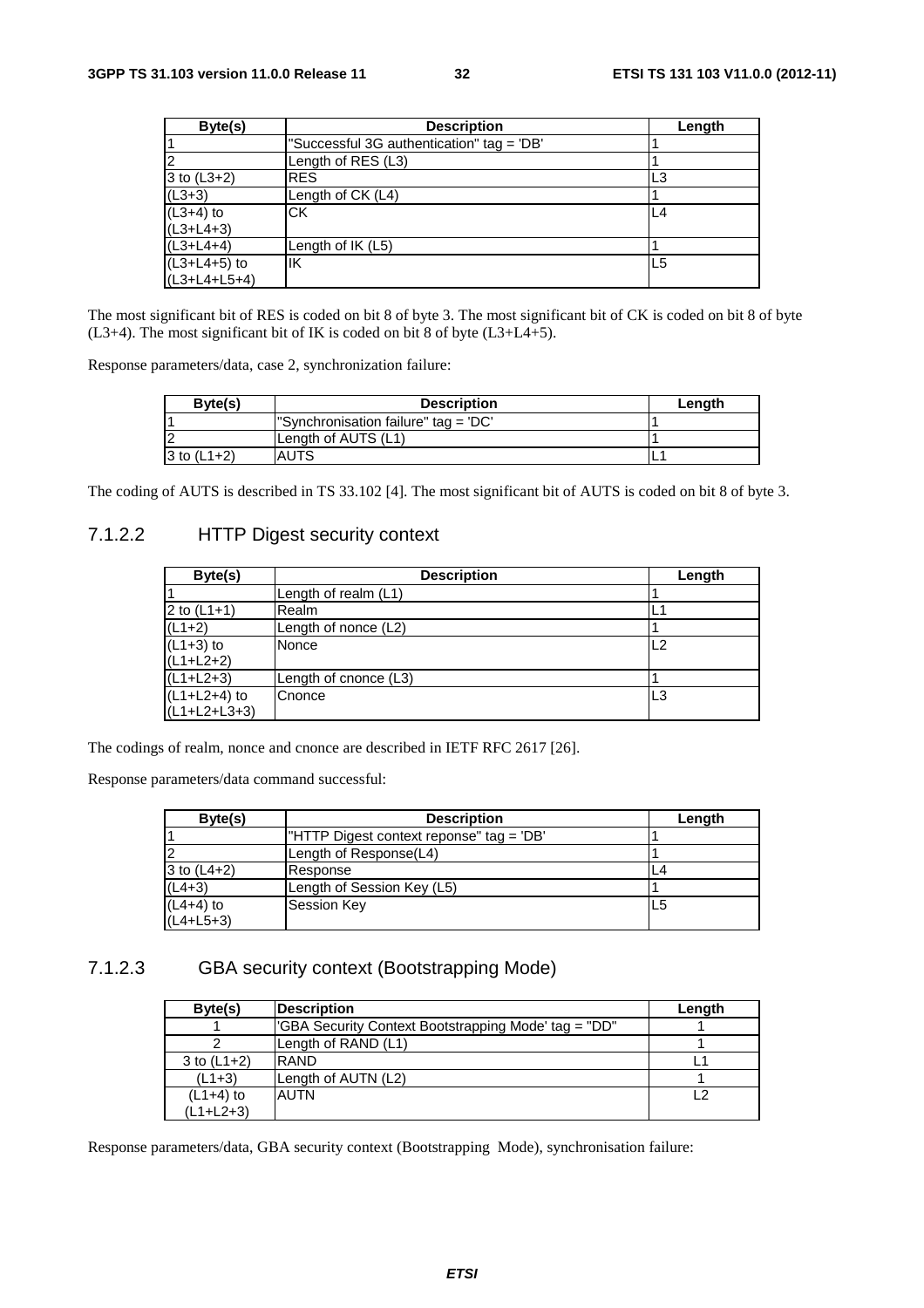| Byte(s)       | <b>Description</b>                   | Length |
|---------------|--------------------------------------|--------|
|               | "Synchronisation failure" tag = 'DC' |        |
|               | Length of AUTS (L1)                  |        |
| 3 to $(L1+2)$ | <b>AUTS</b>                          |        |

AUTS coded as for IMS Security context.

Response parameters/data, GBA security context (Bootstrapping Mode), command successful:

| Byte(s)        | <b>Description</b>                    | Length |
|----------------|---------------------------------------|--------|
|                | "Successful GBA operation" tag = 'DB' |        |
|                | Length of RES (L)                     |        |
| $3$ to $(L+2)$ | IRES                                  |        |

RES coded as for IMS Security context.

#### 7.1.2.4 GBA security context (NAF Derivation Mode)

| Byte(s)         | <b>Description</b>                                    | Length |
|-----------------|-------------------------------------------------------|--------|
|                 | "GBA Security Context NAF Derivation Mode' tag = "DE" |        |
|                 | Length of NAF $ID(L1)$                                |        |
| $3$ to $(L1+2)$ | NAF ID                                                |        |

Response parameters/data, GBA security context (NAF Derivation Mode), command successful:

| Byte(s)        | <b>Description</b>                    | Length |
|----------------|---------------------------------------|--------|
|                | "Successful GBA operation" tag = 'DB' |        |
|                | Length of Ks ext NAF (L)              |        |
| $3$ to $(L+2)$ | Ks ext NAF                            |        |

Coding of Ks\_ext\_NAF as described in TS 33.220 [25].

#### 7.1.2.5 Local Key Establishment security context (All Modes)

The Local Key Establishment Control TLV is included in the command data to indicate the security context mode. The Local Key Establishment Control TLV is also included in the response data to indicate the operation status.

| Table 2: Coding of the Local Key Establishment Control TLV |  |
|------------------------------------------------------------|--|
|------------------------------------------------------------|--|

| <b>Tag Value</b> | Length                                  | Value / Meaning                                                                                    |
|------------------|-----------------------------------------|----------------------------------------------------------------------------------------------------|
| '80'             | Coded according to<br>ISO/IEC 8825 [20] | Local Key Establishment context:<br>'01': Key Derivation mode<br>'02': Key Availability Check mode |
|                  |                                         | <b>Operation Status:</b><br>'DB': Successful Operation                                             |

#### 7.1.2.5.1 Local Key Establishment security context (Key Derivation mode)

Command parameters/data:

| Byte(s)                    | <b>Description</b>                    | Coding                               | Length |
|----------------------------|---------------------------------------|--------------------------------------|--------|
|                            | Key Derivation Data Object tag ("73") | As defined in TS 31.101 [3] for BER- |        |
|                            |                                       | <b>TLV</b> data object               |        |
| 2 to A+1 bytes $(A \le 4)$ | Key Derivation Data Object length (L) | As defined in TS 31.101 [3] for BER- |        |
|                            |                                       | ITLV data obiect                     |        |
| $A + 2$ to $(A + L + 1)$   | Key Derivation Data Object            |                                      |        |

- Key Derivation Data Object content: The TLVs defined in table 3 are included in the Key Derivation Data Object.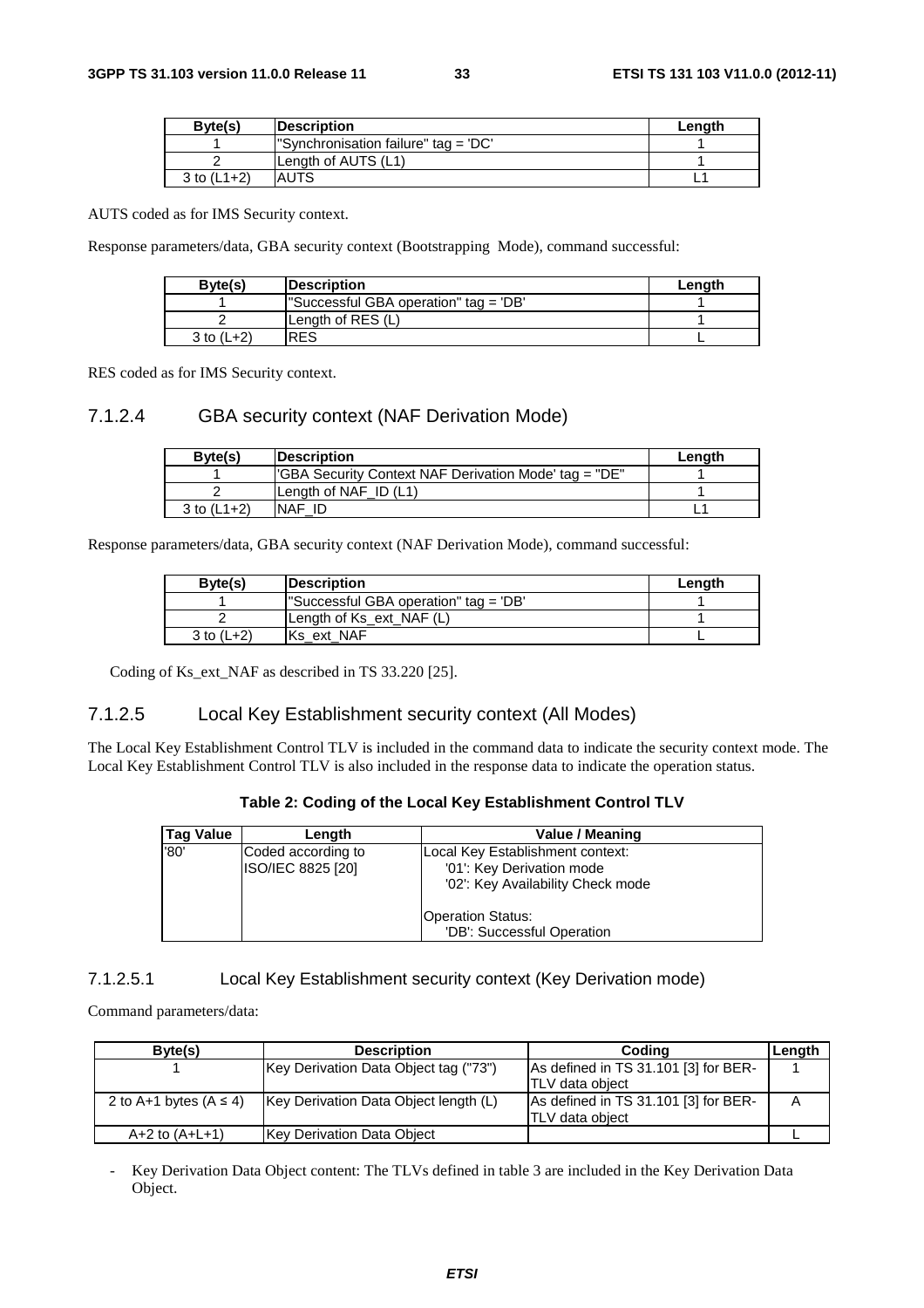| <b>Description</b>                                                                             | Value                                                                           | M/O    | Length (bytes)             |
|------------------------------------------------------------------------------------------------|---------------------------------------------------------------------------------|--------|----------------------------|
| Local Key Establishment Control                                                                | Coded as defined in                                                             | м      | ĸ                          |
| <b>TLV</b>                                                                                     | section 7.1.2.5. The                                                            |        |                            |
|                                                                                                | value field shall be set                                                        |        |                            |
|                                                                                                | to '01'                                                                         |        |                            |
| Counter Limit tag                                                                              | $\overline{81}$                                                                 | м      | 1                          |
| Length                                                                                         | C                                                                               | M      | Note 1                     |
| <b>Counter Limit</b>                                                                           | Coded as defined in                                                             | М      | C                          |
| Request MAC tag                                                                                | TS 33.110 [28]<br>'82'                                                          | M      | 1                          |
| Length                                                                                         | D                                                                               | M      | Note 1                     |
| <b>Request MAC</b>                                                                             | Coded as defined in                                                             | М      | D (see Note 3)             |
|                                                                                                | TS 33.110 [28]                                                                  |        |                            |
| Key Identifier tag                                                                             | 'A0'                                                                            | M      | 1                          |
| Length                                                                                         | E (see Note 2)                                                                  | M      | Note 1                     |
| NAF_ID tag                                                                                     | $\overline{83}$                                                                 | М      | 1                          |
| Length                                                                                         | $\overline{\mathsf{F}}$                                                         | M      | Note 1                     |
| NAF_ID                                                                                         | Coded as defined in<br>TS 33.220 [25]                                           | M      | F                          |
| Terminal_ID tag                                                                                | '84'                                                                            | М      | 1                          |
| Length                                                                                         | G                                                                               | M      | Note 1                     |
| Terminal ID                                                                                    | Coded as defined in                                                             | M      | G                          |
|                                                                                                | TS 33.110 [28]                                                                  |        |                            |
| Terminal_appli_ID tag                                                                          | '85'                                                                            | М      | 1                          |
| Length                                                                                         | н                                                                               | M      | Note 1                     |
| Terminal_appli_ID                                                                              | Coded as defined in                                                             | M      | н                          |
|                                                                                                | TS 33.110 [28]                                                                  |        | 1                          |
| UICC_appli_ID tag                                                                              | '86'                                                                            | М<br>М | $\overline{\text{Note}}$ 1 |
| Length<br>UICC_appli_ID                                                                        | Coded as defined in                                                             | M      |                            |
|                                                                                                | TS 33.110 [28]                                                                  |        | I                          |
| RANDx tag                                                                                      | '87'                                                                            | M      | 1                          |
| Length                                                                                         | J                                                                               | м      | Note 1                     |
| <b>RANDx</b>                                                                                   | Coded as defined in                                                             | M      | J (see Note 4)             |
|                                                                                                | TS 33.110 [28]                                                                  |        |                            |
| The length is coded according to ISO/IEC 8825 [20]<br>Note 1:                                  |                                                                                 |        |                            |
| The Key Identifier TLV is a constructed TLV containing the following primitive<br>Note 2:      |                                                                                 |        |                            |
|                                                                                                | TLVs: NAF_ID, Terminal_ID, Terminal_appli_ID, UICC_appli_ID and RANDx. E        |        |                            |
|                                                                                                | is the length of the constructed Key Identifier value.                          |        |                            |
| Note 3:                                                                                        | The most significant bit of the request MAC is coded on bit 8 of the first byte |        |                            |
|                                                                                                | following the MAC Length.                                                       |        |                            |
| The most significant bit of the RANDx is coded on bit 8 of the first byte following<br>Note 4: |                                                                                 |        |                            |
| the RANDx Length.                                                                              |                                                                                 |        |                            |

| Table 3: Coding of the Key Derivation Data Object |  |
|---------------------------------------------------|--|
|---------------------------------------------------|--|

Response parameters/data, Local Key Establishment security context (Key Derivation mode), command successful:

| Byte(s)                      | <b>Description</b>                                           | Coding                                                 | Length |
|------------------------------|--------------------------------------------------------------|--------------------------------------------------------|--------|
|                              | Key Derivation Operation Response Data<br>Object tag ("73")  | As defined in TS 31.101 [3] for<br>BER-TLV data object |        |
| 2 to A1+1 bytes $(A1 \le 4)$ | Key Derivation Operation Response Data<br>Object length (L1) | As defined in TS 31.101 [3] for<br>BER-TLV data object | A1     |
| A1+2 to $(A1+L1+1)$          | Key Derivation Operation Response Data<br>Obiect             |                                                        |        |

- Key Derivation Operation Response Data Object content: The TLVs defined in table 4 are included in the Key Derivation Operation Response Data Object.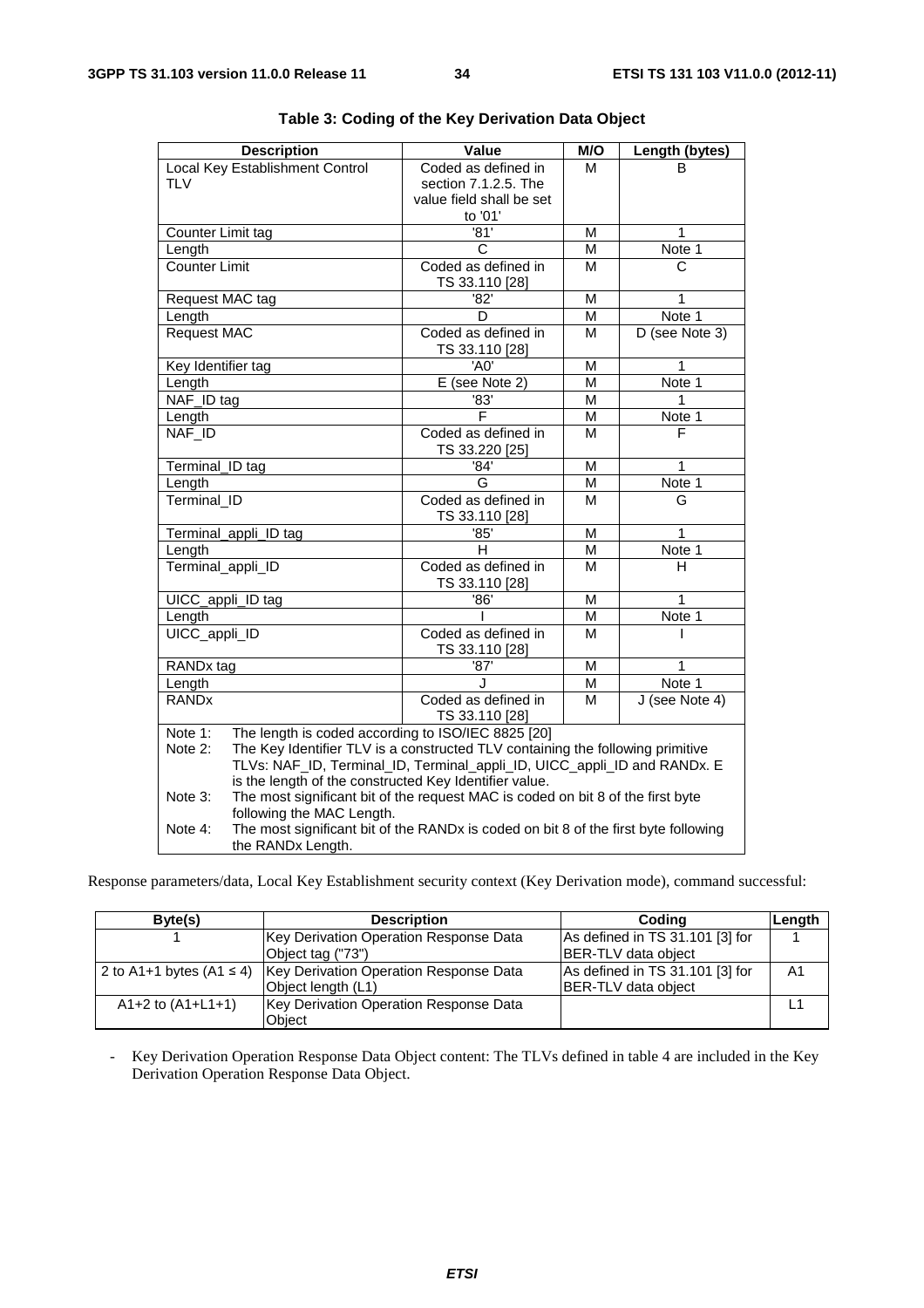| <b>Description</b>                                                                          | Value                   | M/O | Length (bytes) |
|---------------------------------------------------------------------------------------------|-------------------------|-----|----------------|
| Local Key Establishment Control                                                             | Coded as defined in     | М   | в              |
| <b>TLV</b>                                                                                  | section $7.1.2.5$ . The |     |                |
|                                                                                             | value field shall be    |     |                |
|                                                                                             | set to 'DB'             |     |                |
| Response MAC tag                                                                            | '82'                    | м   |                |
| Length                                                                                      | C                       | М   | Note 1         |
| Response MAC                                                                                | Coded as defined in     | М   | C (see Note 2) |
|                                                                                             | TS 33.110 [28]          |     |                |
| Note 1:<br>The length is coded according to ISO/IEC 8825 [20]                               |                         |     |                |
| The most significant bit of the response MAC is coded on bit 8 of the first byte<br>Note 2: |                         |     |                |
| following the MAC length.                                                                   |                         |     |                |

#### **Table 4: Coding of the Key Derivation Operation Response Data Object**

#### 7.1.2.5.2 Local Key Establishment security context (Key Availability Check mode)

Command parameters/data:

| Byte(s)                    | <b>Description</b>                     | Codina                               | Length |
|----------------------------|----------------------------------------|--------------------------------------|--------|
|                            | Key Availability Check Data Object tag | As defined in TS 31.101 [3] for BER- |        |
|                            | ("73")                                 | <b>ITLV</b> data obiect              |        |
| 2 to 1+A bytes $(A \le 4)$ | Key Availability Check Data Object     | As defined in TS 31.101 [3] for BER- |        |
|                            | length $(L)$                           | ITLV data obiect                     |        |
| $A + 2$ to $(A + L + 1)$   | Key Availability Check Data Object     |                                      |        |

Key Availability Check Data Object content: The TLVs defined in table 5 are included in the Key Availability Check Data Object.

| Table 5: Coding of the Key Availability Check Data Object |  |  |  |  |
|-----------------------------------------------------------|--|--|--|--|
|-----------------------------------------------------------|--|--|--|--|

| <b>Description</b>      | Value                      | M/O | Length (bytes) |
|-------------------------|----------------------------|-----|----------------|
| Local Key Establishment | Coded as defined in        | M   |                |
| Control TLV             | section 7.1.2.5. The value |     |                |
|                         | field shall be set to '02' |     |                |
| Key Identifier TLV      | Coded as defined in        | м   |                |
|                         | section 7.1.2.5.1          |     |                |

Response parameters/data, Local Key Establishment security context (Key Availability Check mode), command successful:

| Byte(s)               | <b>Description</b>                                                        | Codina                          | Length |
|-----------------------|---------------------------------------------------------------------------|---------------------------------|--------|
|                       | Key Availability Check Operation Response                                 | As defined in TS 31.101 [3] for |        |
|                       | Data Object tag ("73")                                                    | BER-TLV data object             |        |
|                       | 2 to 1+A1 bytes (A1 $\leq$ 4)   Key Availability Check Operation Response | As defined in TS 31.101 [3] for | A1     |
|                       | Data Object length (L1)                                                   | IBER-TLV data obiect            |        |
| $A1+2$ to $(A1+L1+1)$ | Key Availability Check Operation Response                                 |                                 |        |
|                       | Data Object                                                               |                                 |        |

- Key Availability Check Operation Response Data Object content: The TLV defined in table 6 is included in the Key Availability Check Operation Response Data Object.

#### **Table 6: Coding of the Key Availability Check Operation Response Data Object**

| <b>Description</b>                  | Value                                                                                 | M/O | Length (bytes) |
|-------------------------------------|---------------------------------------------------------------------------------------|-----|----------------|
| Local Key Establishment Control TLV | Coded as defined in<br>section $7.1.2.5$ . The<br>value field shall be<br>set to 'DB' | м   |                |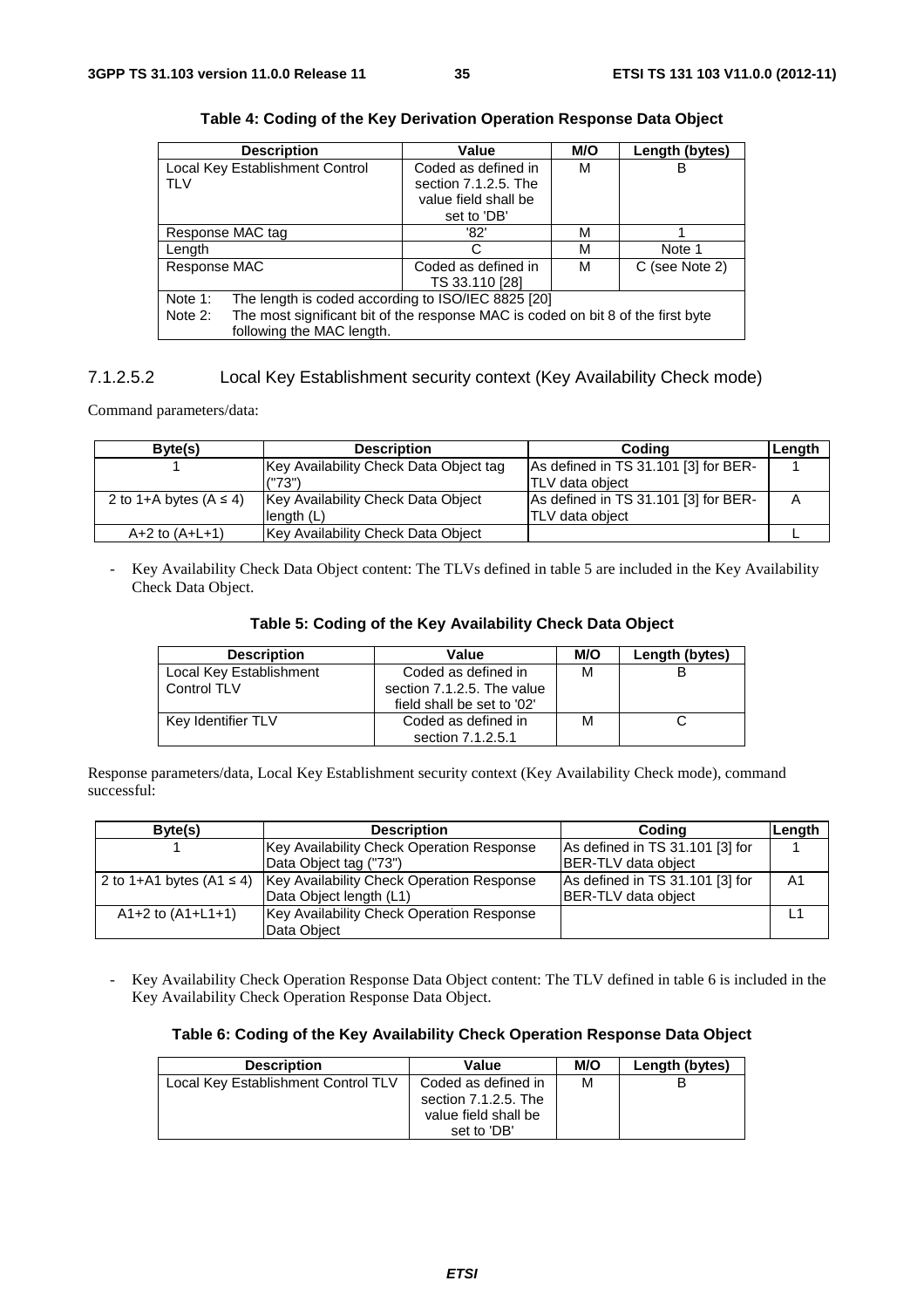### 7.1.3 Status Conditions Returned by the ISIM

Status of the card after processing of the command is coded in the status bytes SW1 and SW2. This subclause specifies coding of the status bytes in the following tables.

### 7.1.3.1 Security management

| SW <sub>1</sub> | SW <sub>2</sub> | <b>Error description</b>            |
|-----------------|-----------------|-------------------------------------|
| '98'            | '62'            | Authentication error, incorrect MAC |

#### 7.1.3.2 Status Words of the Commands

The following table shows for each command the possible status conditions returned (marked by an asterisk \*).

| <b>Status Words</b>             | <b>AUTHENTICATE</b> |
|---------------------------------|---------------------|
| 90 00                           |                     |
| 91 XX                           | $\ast$              |
| 93 00                           |                     |
| 98 50                           |                     |
| 98 62                           | *                   |
| 62 00                           | $\star$             |
| 6281                            |                     |
| 6282                            |                     |
| 6283                            |                     |
| 62 F1                           | *                   |
| 62 F3                           | $\star$             |
| 63 CX                           |                     |
| 63 F1                           | *                   |
| 64 00                           | $\star$             |
| 65 00                           | $\star$             |
| 6581                            | *                   |
| 6700                            | $\star$             |
| $\overline{67}$ XX – (see note) | $\star$             |
| 68 00                           | $\star$             |
| 6881                            | *                   |
| 6882                            | $\star$             |
| 6981                            |                     |
| 6982                            | $\star$             |
| 6983                            |                     |
| 6984                            | *                   |
| 6985                            | $\star$             |
| 6986                            |                     |
| 6A 80                           |                     |
| 6A 81                           | $\star$             |
| 6A 82                           |                     |
| 6A 83                           |                     |
| 6A 86                           | *                   |
| 6A 87                           |                     |
| 6A 88                           | $\star$             |
| 6B 00                           | *                   |
| 6E 00                           | *                   |
| 6F00                            | $\star$             |
| 6F XX - (see note)              | $\ast$              |
| NOTE:<br>Except $SW2 = '00'.$   |                     |

#### **Commands and status words**

## 7.2 GET CHALLENGE

The GET CHALLENGE command is optional for the ISIM application.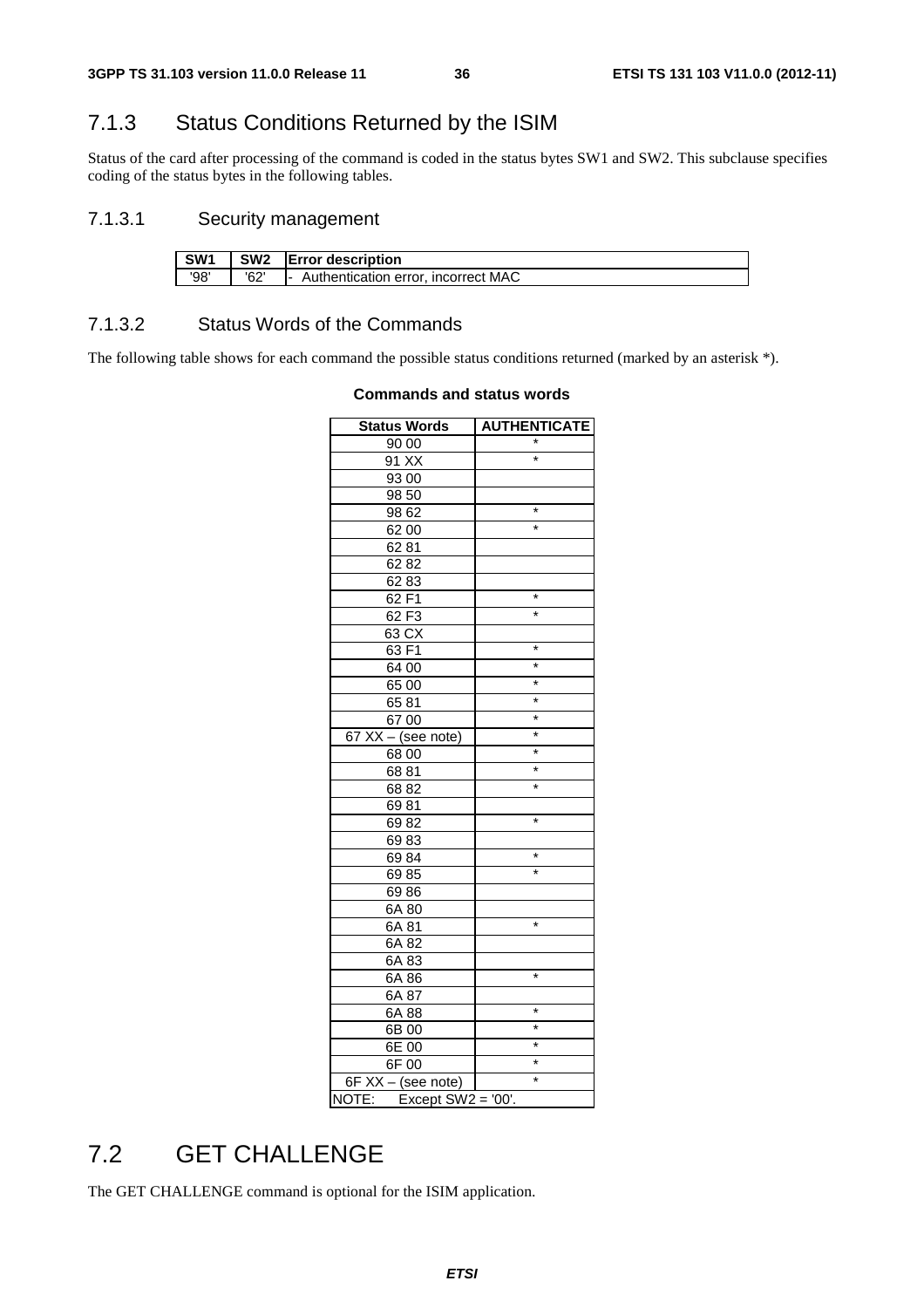8 Void

*ETSI*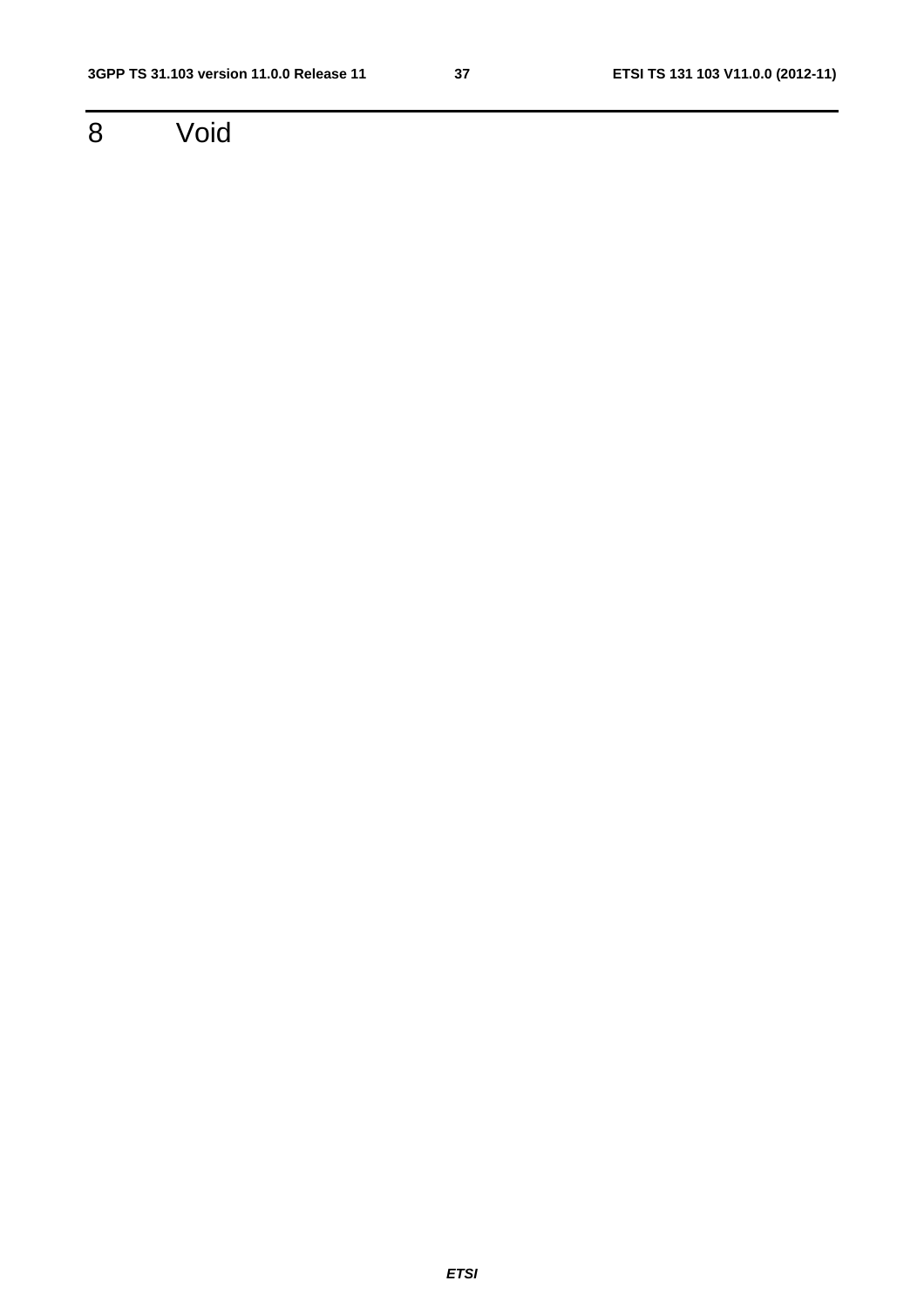## Annex A (informative): EF changes via Data Download or USAT applications

This annex defines if changing the content of an EF by the network (e.g. by sending an SMS) or by a USAT Application is advisable. Updating of certain EFs "over the air" could result in unpredictable behaviour of the UE; these are marked "Caution" in the table below. Certain EFs are marked "No"; under no circumstances should "over the air" changes of these EFs be considered.

| <b>File identification</b>                                                                                                                                                                                                    | <b>Description</b><br><b>Change advised</b> |                  |  |  |  |  |
|-------------------------------------------------------------------------------------------------------------------------------------------------------------------------------------------------------------------------------|---------------------------------------------|------------------|--|--|--|--|
| '6F02'                                                                                                                                                                                                                        | IMS private user identity                   | Caution (note 1) |  |  |  |  |
| '6F03'                                                                                                                                                                                                                        | Home Network Domain Name                    | Caution (note 1) |  |  |  |  |
| '6F04'                                                                                                                                                                                                                        | IMS public user identity                    | Caution (note 1) |  |  |  |  |
| '6FAD'                                                                                                                                                                                                                        | Administrative Data                         | Caution          |  |  |  |  |
| '6F06'                                                                                                                                                                                                                        | Access Rule Reference                       | Caution          |  |  |  |  |
| "6F07"                                                                                                                                                                                                                        | ISIM Service Table                          | Caution          |  |  |  |  |
| "6F09"                                                                                                                                                                                                                        | P-CSCF address                              | Caution (note 1) |  |  |  |  |
| '6FD5"                                                                                                                                                                                                                        | GBA Bootstrapping parameters                | Caution          |  |  |  |  |
| '6FD7"                                                                                                                                                                                                                        | GBA NAF List                                | Caution          |  |  |  |  |
| '6FDD"                                                                                                                                                                                                                        | NAF Key Centre Address                      | Caution          |  |  |  |  |
| '6F3C'                                                                                                                                                                                                                        | Short messages                              | Yes              |  |  |  |  |
| '6F42'                                                                                                                                                                                                                        | <b>SMS parameters</b>                       | Yes              |  |  |  |  |
| '6F43'                                                                                                                                                                                                                        | <b>SMS</b> status                           | Yes              |  |  |  |  |
| '6F47'                                                                                                                                                                                                                        | Short message status reports                | Yes              |  |  |  |  |
| '6FE5'                                                                                                                                                                                                                        | Public Service Identity of the SM-SC        | Yes              |  |  |  |  |
| UICC IARI<br>'6FE7'<br>Caution (note 2)                                                                                                                                                                                       |                                             |                  |  |  |  |  |
| If EF <sub>IMPI</sub> , EF <sub>IMPU</sub> , EF <sub>DOMAIN</sub> or P-CSCF are changed, the UICC should issue a<br>NOTE 1:<br>REFRESH command.                                                                               |                                             |                  |  |  |  |  |
| NOTE 2:<br>If EF <sub>UICCIARI</sub> is changed, the UICC shall issue a REFRESH command as defined in<br>TS 31.111. The ME shall read the updated list of IARIs associated with active<br>applications installed on the UICC. |                                             |                  |  |  |  |  |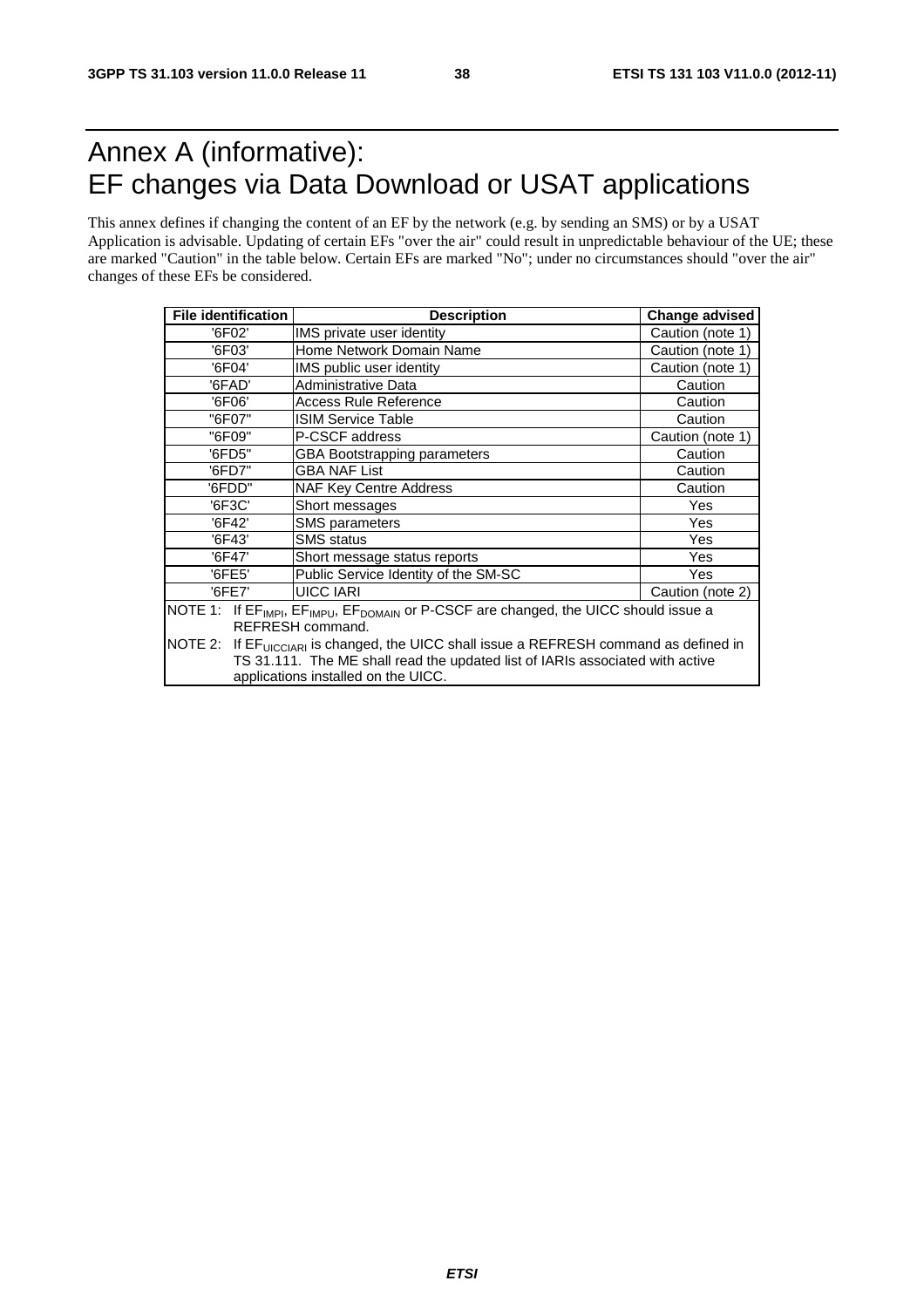## Annex B (informative): Tags defined in 31.103

| Tag  | <b>Name of Data Element</b>                     | <b>Usage</b>                                     |
|------|-------------------------------------------------|--------------------------------------------------|
| '80' | NAF ID                                          | $E$ F $G$ BANL                                   |
| '80' | NAI TLV data object                             | EF <sub>IMPI</sub>                               |
| '80' | P-CSCF TLV data object                          | <b>IEFP-CSCF</b>                                 |
| '80' | URI TLV data object                             | EF <sub>IMPU</sub> , EF <sub>DOMAIN</sub>        |
| '81' | <b>B-TID</b>                                    | <b>IEF</b> GBANL                                 |
| 'DB' | Successful IMS authentication                   | Response to AUTHENTICATE'IMS AKA security        |
|      |                                                 | context'                                         |
| 'DB' | <b>HTTP Digest Context response</b>             | Response to AUTHENTICATE 'HTTP Digest            |
|      |                                                 | security context'                                |
| 'DB' | Successful GBA operation                        | Response to AUTHENTICATE 'GBA security           |
|      |                                                 | context'                                         |
| 'DC' | Synchronisation failure                         | Response to AUTHENTICATE 'IMS AKA security       |
|      |                                                 | context' or 'GBA security context (Bootstrapping |
|      |                                                 | Mode)'                                           |
| 'DD' | <b>GBA Security Context Bootstrapping Mode</b>  | AUTHENTICATE 'GBA security context'              |
| 'DE' | <b>GBA Security Context NAF Derivation Mode</b> | AUTHENTICATE 'GBA security context'              |

NOTE: the value 'FF' is an invalid tag value. For ASN.1 tag assignment rules see ISO/IEC 8825 [20]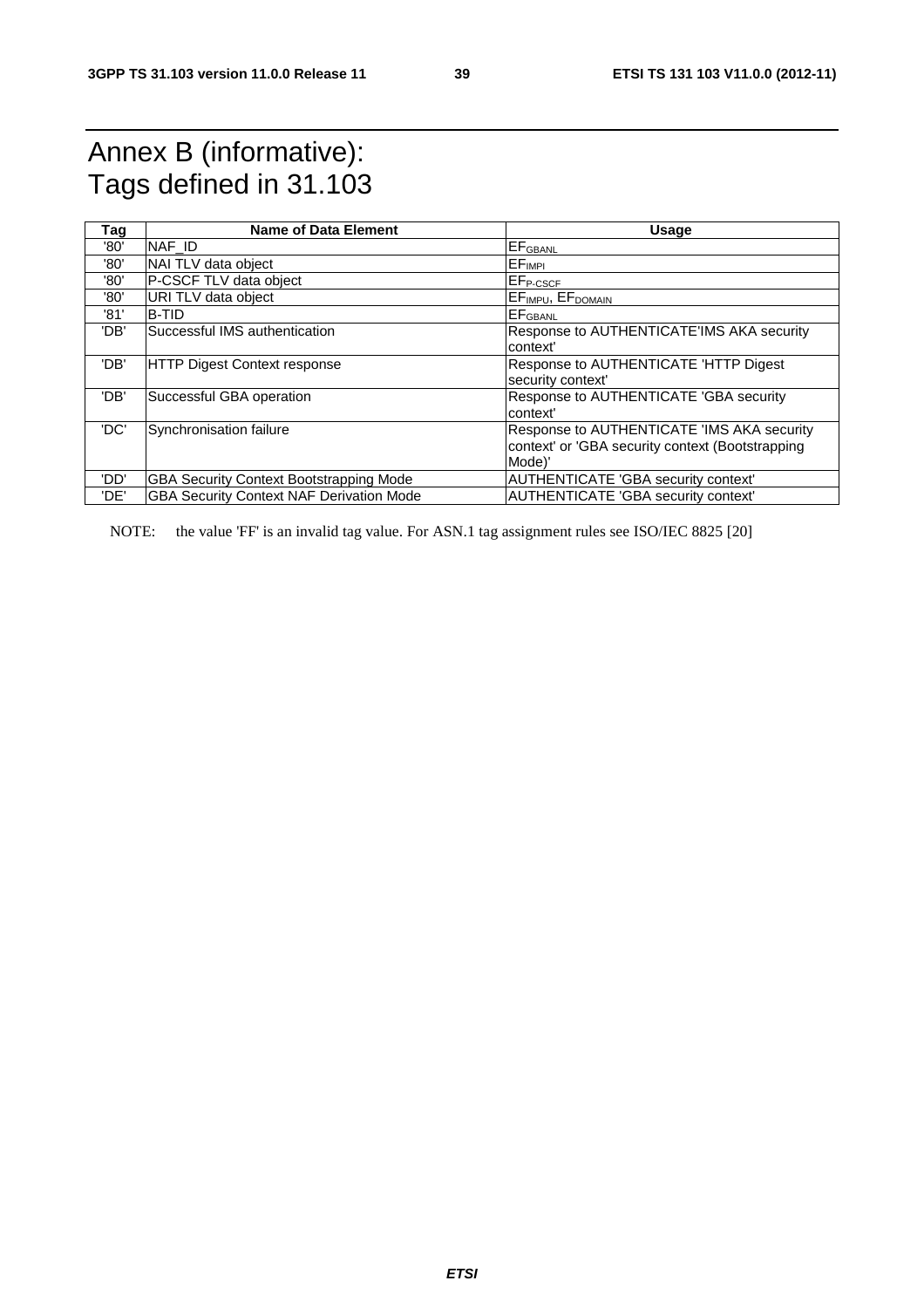## Annex C (informative): Suggested contents of the EFs at pre-personalization

If EFs have an unassigned value, it may not be clear from the main text what this value should be. This annex suggests values in these cases.

| <b>File Identification</b> | <b>Description</b>                  | Value                          |
|----------------------------|-------------------------------------|--------------------------------|
|                            |                                     |                                |
| '6F02'                     | IMS private user identity           | "8000FFFF"                     |
| '6F03'                     | Home Network Domain Name            | "8000FFFF"                     |
| '6F04'                     | IMS public user identity            | "8000FFFF"                     |
| '6FAD'                     | Administrative Data                 | Operator dependant             |
| '6F06'                     | Access Rule Reference               | Card issuer/operator dependant |
| '6FD5"                     | <b>GBA Bootstrapping parameters</b> | "FFFF"                         |
| "6F07"                     | <b>ISIM Service Table</b>           | Operator dependant             |
| "6F09"                     | <b>IP-CSCF address</b>              | Operator dependant             |
| "6FD7"                     | <b>GBA NAF List</b>                 | "FFFF"                         |
| "6FDD"                     | <b>NAF Key Centre Address</b>       | 'FFFF'                         |
| '6FE7'                     | <b>UICC IARI</b>                    | Operator dependent             |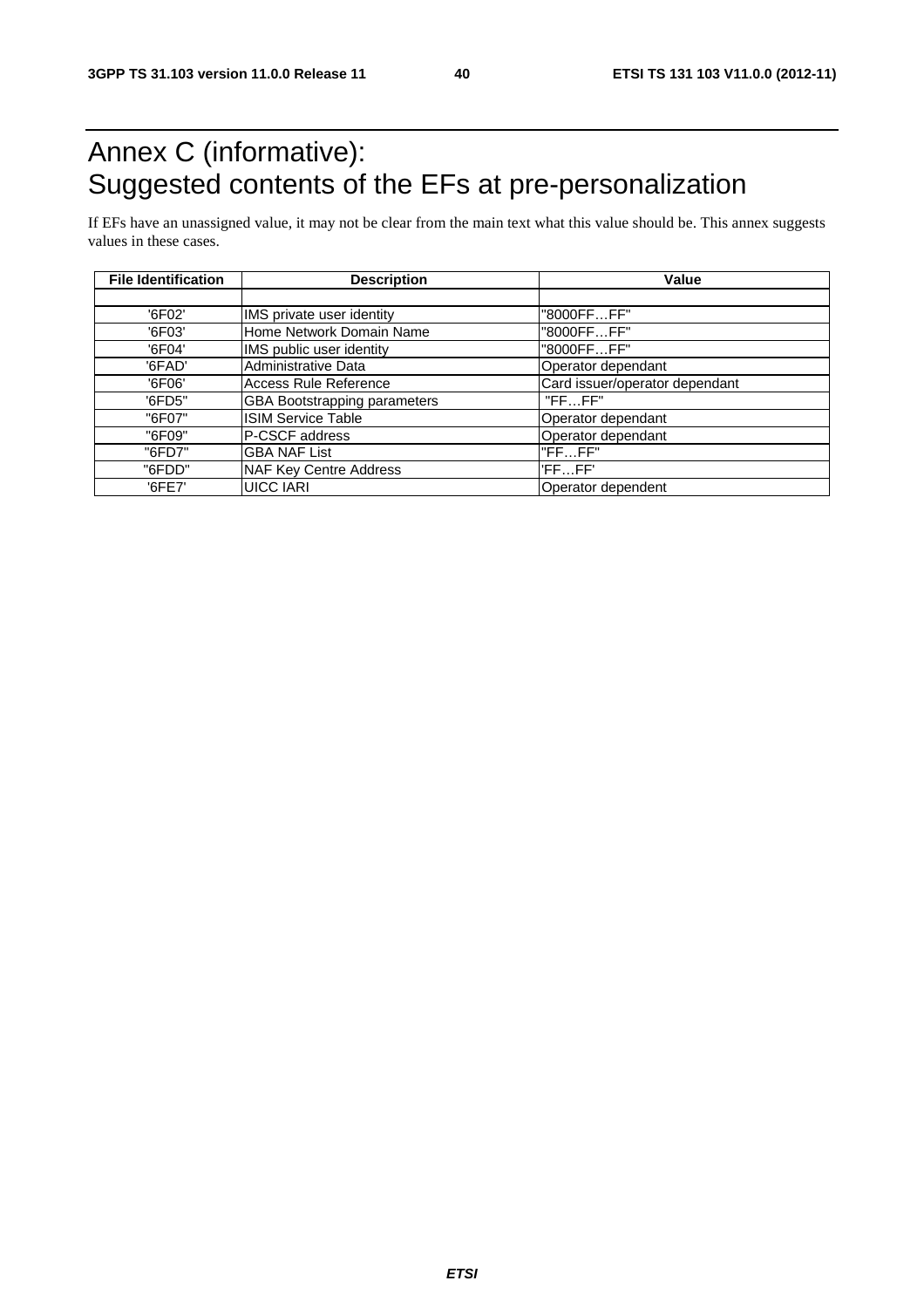## Annex D (informative): List of SFI Values

This annex lists SFI values assigned in the present document.

## D.1 List of SFI Values at the ISIM ADF Level

| <b>File Identification</b> | SFI  | <b>Description</b>        |  |  |  |
|----------------------------|------|---------------------------|--|--|--|
| '6F02'                     | '02' | IMS private user identity |  |  |  |
| '6F03'                     | '05' | lHome Network Domain Name |  |  |  |
| '6F04'                     | '04' | IMS public user identity  |  |  |  |
| '6FAD'                     | '03' | Administrative Data       |  |  |  |
| '6F06'                     | '06' | Access Rule Reference     |  |  |  |
| "6F07"                     | "07" | IISIM Service Table       |  |  |  |

All other SFI values are reserved for future use.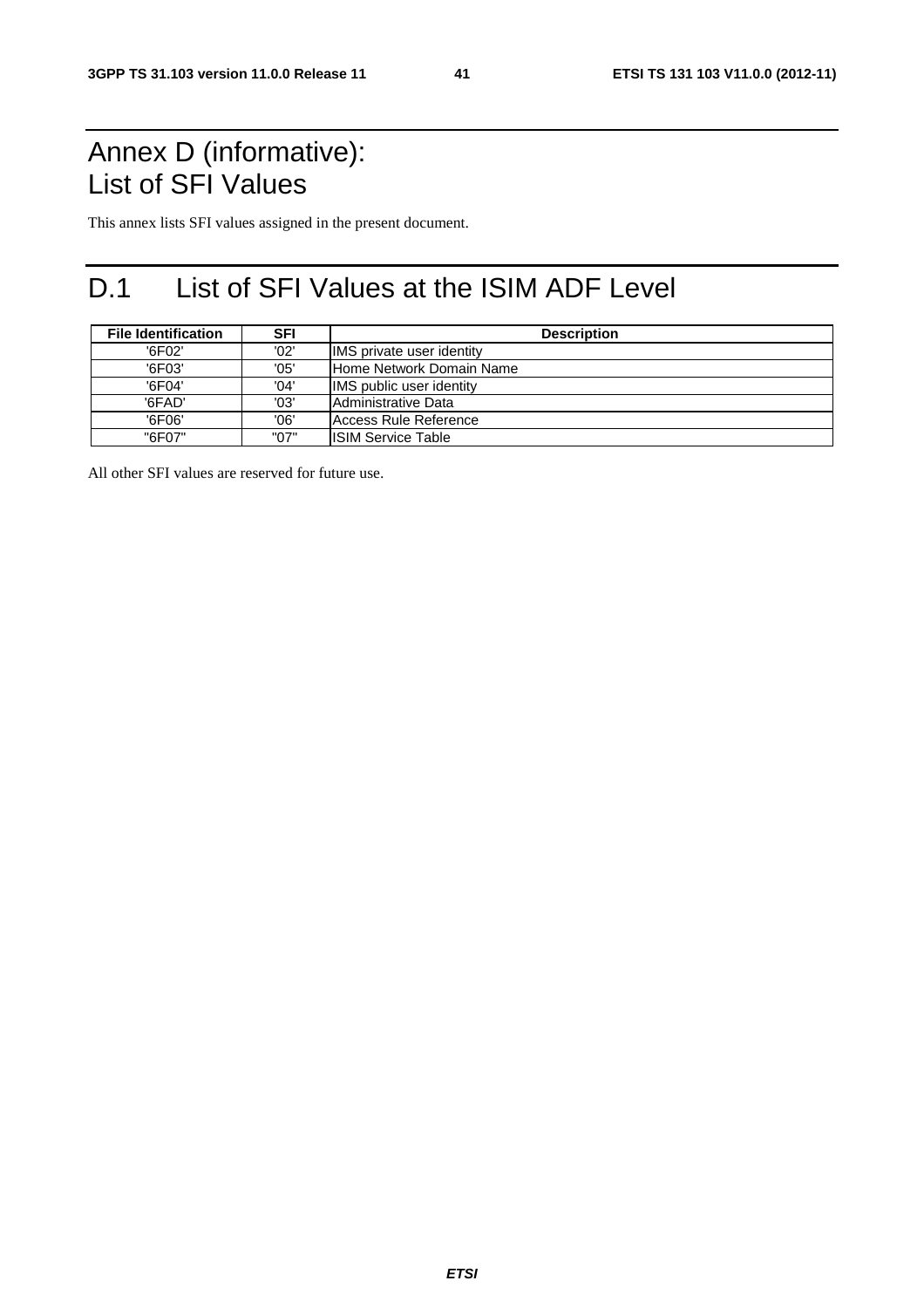## Annex E (informative): ISIM Application Session Activation / Termination

The purpose of this annex is to illustrate the different Application Session procedures.



**Figure E.1: ISIM Application Session Activation procedure** 



**Figure E.2: ISIM Application Session Termination procedure**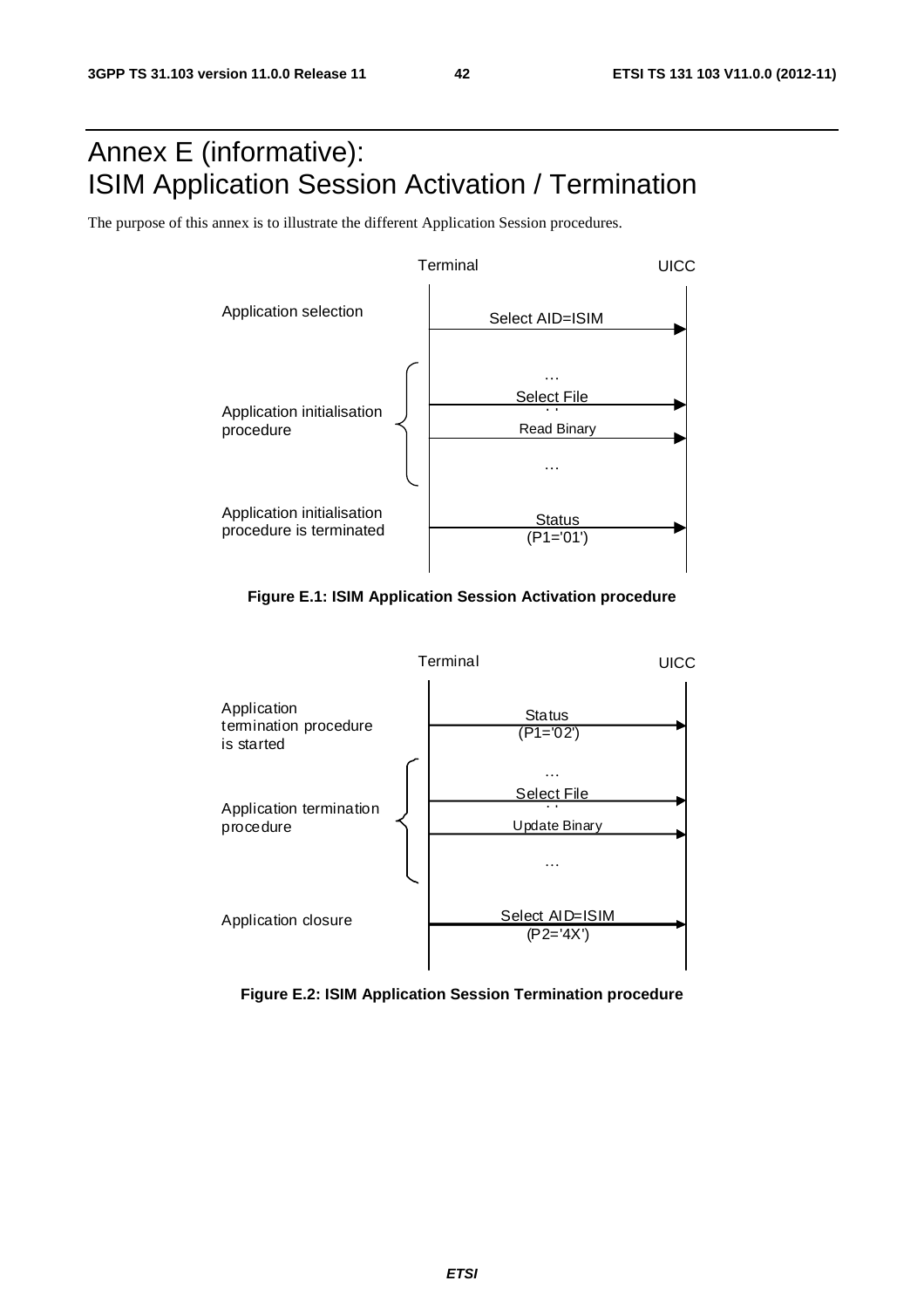## Annex F (informative): Change History

The table below indicates all CRs that have been incorporated into the present document since it was initially approved.

| TSG#         | <b>TSG TD#</b>      | WG TD#                | <b>CR</b>                           | Rev                      | Cat                      | Subject/Comment                                                         | <b>New</b>     |
|--------------|---------------------|-----------------------|-------------------------------------|--------------------------|--------------------------|-------------------------------------------------------------------------|----------------|
| <b>TP-16</b> | TP-020124           |                       |                                     | $\sim$                   | $\sim$                   | Initial version for information and approval in one step                | 1.0.0          |
|              |                     |                       |                                     |                          |                          | Comment:                                                                |                |
|              |                     |                       |                                     |                          |                          | T#16 approved the specification to be part of Rel-5. The only           |                |
|              |                     |                       |                                     |                          |                          | changes to v1.0.0 are in the references clause for the reference in     |                |
|              |                     |                       |                                     |                          |                          | $[16]$                                                                  |                |
| <b>TP-17</b> | TP-020211           | $\blacksquare$        | 001                                 | $\blacksquare$           | F                        | Corrections                                                             | 5.1.0          |
| <b>TP-18</b> | TP-020281           | $\blacksquare$        | 002                                 | $\blacksquare$           | F                        | Replace reference to TS 31.110 by reference to ETSI TS 101 220          | 6.0.0          |
| <b>TP-18</b> | TP-020281           | $\blacksquare$        | 003                                 | ÷,                       | F                        | Management of last selected ISIM                                        |                |
| $TP-18$      | TP-020281           | $\blacksquare$        | 004                                 |                          | D                        | Gather all 3GPP-specific card platform requirements into TS             |                |
|              |                     |                       |                                     |                          |                          | 31.101, and remove them from TS 31.103.                                 |                |
|              |                     |                       |                                     |                          |                          | NOTE: This CR created Rel-6 of TS 31.103.                               |                |
| <b>TP-19</b> | TP-030019           | $\blacksquare$        | 006                                 |                          | F                        | Alignment with the Stage 2 terminology                                  | 6.1.0          |
| <b>TP-20</b> | TP-030122           | $\blacksquare$        | 008                                 |                          | A                        | Clarification that the home operator's network domain name is a         | 6.2.0          |
|              |                     |                       |                                     |                          |                          | SIP URI.                                                                |                |
| <b>TP-23</b> | TP-040025           | $\blacksquare$        | 012                                 |                          |                          | Essential corrections to remove Session Keys                            | 6.3.0          |
| TP-23        | TP-040025           | $\blacksquare$        | 014                                 |                          |                          | Creation of an ISIM Service Table                                       |                |
| <b>TP-23</b> | TP-040067           | $\omega$              | 013                                 |                          |                          | New EF for P-CSCF Addresses in ISIM                                     |                |
| <b>TP-24</b> | TP-040102           | $\blacksquare$        | 015                                 |                          | F                        | Clarification that the P-CSCF address shall not be used by a 3GPP 6.4.0 |                |
|              |                     |                       |                                     |                          |                          | terminal accessing a Interworking WLAN                                  |                |
| <b>TP-25</b> | TP-040182           | $\blacksquare$        | 017                                 |                          | B                        | GBAU ME-ISIM interface                                                  | 6.5.0          |
| <b>TP-25</b> | TP-040182           | $\blacksquare$        | 016                                 |                          | B                        | New 3GPP2 IMS authentication context in ISIM                            | 6.5.0          |
| <b>TP-26</b> | TP-040257           | $\blacksquare$        | 019                                 |                          | В                        | Storage of the lifetime of the GBA_U bootstrapped keys                  | 6.6.0          |
| <b>TP-26</b> | TP-040257           | $\blacksquare$        | 021                                 |                          | F                        | Correction of non specific references                                   | 6.6.0          |
| <b>TP-27</b> |                     | TP-050019 T3-050126   | 022                                 |                          | Α                        | Reservation of file IDs under ADF ISIM                                  | 6.7.0          |
| <b>TP-27</b> |                     | TP-050019   T3-050182 | 024                                 |                          | F                        | Completion of GBA_U-related procedures                                  | 6.7.0          |
| <b>TP-27</b> |                     | TP-050019   T3-050185 | 025                                 |                          | F                        | Storage of NAF-keys identifiers in GBA_U                                | 6.7.0          |
| $CT-28$      |                     | TP-050136 C6-050416   | 027                                 |                          | A                        | ISO/IEC 7816-series revision                                            | 6.8.0          |
| CT-29        | CP-050330 C6-050731 |                       | 029                                 | $\mathbf{1}$             | Α                        | Default Record for EFIMPU                                               | 6.9.0          |
| $CT-29$      |                     | CP-050335 C6-050693   | 030                                 |                          | F                        | Corrections of EFIST Service No. referencing                            | 6.9.0          |
| $CT-29$      |                     | CP-050335 C6-050694   | 031                                 |                          | F                        | Changes in Application Protocol due to the use of ISIM Service          | 6.9.0          |
|              |                     |                       |                                     |                          |                          | Table                                                                   |                |
| CT-30        |                     | CP-050492 C6-050885   | 035                                 |                          | F                        | Subscription related procedures                                         | 6.10.0         |
| CT-30        |                     | CP-050492 C6-050904   | 033                                 |                          | F                        | Encoding of IMPI, IMPU and Domain                                       | 6.10.0         |
| CT-32        |                     | CP-060243 C6-060282   | 0036                                |                          | F                        | Add missing EF in ISIM file structure                                   | 7.0.0          |
| CT-32        |                     | CP-060243 C6-060319   | 0037                                |                          | F                        | Update of the table summarizing the tags defined in 31.103              | 7.0.0          |
| CT-33        |                     | CP-060386 C6-060511   | 0040                                | 1                        |                          | Correction of ISIM Service Table                                        | 7.1.0          |
| CT-33        |                     | CP-060386 C6-060514   | 0043                                | 1                        |                          | Coding of P2                                                            | 7.1.0          |
| CT-36        |                     | CP-070294 C6-070314   | 0045                                | 1                        | A                        | <b>HTTP-Digest security request</b>                                     | 7.2.0          |
| CT-36        |                     | CP-070291 C6-070317   | 0048                                | $\overline{\phantom{a}}$ | A                        | Correction of coding of home network domain name in EF-                 | 7.2.0          |
|              |                     |                       |                                     |                          |                          | <b>DOMAIN</b>                                                           |                |
| CT-36        | CP-070465           |                       | 0050                                | $\blacksquare$           | Α                        | GBA NAF Keys storage policy                                             | 7.2.0          |
| 2007-06      |                     |                       |                                     | $\blacksquare$           | $\blacksquare$           | MCC correction to CR0048 implementation (reference to [9])              | 7.2.1          |
| CT-37        |                     | CP-070620 C6-070418   | 0051                                | $\overline{2}$           | в                        | Key Establishment mechanism: alignment with TS 33.110                   | 7.3.0          |
| CT-41        |                     | CP-080584 C6-080416   | 0055                                | 1                        | Α                        | Authentication of GBA                                                   | 7.4.0          |
| CT-41        |                     | CP-080585 C6-080274   | 0053                                |                          | $\overline{B}$           | Introduction of support for IMS local breakout                          | 8.0.0          |
| -------      |                     |                       |                                     |                          |                          | - correction of change history                                          | 8.0.1          |
|              |                     |                       |                                     |                          |                          | - correction of formatting in file structure (clause 4.3)               |                |
|              |                     |                       |                                     |                          |                          | - update of front cover/copyright/logos for LTE                         |                |
| CT-43        |                     | CP-090453 C6-090174   | 0057                                |                          | Α                        | IMS public user identity for emergency registration                     | 8.1.0          |
| CT-46        | CP-091011           | C6-090479             | 0065                                | 1                        | F                        | References update                                                       | $\sqrt{8.2.0}$ |
| CT-46        |                     | CP-091012 C6-090461   | 0063                                | $\mathbf{1}$             | F                        | Correction to application session termination                           | 9.0.0          |
|              |                     |                       |                                     |                          |                          |                                                                         |                |
| $\sim$       | $\sim$              |                       | $\hspace{0.05cm}$ $\hspace{0.05cm}$ | --                       | $\overline{\phantom{a}}$ | Corrupted clauses numbering fixed                                       | 9.0.1          |
| CT-49        |                     | CP-100585 C6-100402   | 0067                                | 1                        | A                        | Introduction of a DF_TELECOM EF to support Public Service               | 9.1.0          |
|              |                     |                       |                                     |                          |                          | Identity for SMS over IP                                                |                |
| CT-50        |                     | CP-100824 C6-100627   | 0068                                |                          | B                        | Addition of CALL CONTROL indicator in the IST                           | 10.0.0         |
| CT-51        | CP-110241           | C6-110073             | 0071                                | $\mathbf{1}$             | A                        | Introduction of Data Download via SMS-PP service indication in EF       | 10.1.0         |
|              |                     |                       |                                     |                          |                          | IST                                                                     |                |
| CT-51        | CP-110306           |                       | 0072                                | 2                        | в                        | Introduction of the IARI list in the ISIM                               | 10.1.0         |
|              |                     |                       |                                     |                          |                          |                                                                         |                |
| SP-57        |                     |                       |                                     |                          |                          | Automatic upgrade to Rel-11                                             | 11.0.0         |
|              |                     |                       |                                     |                          |                          |                                                                         |                |